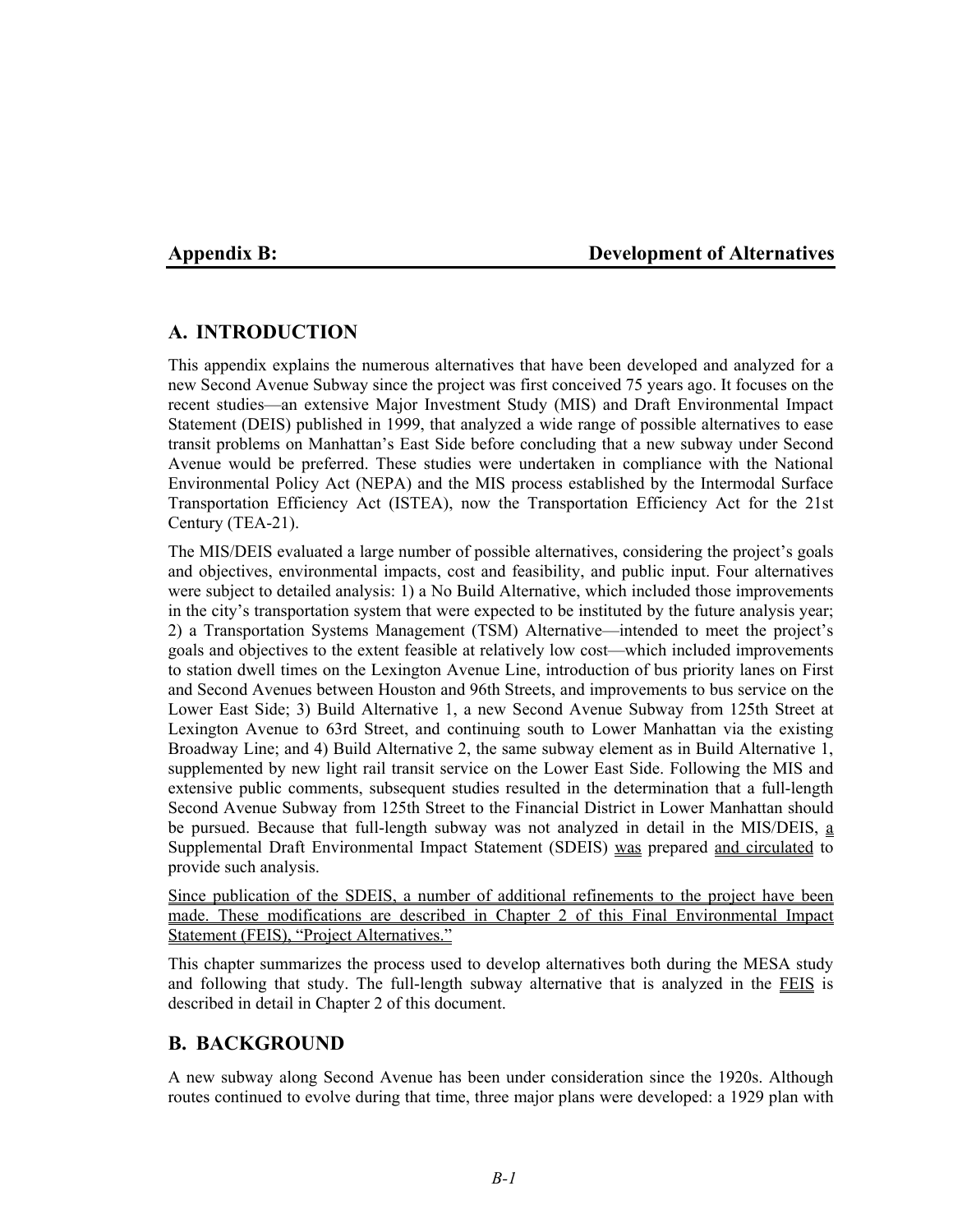an alignment under Second Avenue and Water Street, 1940s plans with a similar alignment to the 1929 plan but with additional connections to the Nassau Street Line and the Manhattan Bridge, and a 1968 plan which was partially constructed. These plans for the subway form the basis for the alternatives analysis in the MIS and the alignment of the full-length Second Avenue Subway described in this FEIS. The routes proposed in those three plans are described below.

# **THE 1929 INDEPENDENT SUBWAY SYSTEM PHASE II PLAN**

In 1929, when construction of the first phase of the Independent (IND) subway system was fully under way, the City's Board of Transportation announced plans for a second phase developed around a Second Avenue Line, which would extend from the Bronx into Manhattan, where it would continue under Second Avenue and Water Street to a Pine Street-Wall Street terminal. The new line would connect to other portions of the IND system at 34th Street (via a crosstown subway) and at 63rd Street (to the IND's Sixth Avenue Line), although the 63rd Street connection was eventually shifted to 61st Street. The Second Avenue Line would have six tracks between the Bronx and the 61st Street connection, four tracks between 61st and Chambers Streets, and two tracks south of Chambers Street.

# **THE 1940S BOARD OF TRANSPORTATION PLANS**

In 1940, when the City's three separate subway systems were unified under the municipally operated Board of Transportation, ambitious plans were made for expansion of the combined system. These plans were included in the 1944-1948 Capital Program. Among the new routes proposed was a new Second Avenue line that would begin in the Bronx and continue under Second Avenue to Houston Street. South of Houston Street, it would continue south under Chrystie Street, with two connections at Delancey Street to the Nassau Street Line (now the **OMZ**), one heading west in Manhattan and one heading east over the Williamsburg Bridge to Brooklyn. South of Delancey Street, the proposed Second Avenue Line would stop at a new station at Grand Street. South of Grand Street, two tracks would continue south under St. James Place and then Water Street until Coenties Slip. South of Grand Street two additional tracks would branch off to continue over the Manhattan Bridge.

In the late 1940s, a new plan was developed that included a connection to the Nassau Street Line and the Williamsburg and Manhattan Bridges via Chrystie Street, but no longer called for a Second Avenue Line to continue south of Chrystie Street on Water Street to Coenties Slip. In the 1950s and 1960s, the two-track segment between the Sixth Avenue Line and the Manhattan Bridge was constructed with a two-track Grand Street Station.

### **THE 1968 PLAN, "METROPOLITAN TRANSPORTATION, A PROGRAM FOR ACTION"**

In 1968, the newly established Metropolitan Transportation Authority (MTA) released its program for system improvements, "Metropolitan Transportation, a Program for Action." This plan included a Second Avenue Subway, extending from a new terminal at Dyre Avenue in the Bronx (with a connection to the Pelham Bay Line) via a new Bronx route into Manhattan, continuing under Second Avenue and Water Street to Lower Manhattan. The new Second Avenue line would connect with the plan's new 63rd Street service, permitting connections to the Sixth Avenue and Broadway Lines on the West Side.

This plan for the Second Avenue Subway consisted of a two-track line between 126th Street in Harlem and Whitehall Street in Lower Manhattan. The line would extend under Second Avenue,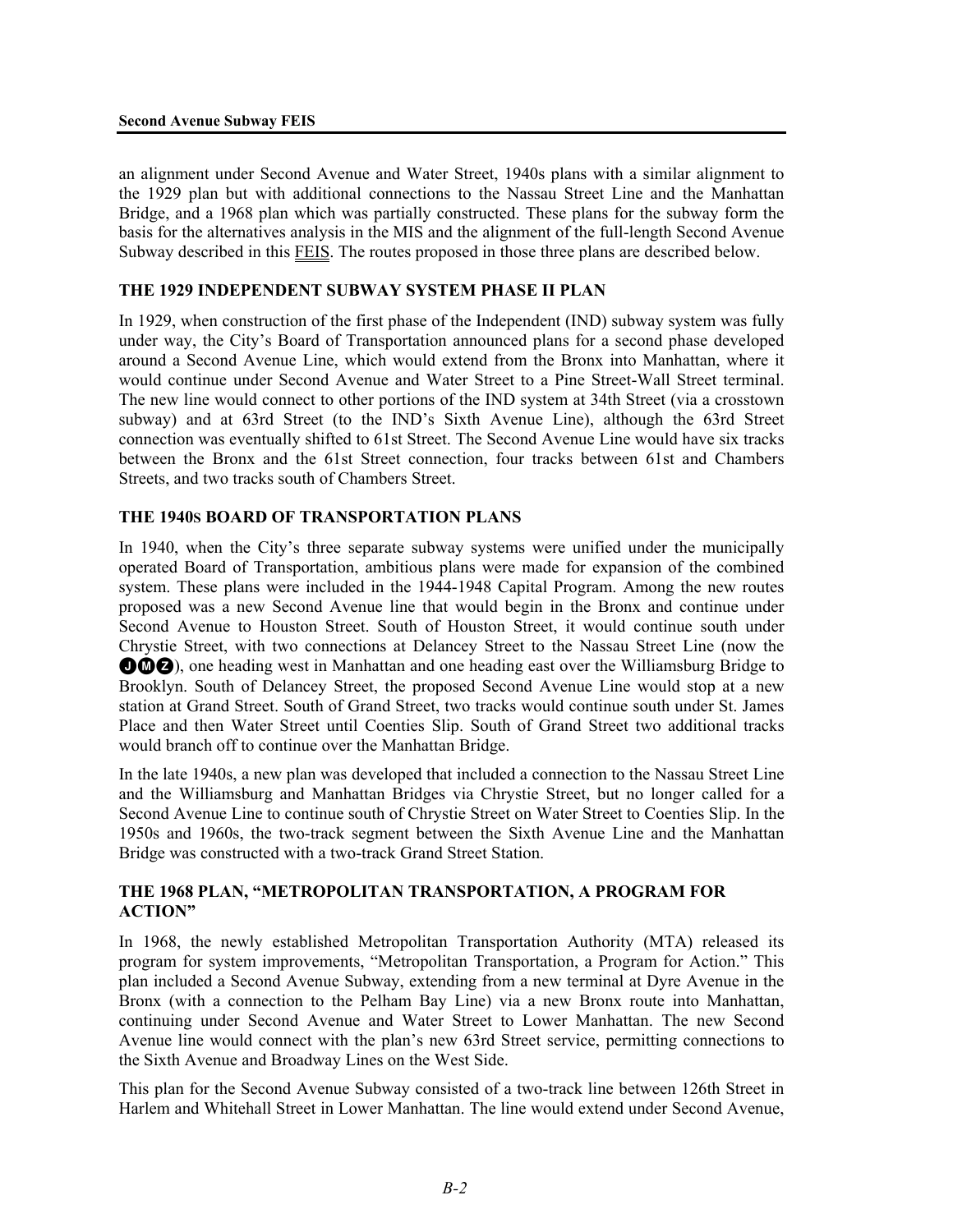Chrystie Street, Chatham Square, St. James Place, and Water Street. The plan included 15 stations in Manhattan: Triboro Plaza (at 125th Street), Franklin Plaza (at 106th Street), 96th Street, Yorkville (at 86th Street), Lenox Hill (at 72nd Street), Midtown East (at 57th Street), United Nations (between 44th and 48th Streets), Kips Bay (at 34th Street), 23rd Street, 14th Street, East Houston Street, Grand Street (sharing the existing Grand/Chrystie Street Station), Chatham Square, Pine Street/Wall Street, and Whitehall Street. A NEPA EIS was completed for this plan.

A combination of Federal and State funding was obtained, and construction was begun on a portion of this subway in 1972 at 103rd Street and Second Avenue. Three segments of tunnel were constructed in the 1970s before work stopped due to lack of funding. Those sections remain in place today, and are kept in good repair by NYCT in anticipation of the eventual completion of the Second Avenue Subway.

# **C. MANHATTAN EAST SIDE TRANSIT ALTERNATIVES STUDY: DEVELOPMENT OF ALTERNATIVES**

In 1995, MTA and NYCT began the Manhattan East Side Transit Alternatives Study (MESA). This study, both an MIS and a DEIS, was implemented to identify and address transportation problems and needs on Manhattan's East Side. The study's primary goal was to develop a longterm strategy that addresses crowding and delays on the Lexington Avenue Line and improves transit accessibility to residents on the far East Side of Manhattan. The study area for MESA consisted of a primary study area, encompassing the entire East Side of the Manhattan (generally the area east of Fifth Avenue, but also including all of Lower Manhattan south of Canal Street), and a secondary study area to the west, extending as far west as Tenth Avenue in Midtown.

MTA and NYCT conducted a combined MIS and DEIS for MESA for the Federal Transit Administration (FTA), pursuant to federal procedures including those of NEPA. This process was conducted with extensive public outreach and participation, beginning in July 1995, when a Notice of Intent was published in the Federal Register. Public meetings to discuss the scope of the study were held in July 1995. A final scoping document that included comments received on the project and the scope of studies was issued in December 1995. After extensive analysis of a wide range of alternatives, the MIS/DEIS for the MESA Study was published in August 1999, and a public hearing was held in September 1999. (Responses to comments are included in Appendix N.) As a result of this process, MTA and NYCT in coordination with FTA are pursuing further study of a full-length alternative to carry into Preliminary Engineering and to be analyzed in this FEIS.

Following completion of the MESA DEIS, additional study of alternatives for a new subway route along the East Side of Manhattan was conducted as part of the MTA's Lower Manhattan Access Study. One of the alternatives considered was a full-length Second Avenue Subway in Manhattan. That preliminary planning work was incorporated into the continuing design for the full-length Second Avenue Subway analyzed in this FEIS.

# **APPROACH TO DEVELOPMENT OF ALTERNATIVES**

The MIS/DEIS process conducted for the MESA Study began with an extensive effort to identify problems and needs in the study area and develop goals and objectives to address those issues. Building on that work, the study then developed options to solve the problems.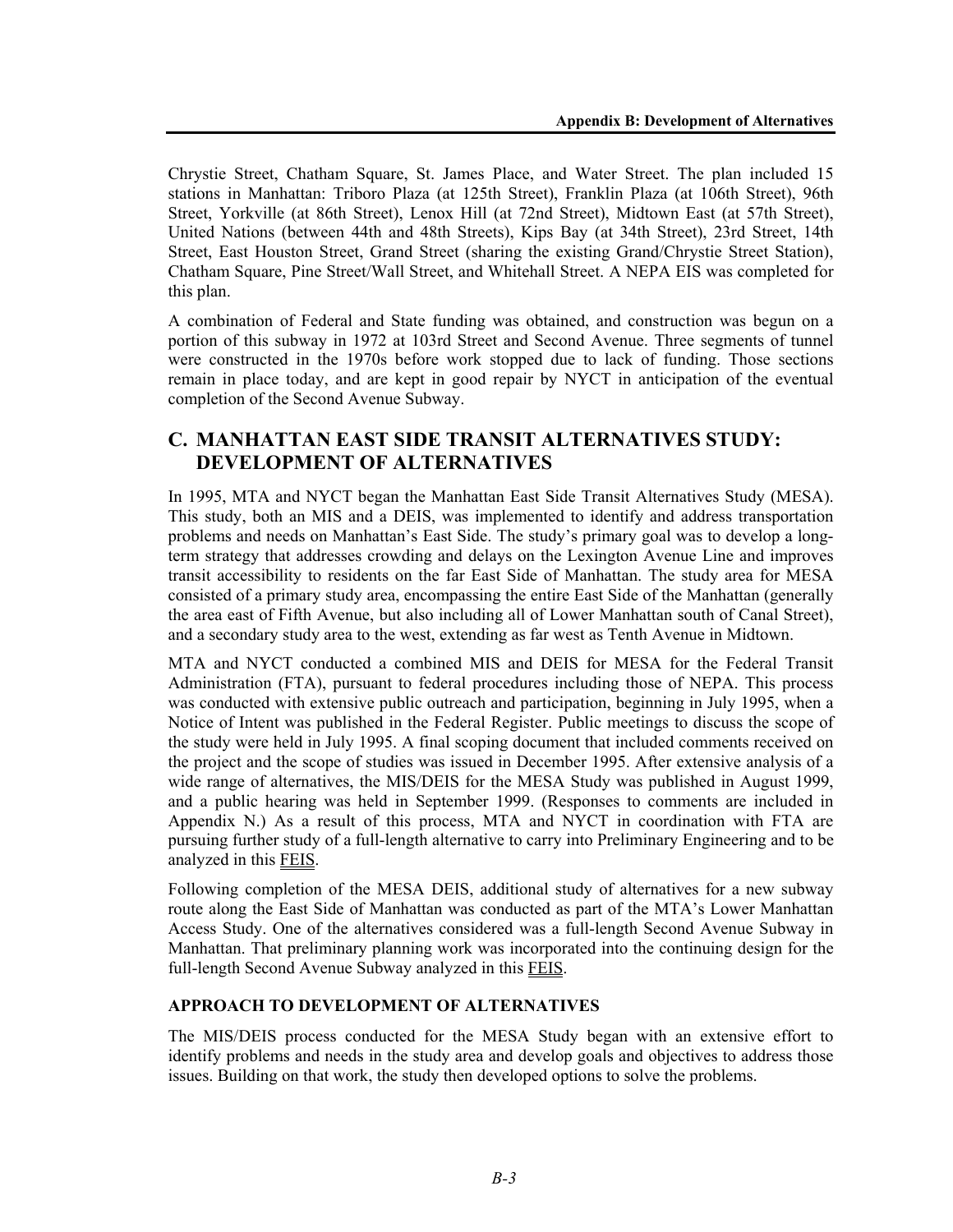At the onset of the study, an extensive inventory of both demographic and socioeconomic characteristics and the physical and operational characteristics of transportation within the study area was completed. Using this information, a problem and needs statement was prepared, which concluded that the need for transit improvement on Manhattan's East Side is clear, as described in Chapter 1.

The MIS/DEIS identified five types of problems in the study area. As detailed in Chapter 1, "Project Purpose and Need," these are:

- *Limited capacity on the transportation system*. The high demand for all transportation system elements in the study area has led to overcrowding and other travel constraints.
- *Limited transit accessibility*. Many neighborhoods in the study area have poor rapid transit accessibility, with more than a 10-minute walk to the nearest rapid transit mode.
- *Travel time problems*. The crowding of all transportation elements in the study area contributes to delays that lengthen commuters' travel times.
- *Decreased flexibility of the system*. The overcrowding on the transit system in the study area leads to unpredictable and unreliable subway and bus service during peak periods and the inability to accommodate future growth in the area.
- *Environmental and socioeconomic concerns*. The lack of capacity and resulting congestion on the city's transportation system in turn leads to the deterioration of a range of environmental and socioeconomic conditions, including air quality, neighborhood character, and economic vitality of the city's regional and local commercial areas.

Based on the problems and needs identified, a list of comprehensive goals and objectives was created to set the direction of the study. The list was developed with input from a Technical Advisory Committee (TAC) and Public Advisory Committee (PAC) convened for the study, the MTA's Long-Range Planning Framework working group, and civic and community groups. The study's goals were: (1) improve mobility on Manhattan's East Side; (2) achieve economic feasibility and cost-effectiveness; and (3) maintain or improve environmental conditions. The objectives attending each goal are listed in Chapter 1.

Once the goals and objectives for the study were developed, the MESA Study undertook an intensive, three-year effort to consider and recommend options to solve those problems. That process is described in detail in the MIS and supporting documents and is summarized below.

The basic alternatives development and evaluation approach for the MESA Study was to consider all options suggested, evaluating each against the project's goals and objectives. NYCT and the project team accepted recommendations from other agencies, the TAC and PAC, members of civic groups, the general public, and the study's planners and engineers. From a large list, these alternatives were grouped and combined into the "long list" of more than 20 project alternatives in 12 broad categories. This long list was subjected to a preliminary screening analysis using relatively broad criteria to eliminate those options that could not reasonably be built and to join others to form several new "combination" alternatives.

The initial long list of alternatives was refined again, with public input, and options were eliminated and combined to create a "reduced long list" of seven alternatives. Using detailed criteria—including engineering and preliminary cost analysis; traffic, environmental, and socioeconomic information; and transportation modeling—the reduced long list was evaluated in three successive screening steps. This process resulted in the selection of the four alternatives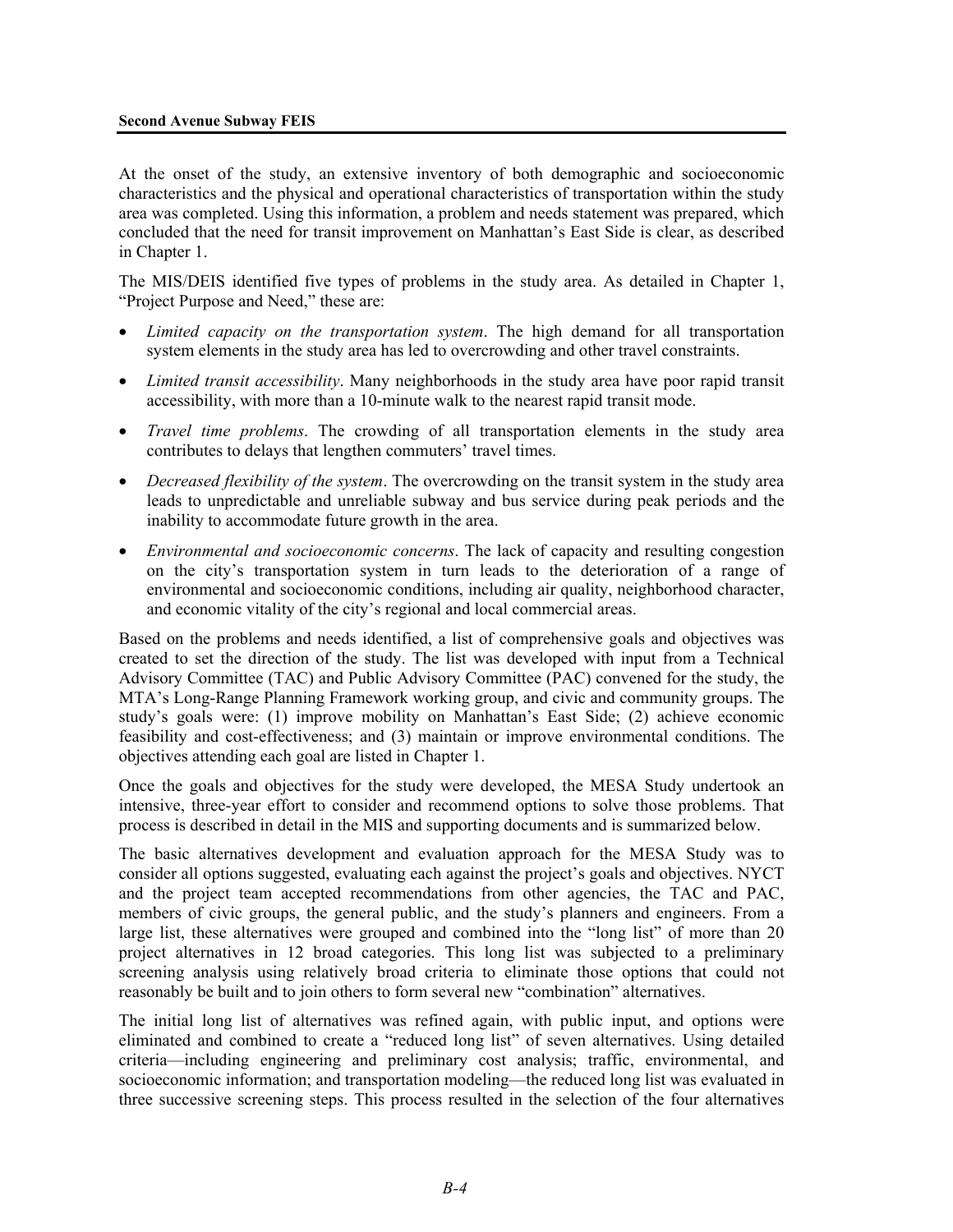that were analyzed in the MIS/DEIS. The different alternatives considered and the reasons for their elimination during the MIS/DEIS process are summarized below.

# **LONG LIST OF ALTERNATIVES**

#### *DEVELOPMENT OF LONG LIST OF ALTERNATIVES*

The first step in the development of alternatives for the MESA Study was to identify as many potential alternative solutions as possible to the existing and future transportation problems and needs in the study area. As described above, the initial long list of alternatives was developed through extensive public outreach. In addition, alternatives recommended in past studies were reconsidered and refined to address current and future problems and needs. These alternatives were developed without regard for cost, feasibility, environmental issues, or neighborhood issues, so that a full range of alternatives could be assessed. The long list of more than 20 alternatives in 12 broad categories is described in Table B-1.

### *SCREENING THE LONG LIST OF ALTERNATIVES*

The initial long list of alternatives was then subjected to a "coarse" screen to eliminate any alternatives that did not meet the project's goals and objectives, or that had a critical flaw or obstacle that would prevent them from being implemented. As part of that initial screen, each alternative was also evaluated in terms of its ability to satisfy the following major issues, which were developed based on the pre-established goals and objectives:

- *Accessibility, Capacity, and Market Areas Served*: Alternatives should provide increased mass transit into and within the transportation corridor, attract new ridership to mass transit, and expand mass transit services to currently underserved zones in the study area.
- *Economic Feasibility, Cost Effectiveness, and Equity Issues*: The proposed technology had to be practical and implementable; at a preliminary level the expected benefits had to outweigh the order-of-magnitude costs; and the impacts of the candidate alternative, both positive and negative, had to be equitably distributed among those communities that will experience the impacts.
- *Environmental and Community Compatibility Issues:* All alternatives had to be in conformity with the Clean Air Act and State Implementation Plan, respond to the needs of the immediate and larger community, and expand mass transit in the study corridor while protecting the physical and social environment.
- *Street and Subsurface Transportation and Transit Congestion Issues:* All alternatives had to alleviate crowding on existing transit lines, highway corridors, and, specifically, the East Side transportation corridor; reduce travel times; and maintain or improve adequate parking and loading areas throughout the project corridor.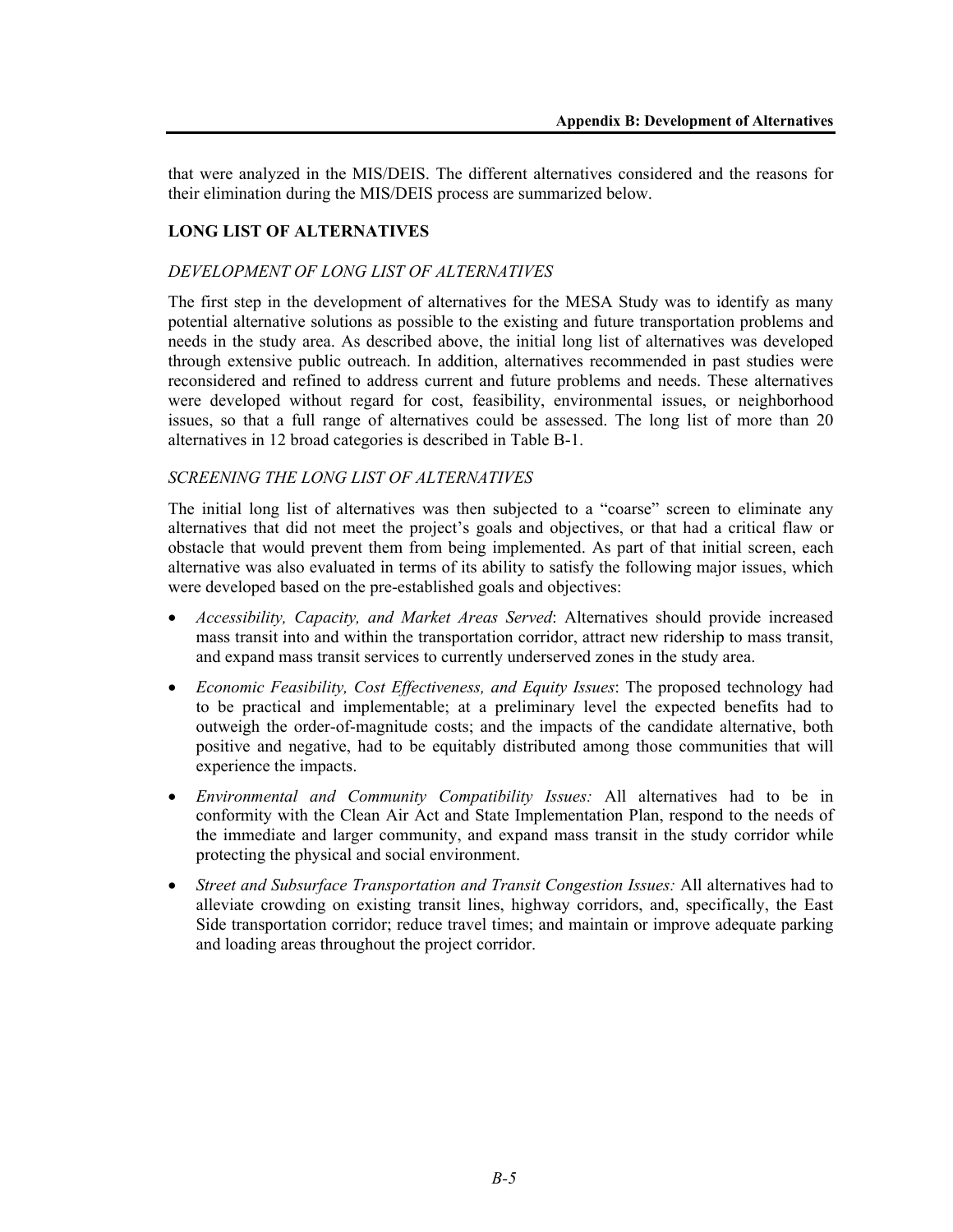# **Table B-1 Long List of Alternatives**

|    | <b>Alternative</b>                                                                            | <b>EURO VE L'ALVEL ILIA</b><br><b>Description</b>                                                                                                                                                                                                                                                                                                                                                                                                                                                                                                                                                                                                                                                                                                                         |  |  |  |  |
|----|-----------------------------------------------------------------------------------------------|---------------------------------------------------------------------------------------------------------------------------------------------------------------------------------------------------------------------------------------------------------------------------------------------------------------------------------------------------------------------------------------------------------------------------------------------------------------------------------------------------------------------------------------------------------------------------------------------------------------------------------------------------------------------------------------------------------------------------------------------------------------------------|--|--|--|--|
|    | 1.<br><b>Rapid Transit Alternatives Under Second Avenue</b>                                   |                                                                                                                                                                                                                                                                                                                                                                                                                                                                                                                                                                                                                                                                                                                                                                           |  |  |  |  |
|    | 1A. Original Full 1974 Alignment<br>of the Second Avenue<br>Subway                            | New full-length subway beneath Second Avenue, extending from<br>the Bronx to Lower Manhattan. This subway would cross the<br>Harlem River from the Bronx to Manhattan, and then travel under<br>Second Avenue and then Chrystie Street ending beneath Water<br>Street in Lower Manhattan.                                                                                                                                                                                                                                                                                                                                                                                                                                                                                 |  |  |  |  |
|    | 1B. Second Avenue Subway<br>North                                                             | New subway beneath Second Avenue from Upper Manhattan to<br>Midtown.                                                                                                                                                                                                                                                                                                                                                                                                                                                                                                                                                                                                                                                                                                      |  |  |  |  |
|    | 1C. Second Avenue Subway<br>South                                                             | New subway beneath Second Avenue from Midtown to Lower<br>Manhattan.                                                                                                                                                                                                                                                                                                                                                                                                                                                                                                                                                                                                                                                                                                      |  |  |  |  |
|    | 1D. Second Avenue Subway<br>Eastward Alignment                                                | New full-length subway beneath Second Avenue, extending from<br>the Bronx to Lower Manhattan. This alignment would be the same<br>as the original alignment (1A, above), except that it would bend<br>eastward to travel along East 10th Street, Avenue B, and East<br>Broadway, so that it would better serve the Lower East Side.                                                                                                                                                                                                                                                                                                                                                                                                                                       |  |  |  |  |
|    | 1E. Second Avenue Subway with<br>Southbound Connection<br>to/from GCT                         | Connection from Grand Central Terminal to Lower Manhattan,<br>either as a subway or direct commuter rail link.                                                                                                                                                                                                                                                                                                                                                                                                                                                                                                                                                                                                                                                            |  |  |  |  |
|    | 1F. Second Avenue Subway with<br>43rd Street Inter-Line<br>Connection                         | New full-length Second Avenue Subway with connection across<br>43rd Street to the Broadway Line.                                                                                                                                                                                                                                                                                                                                                                                                                                                                                                                                                                                                                                                                          |  |  |  |  |
|    | 1G. Second Avenue Subway with<br>43rd Street New Jersey<br>Connection                         | New full-length Second Avenue Subway with a connection to an<br>east-west subway along 43rd Street.                                                                                                                                                                                                                                                                                                                                                                                                                                                                                                                                                                                                                                                                       |  |  |  |  |
| 2. | <b>Lexington Avenue Subway Service Improvements</b>                                           |                                                                                                                                                                                                                                                                                                                                                                                                                                                                                                                                                                                                                                                                                                                                                                           |  |  |  |  |
|    | 2A. Signal Improvements                                                                       | Train signal improvements along the existing Lexington Avenue<br>subway line, to increase capacity by allowing more trains per hour.                                                                                                                                                                                                                                                                                                                                                                                                                                                                                                                                                                                                                                      |  |  |  |  |
|    | 2B. Platform Extensions                                                                       | Platform extensions at existing Lexington Avenue Line stations, to<br>allow use of 12-car trains rather than the existing 10-car trains.<br>This would increase the capacity of the system by up to 20<br>percent.                                                                                                                                                                                                                                                                                                                                                                                                                                                                                                                                                        |  |  |  |  |
|    | 2C. Segmented Connections to<br>Other Subway Lines                                            | Connection of the northern half of the Lexington Avenue Line<br>(either local or express tracks) with the Broadway Line through a<br>new tunnel connection to the 63rd Street tunnel at Lexington<br>Avenue. The Lexington Avenue Line north of 63rd Street would<br>also be converted to "B" Division service. ("B" Division trains,<br>which run on the Broadway Line, are larger than the "A" Division<br>trains, which run on the Lexington Avenue Line.) Service on the<br>Lexington Avenue Line south of 59th Street would remain in the<br>"A" Division configuration and would terminate near 59th Street.<br>This alternative was intended to increase capacity on the<br>Lexington Avenue Line by increasing train size and adding the<br>Broadway Line tracks. |  |  |  |  |
|    | 2D. Local Service Extension                                                                   | An extension of the Lexington Avenue subway local service to<br>Lower Manhattan.                                                                                                                                                                                                                                                                                                                                                                                                                                                                                                                                                                                                                                                                                          |  |  |  |  |
|    | 2E. Skip-Stop Operation                                                                       | Skip-stop local operation on the Lexington Avenue Line to<br>increase throughput.                                                                                                                                                                                                                                                                                                                                                                                                                                                                                                                                                                                                                                                                                         |  |  |  |  |
| 3. | <b>New Metro-North Railroad</b><br><b>Stations in the Bronx and</b><br><b>Upper Manhattan</b> | New stations along existing Metro-North routes in the Bronx and at<br>Park Avenue and 96th, 86th, and 72nd Streets in Manhattan.                                                                                                                                                                                                                                                                                                                                                                                                                                                                                                                                                                                                                                          |  |  |  |  |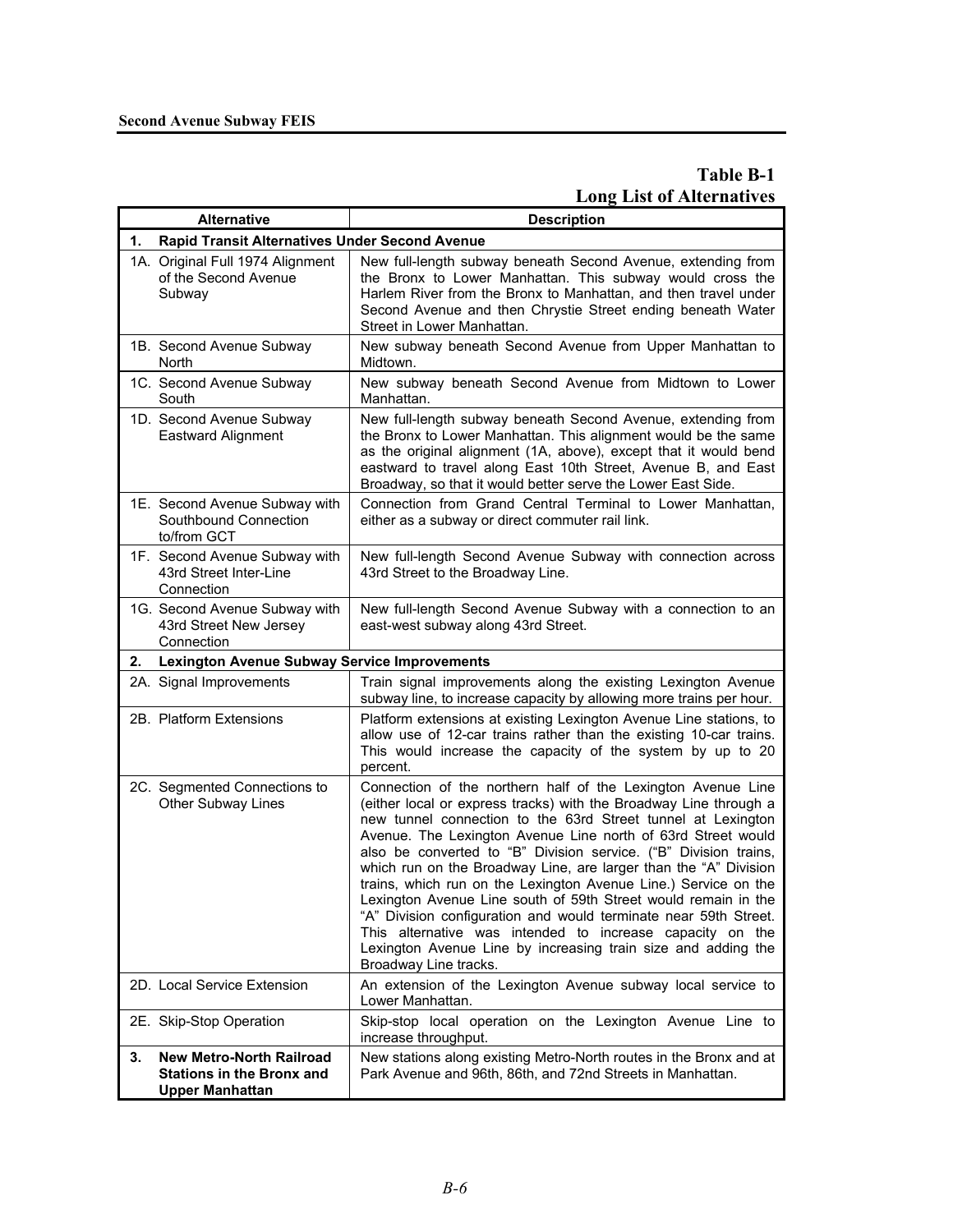# **Table B-1 Long List of Alternatives (cont'd)**

|    | <b>Alternative</b>                                                                   | <b>Description</b>                                                                                                                                                                                                                                                                                                                                                  |  |  |
|----|--------------------------------------------------------------------------------------|---------------------------------------------------------------------------------------------------------------------------------------------------------------------------------------------------------------------------------------------------------------------------------------------------------------------------------------------------------------------|--|--|
| 4. | <b>Bus Alternatives</b>                                                              |                                                                                                                                                                                                                                                                                                                                                                     |  |  |
|    | 4A. Bus Service on Dedicated<br>Avenue                                               | Dedication of either First or Second Avenue to two-way bus<br>service with other traffic limited to local deliveries. This would allow<br>increased bus speed and reduced travel time.                                                                                                                                                                              |  |  |
|    | 4B. Bus Service on Paired<br>Avenues                                                 | Provision of two primary dedicated bus lanes each on First and<br>Second Avenues.                                                                                                                                                                                                                                                                                   |  |  |
|    | 4C. Trolley Bus on Dedicated<br><b>Busway</b>                                        | Provision of dedicated lanes for trolley buses in either of the<br>configurations described for 4A and 4B.                                                                                                                                                                                                                                                          |  |  |
|    | 4D. FDR Drive Busway                                                                 | Provision of a dedicated lane for buses and high-occupancy<br>vehicles on the FDR Drive.                                                                                                                                                                                                                                                                            |  |  |
| 5. | <b>Light Rail Transit Alternatives</b>                                               |                                                                                                                                                                                                                                                                                                                                                                     |  |  |
|    | 5A. Light Rail Service on<br>Dedicated Avenue                                        | New light rail transit (LRT) service on an avenue dedicated to its<br>two-way service, extending from 125th Street to South Ferry in<br>Lower Manhattan.                                                                                                                                                                                                            |  |  |
|    | 5B. Light Rail Service on Paired<br>Avenues                                          | New LRT service in dedicated lanes on both First and Second<br>Avenues, extending from 125th Street to South Ferry in Lower<br>Manhattan.                                                                                                                                                                                                                           |  |  |
| 6. | <b>Private Franchised Jitney</b><br><b>Service</b>                                   | Jitney bus service with 10- to 20-seat vehicles operating every 2 to<br>3 minutes on Park Avenue.                                                                                                                                                                                                                                                                   |  |  |
| 7. | <b>Ferry Service on East</b><br><b>River with Shuttle Bus</b><br><b>Service</b>      | Intra-Manhattan ferry service with potential stops at 86th, 59th,<br>and 14th Streets, Williamsburg Bridge, and South Street Seaport,<br>served by local shuttle buses.                                                                                                                                                                                             |  |  |
| 8. | <b>New East River Stops on</b><br><b>Existing East-West</b><br><b>Subway Service</b> | New subway stations on three existing east-west subway lines: at<br>First Avenue and 63rd Street on the Q route (now the $\bigcirc$ ); at First<br>Avenue and 59th Street on the Broadway Line; First Avenue at<br>42nd Street on the @ route; and Avenue C at 14th Street on the<br><b>O</b> route.                                                                |  |  |
| 9. | <b>Transportation Systems</b><br><b>Management (TSM)</b><br>Improvements             | Alternative that meets goals and objectives of study to the extent<br>feasible at relatively low cost. This alternative was a requirement<br>for FTA alternatives analyses. It was not yet defined when the long<br>list of alternatives was developed; to include elements identified<br>during the development and screening of the long list of<br>alternatives. |  |  |
|    | 10. Combination Alternative                                                          | Not yet defined when the long list was developed; to be created<br>from alternatives that could not stand alone to meet project goals.                                                                                                                                                                                                                              |  |  |
|    | 11. Elevated Transit                                                                 | Elevated transit along Second or First Avenue.                                                                                                                                                                                                                                                                                                                      |  |  |
|    | 12. No Action Alternative                                                            | All transportation facilities and services that will exist in 2020<br>without implementation of any improvements as a result of the<br>MESA Study. This alternative was a requirement for the FTA<br>alternatives analyses and NEPA.                                                                                                                                |  |  |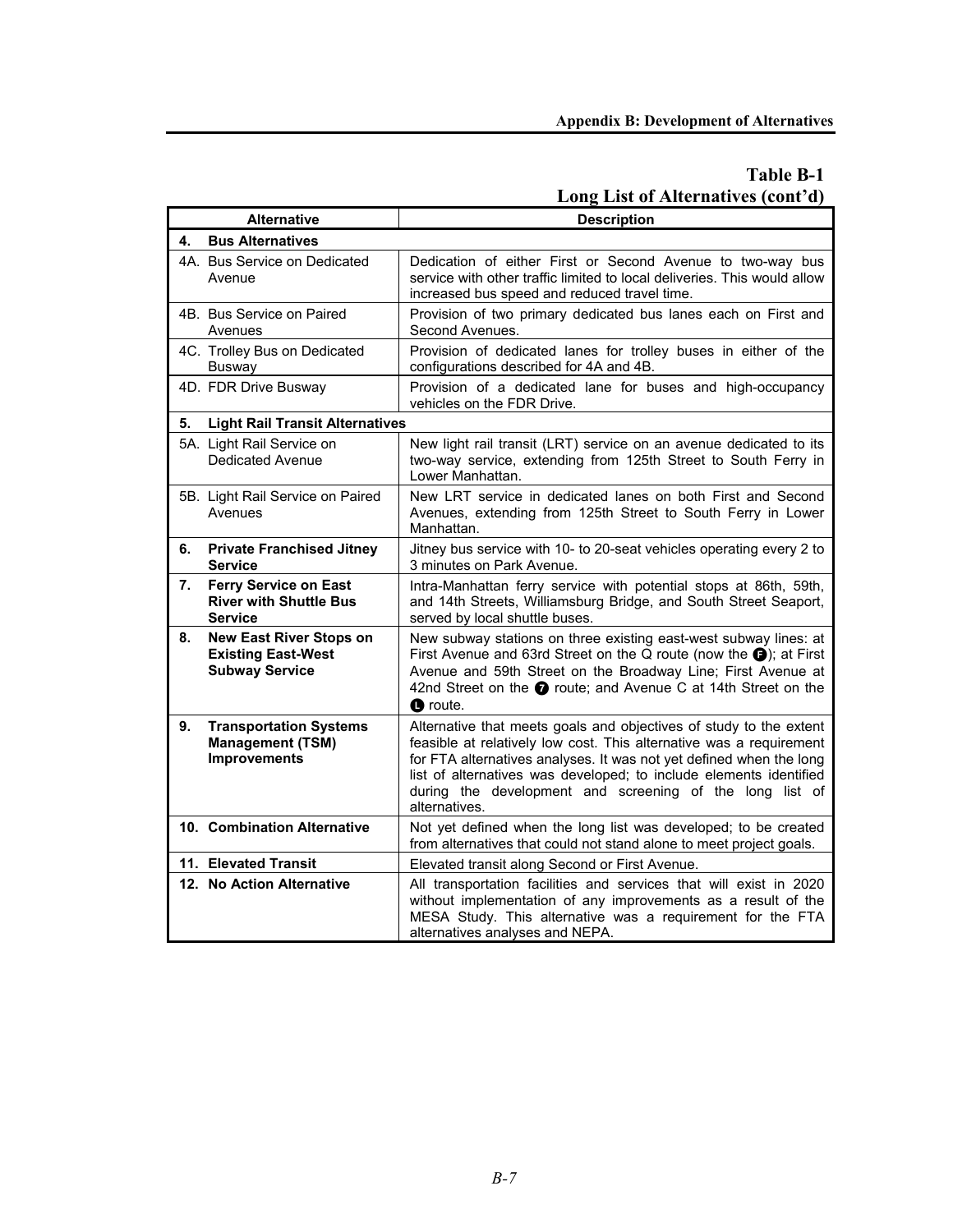If the alternative adequately satisfied these criteria, it was then subject to a series of questions, as follows:

- *Does this alternative stand alone?* If the alternative adequately addressed the study goals and objectives and was able, by itself, to address the major transportation problems in the study area, it was considered a "stand-alone" alternative.
- *If not, would this alternative better address study area issues if it were combined with another alternative?* Each "does not stand alone" alternative was further evaluated to determine whether it could be combined with other alternatives to form one alternative that addressed the study goals and objectives. Potential components of the Transportation Systems Management (TSM) Alternative were also identified in this way. (The TSM Alternative consisted of transportation improvements that met the goals and objectives of the study to the extent possible at a relatively low cost.)
- *If the alternative does not stand alone, can it be considered a routing or other type of option for a stand-alone alternative?*
- *Are there any major flaws in the alternative that would prevent its implementation?*

Once the coarse-screen evaluation was nearly complete, NYCT presented the alternatives to the PAC and held workshops and focused meetings throughout the study area. These discussions also helped to hone the long list. Long-list alternatives that did not stand alone were either eliminated or combined with other alternatives to help create well-rounded solutions to the transit and transportation issues on the East Side of Manhattan. If, during the screening process, the issues related to an alternative appeared too complex for a quick screen, additional analysis was conducted. The intent of the analysis was to provide the team with more information on an alternative so that the benefits or impediments could be assessed and a well-informed decision (i.e., whether the alternative would be screened out or whether it could be combined with another alternative to better satisfy the study area needs) could be made.

### *RESULTS OF THE COARSE SCREEN OF THE LONG LIST OF ALTERNATIVES*

Using the coarse screening, the long list of alternatives was narrowed as follows:

• *Rapid Transit Alternatives Under Second Avenue (Alternative 1)*: The full-length Second Avenue Subway (Alternative 1A in Table B-1 above) and two other subway options—the eastward alignment (Alternative 1D) and the New Jersey connection (Alternative 1G) were found to meet the goals and objectives and passed the coarse screen. The other subway alternatives were eliminated as stand-alone alternatives because they would increase accessibility and increase capacity only to certain portions of the study area, would be difficult to implement, and/or would not be cost-effective compared with other alternatives that would provide similar improvements. In developing the long list of alternatives, rapid transit lines were initially considered for any of the avenues east of Second Avenue, but Second Avenue was chosen early on as most appropriate because a route on Third Avenue would too closely duplicate the Lexington Avenue Line's service area; a subway route on First Avenue would be difficult near the Queensboro Bridge, the United Nations, and the Queens-Midtown Tunnel; and the Second Avenue route takes advantage of tunnel sections built as part of the 1968 plan.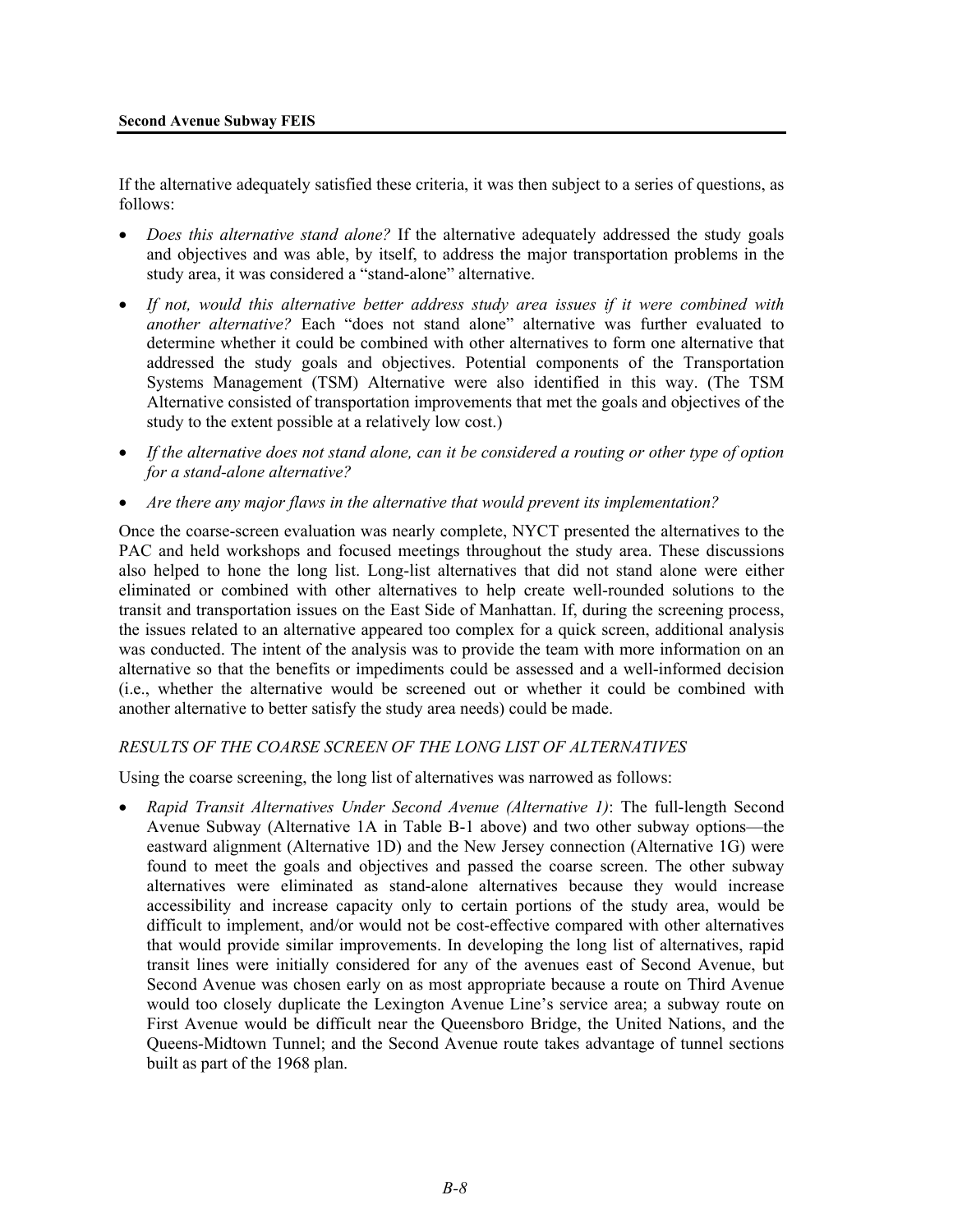- *Lexington Avenue Subway Service Improvements (Alternative 2)*: Both the improvements to the Lexington Avenue Line's signals (Alternative 2A) and extensions to the platforms (Alternative 2B) were eliminated as stand-alone alternatives, because neither would make rapid transit more accessible to underserved portions of the study area. Further, because both alternatives would have costs that far outweighed the benefits, they were eliminated from consideration as part of the TSM Alternative. Alternative 2A was retained for possible inclusion in a combination alternative; Alternative 2B was not, given its high cost and difficulties in implementing it. Alternative 2C (segmented connections to other subway lines) was eliminated because it would not address many of the access and service issues of the study area and would be extremely costly and disruptive to rail operations. An extension of Lexington Avenue local service south of City Hall (Alternative 2D) was eliminated as a stand-alone alternative because it would address only a portion of the study area's transportation issues, but this alternative was retained as a component of a combination alternative. Similarly, Lexington Avenue Line skip-stop operation on the local route (Alternative 2E) was eliminated as a stand-alone alternative because it would only minimally address study area transportation issues, but this element was retained as part of a combination alternative.
- *New Metro-North Railroad Stations in the Bronx and Upper Manhattan*: The alternative to add Metro-North Railroad stops in the Bronx and Upper Manhattan (Alternative 3) was eliminated as a stand-alone alternative because it would offer limited access improvements to underserved portions of the study area and would not increase capacity substantially. Also, because the costs would be very high, particularly compared with the benefits accrued, this option was eliminated from consideration as a component of the TSM Alternative.
- *Bus Alternatives (Alternative 4)*: Bus alternatives 4A and 4B (dedicated bus lanes) would meet study area goals and objectives, and were retained.
- *Light Rail Transit Alternatives (Alternative 5)*: Similarly, LRT service in dedicated lanes (Alternatives 5A and 5B) was retained.
- *Private Franchised Jitney Service (Alternative 6)*: This alternative would not provide enough capacity to relieve transit or on-street congestion, and was therefore eliminated as a standalone alternative but retained as a candidate for inclusion in the TSM Alternative.
- *Ferry Service on the East River (Alternative 7)*: Similarly, new ferry service on the East River would not materially reduce crowding on the Lexington Avenue Line and would only partially address accessibility needs, but was retained as a potential candidate for the TSM Alternative.
- *New East River Stops on Existing East-West Subway Service (Alternative 8)*: This alternative would improve subway accessibility in underserved areas but would not relieve congestion in the area's north-south transit corridors. Further, this option would have considerable expense and construction difficulties. Most options of this alternative were eliminated from further study, but the proposed station on the  $\bullet$  route at 14th Street and Avenue C was retained for possible inclusion in the TSM Alternative, because of public interest.
- *Elevated Transit (Alternative 11)*: This alternative would meet the study's transportation goals but would not meet several of the other goals. Its visual impact and community compatibility (third goal) issues would be potentially significant, and community reaction to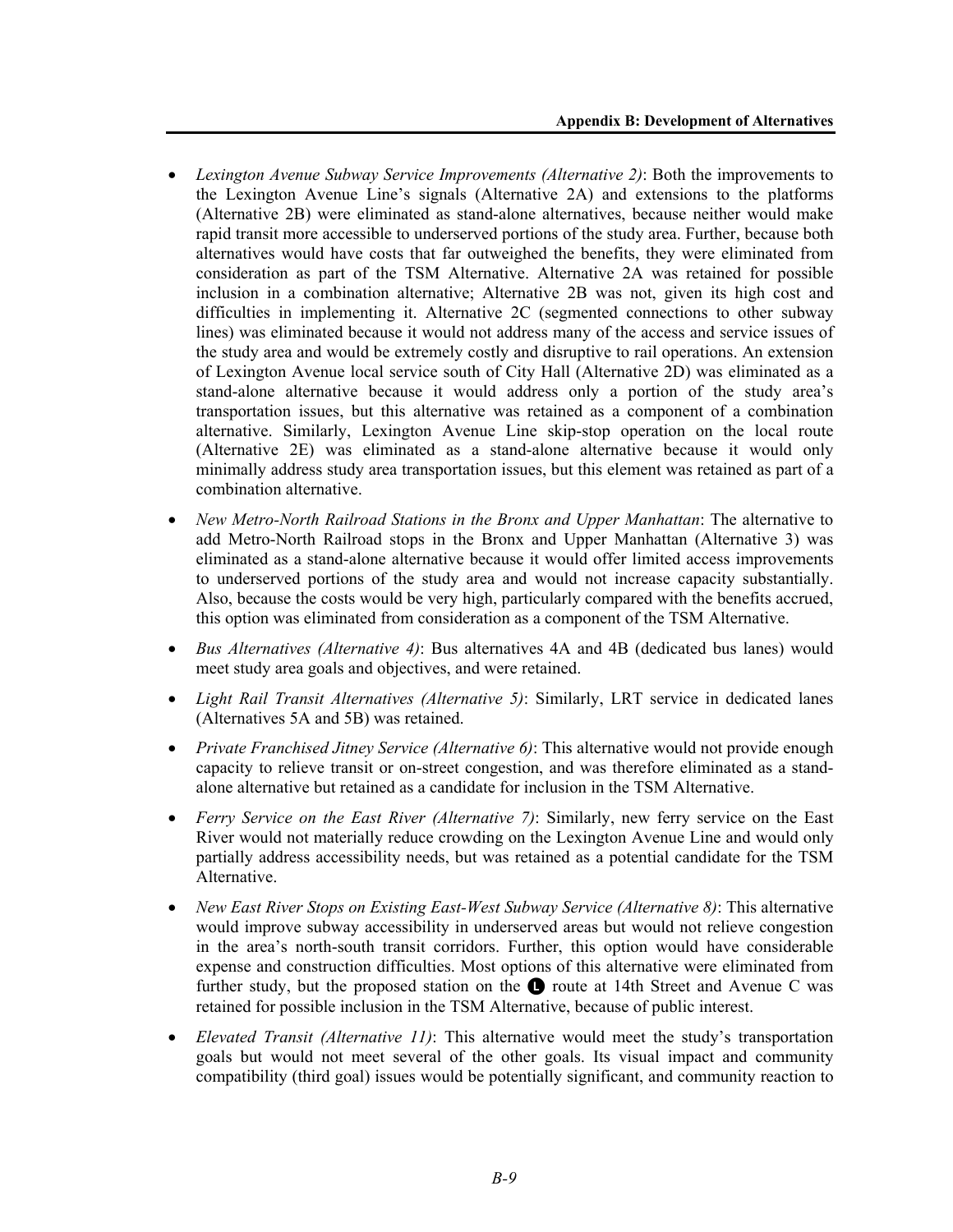this option was quite negative. This alternative was eliminated from further study (although it was retained until a full range of community input could be obtained).

The TSM Alternative (Alternative 9), combination alternatives (Alternative 10), and No Action Alternative (Alternative 12) were retained. These alternatives were developed as the screening analyses proceeded.

# **REDUCED LONG LIST OF ALTERNATIVES**

#### *DEVELOPING THE REDUCED LONG LIST OF ALTERNATIVES*

The result of the coarse screen of the long list of alternatives was a preliminary reduced long list of 12 alternatives (including several combination alternatives developed from components of alternatives that could not stand alone). The preliminary reduced long list of alternatives was presented to the PAC and at a series of focused public meetings within the study area. Using this public input and continued evaluation of the alternatives, this list was refined and several alternatives were eliminated, resulting in a "reduced long list" of nine alternatives. That reduced long list of alternatives is presented in Table B-2.

### *SCREENING THE REDUCED LONG LIST OF ALTERNATIVES*

The reduced long list of alternatives was narrowed through several successive screens, as described below. As the screening process proceeded, increasing levels of detail were prepared for alternatives that remained after previous screening levels, to allow further evaluation and comparison of alternatives.

- *Screen 1: Confirmation of Feasibility.* The first screen involved confirmation of feasibility based on early conceptual engineering drawings prepared as necessary to identify alternatives that were clearly infeasible.
- *Screen 2: Definition and Evaluation of Routing Options.* This screening analysis addressed a number of issues related to feasibility and impact. The analysis required refinement in potential routing, alignment, and engineering options for the remaining alternatives. This information was used to evaluate the alternatives against the following criteria:
	- Total cost (comparing relative cost of same-mode options);
	- Average speed;
	- Potential for free subway-to-subway transfer;
	- Impacts on existing transit system, such as eliminating, rerouting, reducing, or increasing existing routes;
	- Other service changes required to existing system;
	- Use of existing tunnels (which was considered an advantage);
	- Engineering complications;
	- Unresolved issues (these were either resolved through further analysis or identified as potentially irresolvable);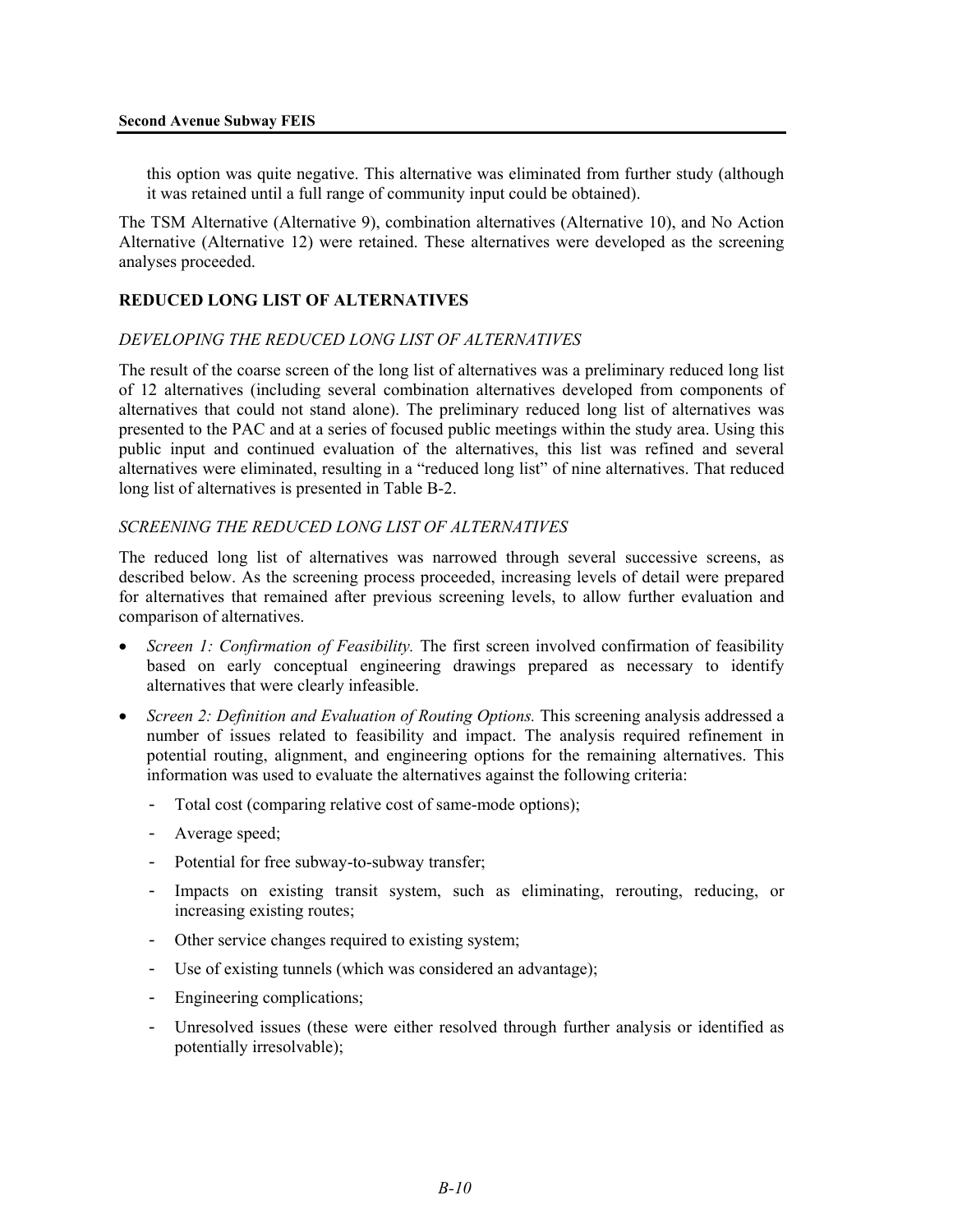# **Table B-2 Reduced Long List of Alternatives**

|    | <b>Alternative</b>                                                                                | <b>Description</b>                                                                                                                                                                                                                                                                                                                                                                                                                                                                                                                                                                                                                                                                                                                                                                                                                                                                                                                                          |
|----|---------------------------------------------------------------------------------------------------|-------------------------------------------------------------------------------------------------------------------------------------------------------------------------------------------------------------------------------------------------------------------------------------------------------------------------------------------------------------------------------------------------------------------------------------------------------------------------------------------------------------------------------------------------------------------------------------------------------------------------------------------------------------------------------------------------------------------------------------------------------------------------------------------------------------------------------------------------------------------------------------------------------------------------------------------------------------|
| 1. | No Action Alternative                                                                             | All transportation facilities and services that will exist in 2020 without<br>implementation of any improvements as a result of the MESA Study. Includes<br>elimination of two-fare zones and free transfers between buses and subways.                                                                                                                                                                                                                                                                                                                                                                                                                                                                                                                                                                                                                                                                                                                     |
| 2. | <b>TSM Alternative</b>                                                                            | To include lower cost improvements that do not pass the screening process as<br>part of other alternatives. Although particular components were not yet defined for<br>the screening, potential elements at this point included bus lane operational<br>improvements; express and local bus operations improvements; Lexington<br>Avenue skip-stop operation; FDR Drive busway/HOV lane; ridesharing on the<br>FDR Drive; private jitney service; ferry service on the East River with shuttle bus<br>service; subway station improvements; new subway passenger transfers between<br>the Broadway/Lafayette Station (then, <b>DDOG</b> ); now, <b>DO</b> ) service and<br>Bleecker Street northbound <b>@</b> service and between the Lexington Avenue/63rd<br>Street Station (then <b>@@</b> , now <b>@)</b> and the @@@ and @@ routes at 59th-60th<br>Street; new <b>O</b> station at 14th Street and Avenue C; and traffic engineering<br>improvements. |
| 3. | <b>Full-Length Second Avenue</b><br>Subway from Harlem to the<br><b>Battery with Options</b>      | New subway under Second Avenue, Chrystie Street, St. James Place, and Water<br>Street with stations every 10 to 15 blocks. Included a potential eastern alignment<br>(traveling eastward through East Village and Lower East Side, potentially along<br>10th Street, Avenue B, and East Broadway) and potential New Jersey connection<br>(an east-west branch connecting Grand Central Terminal and New Jersey).                                                                                                                                                                                                                                                                                                                                                                                                                                                                                                                                            |
| 4. | Bus Service on Dedicated or<br>Paired Avenues with<br>Resignalization of Lexington<br>Avenue Line | Two-way busway along an avenue or one-way pair of busways on two avenues.<br>To use First and Second Avenues in most of the study area and local streets in<br>the Lower East Side and Lower Manhattan. Update signals on Lexington Avenue<br>Line to add capacity.                                                                                                                                                                                                                                                                                                                                                                                                                                                                                                                                                                                                                                                                                         |
| 5. | Trolley Bus on Dedicated<br>Busway                                                                | Trolley bus on First or Second Avenue with overhead electrical wires.                                                                                                                                                                                                                                                                                                                                                                                                                                                                                                                                                                                                                                                                                                                                                                                                                                                                                       |
| 6. | Light Rail Service on<br>Dedicated or Paired Avenues                                              | LRT line in separated right-of-way running two-way on First and/or Second<br>Avenue and on local streets in Lower Manhattan.                                                                                                                                                                                                                                                                                                                                                                                                                                                                                                                                                                                                                                                                                                                                                                                                                                |
| 7. | Northern Segment of Second<br>Avenue Subway with LRT<br>Continuing to the South                   | Second Avenue Subway from 125th Street to 63rd Street, with LRT on dedicated<br>or paired avenues continuing through East Midtown, Lower East Side, and Lower<br>Manhattan.                                                                                                                                                                                                                                                                                                                                                                                                                                                                                                                                                                                                                                                                                                                                                                                 |
| 8. | Northern Segment of Second<br>Avenue Subway with Bus<br>Service Continuing to the<br>South        | Second Avenue Subway from 125th Street to 63rd Street, with dedicated busway<br>on dedicated or paired avenues continuing through East Midtown, Lower East<br>Side, and Lower Manhattan.                                                                                                                                                                                                                                                                                                                                                                                                                                                                                                                                                                                                                                                                                                                                                                    |
| 9. | Northern Segment of Second<br>Avenue Subway with LRT in<br>Lower East Side and Lower<br>Manhattan | Second Avenue Subway from 125th Street to 63rd Street or Grand Central<br>Terminal and LRT service on dedicated or paired avenues in Lower East Side and<br>Lower Manhattan.                                                                                                                                                                                                                                                                                                                                                                                                                                                                                                                                                                                                                                                                                                                                                                                |

- Potential for community/public support (based on potential for community-related impacts, such as disruption and traffic congestion);
- Expanded rapid transit area (provision of service to a previously underserved area);
- Ridership (comparison of ridership levels among same-mode options, based on early model results);
- Street/operations impacts (for alternatives once constructed);
- Legal issues (problems in jurisdiction, easements, property takings, etc.);
- Construction impacts;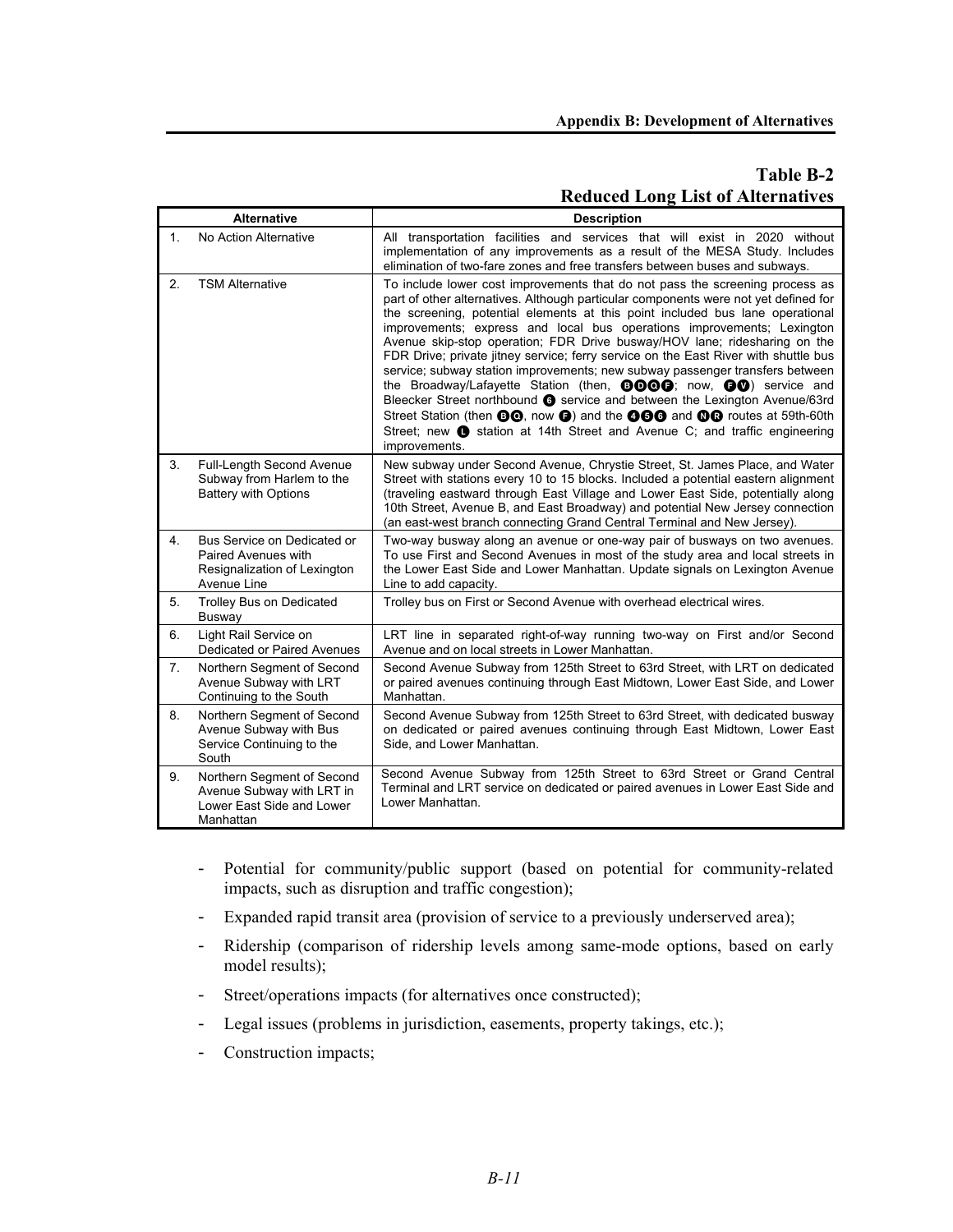- Possibility of phased construction (given the potential limitations to available capital funds during construction, alternatives that did not allow for reasonable phasing were eliminated); and
- Schedule for implementation.

As a result of this screen, several alternatives were reconfigured and recombined and others were eliminated. Most notably, the full-length Second Avenue Subway with an eastward alignment (bending east on the Lower East Side) was replaced by a Lower East Side subway shuttle with connections to existing subways in combination with a "North Subway" (new construction along Second Avenue from 125th Street to 63rd Street, where it would connect to the Broadway express tracks) for further analysis.

• *Screen 3: Quantitative and Qualitative Evaluation of Alternatives.* The final screen involved an analysis of specific quantitative and qualitative data for each of the remaining alternatives. Preliminary model output (including ridership and travel time information) and capital cost estimates were used to perform a partial cost benefit analysis. This screen also used qualitative screening criteria, including a definition of accessibility; potential for displacement; service to low-income, minority, and transit-dependent populations; community character effects (such as impacts on land use/public policy, visual character, open space, and historic and archaeological resources); hazardous materials issues; traffic impacts; impact on parking and goods delivery; air quality impacts; compatibility with existing transit system; and a general analysis of construction impacts.

# *RESULTS OF THE SCREENING ANALYSIS*

The multi-level screening analysis performed for the reduced long list of alternatives led to refined definitions for several of the alternatives and the elimination of several of the alternatives, as described below and summarized in Table B-3.

As shown in the table, the evaluation conducted for Screen 3 concluded that the full-length Second Avenue Subway would provide the greatest benefit in solving transportation problems on the East Side of Manhattan. It was also found to have the highest capital and operating costs. To address the most critical problems in the study area first, a lower cost alternative that could serve commuters in East Harlem and the Upper East Side—where the greatest proportion of the rush hour commuters in the study area enter the system—who were traveling to Midtown and Lower Manhattan was selected as preferable to the full-length subway at that time. This lower cost subway alternative, which would involve construction of a new tunnel segment between 125th and 63rd Streets and continuation on existing routes from 63rd Street south to Lower Manhattan, did not preclude future extensions of the subway route farther south to provide a fulllength subway. To allow for the future development of a full-length subway option, the conceptual engineering of the subway alternatives that were advanced past this point all allowed for the continuation of a full-length subway at a later time without disrupting northern Second Avenue Subway service.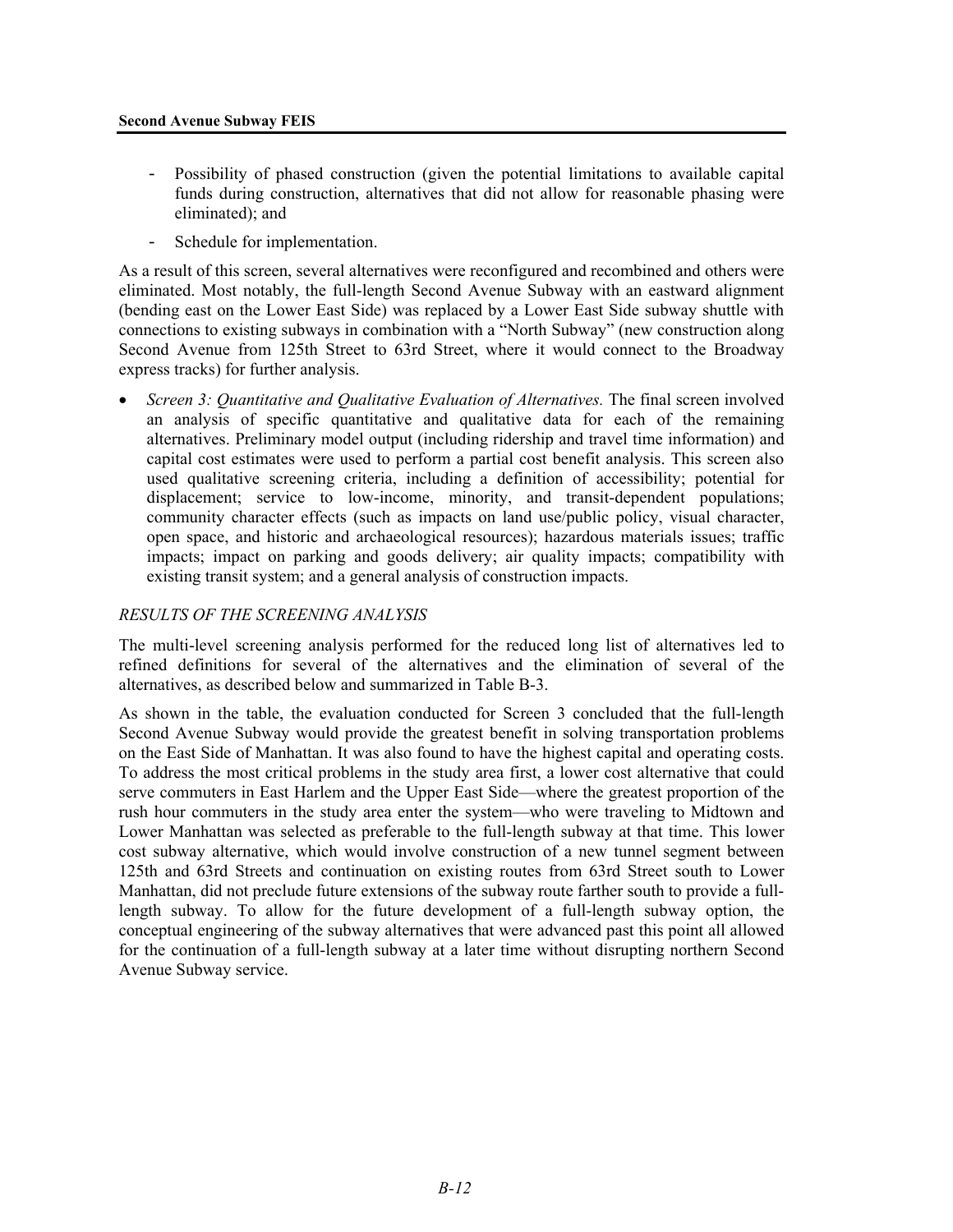# **Table B-3 Refined Long List of Alternatives**

|                | <b>Alternative</b>                                                                                | <b>Description</b>                                                                                                                                                                                                                                                                                                                                                                                                                                                                                                    |
|----------------|---------------------------------------------------------------------------------------------------|-----------------------------------------------------------------------------------------------------------------------------------------------------------------------------------------------------------------------------------------------------------------------------------------------------------------------------------------------------------------------------------------------------------------------------------------------------------------------------------------------------------------------|
| 1.             | No Action Alternative                                                                             | Continued to next phase.                                                                                                                                                                                                                                                                                                                                                                                                                                                                                              |
| 2.             | <b>TSM Alternative</b>                                                                            | Continued to next phase.                                                                                                                                                                                                                                                                                                                                                                                                                                                                                              |
| 3.             | Full-Length Second Avenue<br>Subway with Options                                                  | The full-length subway option that had a full eastward alignment<br>and/or east-west connection option was eliminated in Screen 2<br>because of cost-effectiveness and impact factors.<br>The full-length subway without those options and the North<br>Subway with Lower East Side subway shuttle (which had been<br>developed in Screen 2) were eliminated in Screen 3 because of<br>high capital and operating cost and high cost factors (cost per<br>hour saved and cost per hour spent in less crowded subway). |
| 4.             | Bus Service on Dedicated or<br>Paired Avenues with<br>Resignalization of Lexington<br>Avenue Line | Eliminated as stand-alone alternative in Screen 2; added to TSM<br>Alternative.                                                                                                                                                                                                                                                                                                                                                                                                                                       |
| 5.             | <b>Trolley Bus on Dedicated</b><br><b>Busway</b>                                                  | Eliminated as stand-alone alternative in Screen 2; added to TSM<br>Alternative.                                                                                                                                                                                                                                                                                                                                                                                                                                       |
| 6.             | Light Rail Service on Dedicated<br>or Paired Avenues                                              | Eliminated in Screen 3 because of substantial potential traffic<br>impacts.                                                                                                                                                                                                                                                                                                                                                                                                                                           |
| 7 <sub>1</sub> | Northern Segment of Second<br>Avenue Subway with LRT<br>Continuing to the South                   | Eliminated in Screen 2 because it would not perform appreciably<br>better than alternatives with shorter LRT segments and thus was<br>not cost-effective.                                                                                                                                                                                                                                                                                                                                                             |
| 8.             | Northern Segment of Second<br>Avenue Subway with Bus<br>Service Continuing to the<br>South        | Continued to next phase, but bus component moved to TSM<br>Alternative to allow clearer comparison of impacts.                                                                                                                                                                                                                                                                                                                                                                                                        |
| 9.             | Northern Segment of Second<br>Avenue Subway with LRT in<br>Lower East Side and Lower<br>Manhattan | Continued to next phase.                                                                                                                                                                                                                                                                                                                                                                                                                                                                                              |

### **ALTERNATIVES EVALUATED IN DETAIL IN THE MIS/DEIS**

### *ALTERNATIVES ANALYZED*

As a result of the lengthy screening evaluations conducted, four alternatives were advanced for more detailed evaluation in the MIS/DEIS:

• *No Action Alternative*: This alternative included those improvements in the City's transportation system that were expected to be instituted after 1995 (the base year for the MESA Study) and before 2020 (the future analysis year). This included completion of MTA operating agency initiatives to bring the system into a state of good repair (such as the purchase of new subway cars, rehabilitation of certain stations, track improvements, etc.); the introduction of MetroCard, free transfers between buses and subways, and unlimited system-wide passes; and the service changes associated with completion of NYCT's 63rd Street Tunnel Connector, which allowed for initiation of  $\bullet$  service, with more trains operating between Manhattan and the Queens Boulevard Line in Queens.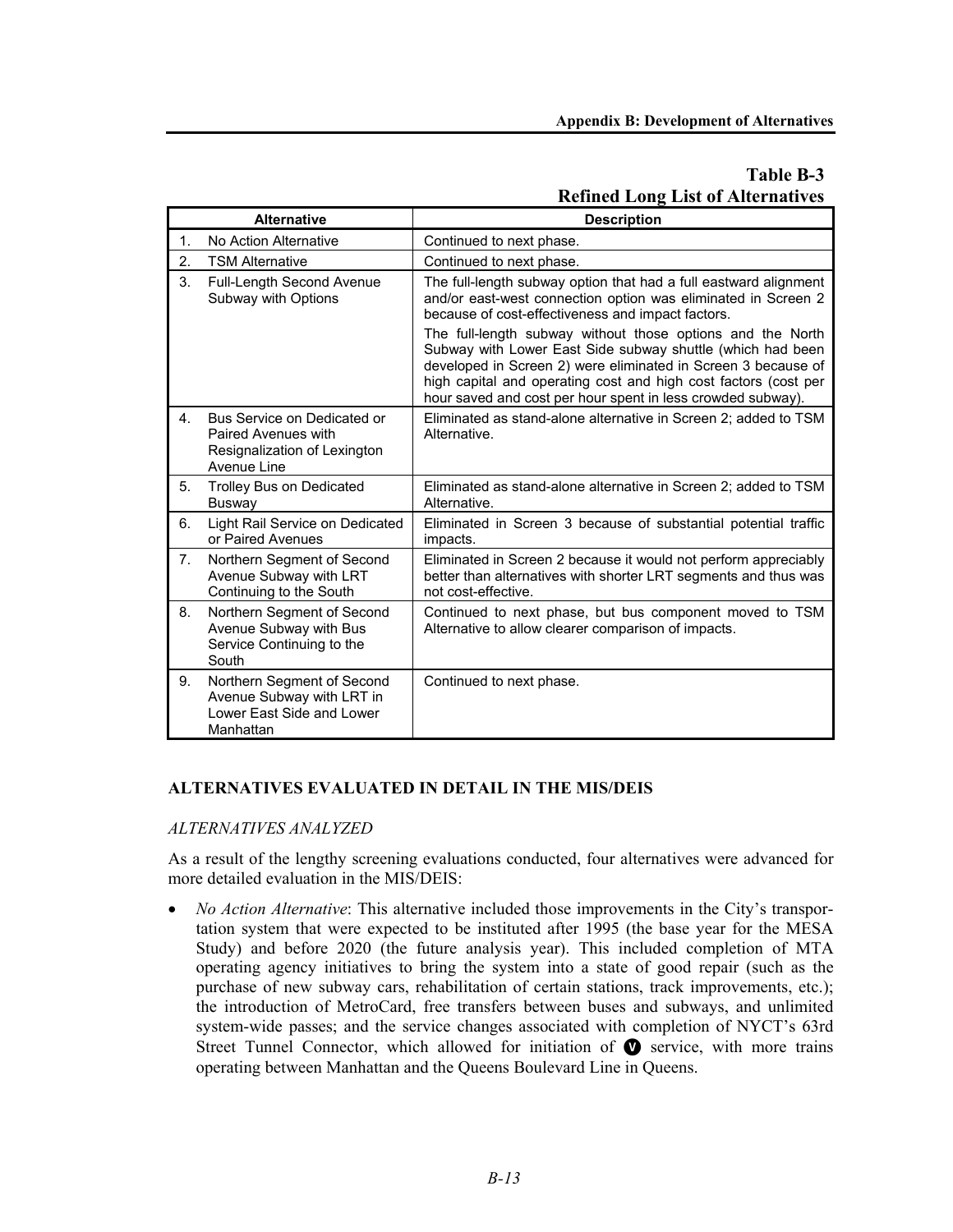#### **Second Avenue Subway FEIS**

- *TSM Alternative*: This relatively low-cost option was developed by combining elements of several project alternatives that did not meet project goals and objectives by themselves. The TSM Alternative would include improvements to station dwell times on the Lexington Avenue Line; introduction of bus priority lanes, called "New York Bus Lanes," on First and Second Avenues between Houston and 96th Streets; and improvements to bus service on the Lower East Side (including creation of two new routes and modification of two others). The New York Bus Lanes proposed with this alternative would reserve one to two moving lanes on the right side of the street for buses (although right-turning vehicles would also be permitted). The curb lane would continue to be used for deliveries, parking, and taxi dropoffs and pickups. At bus stops, the sidewalk would be built out into the delivery and parking lane.
- *Build Alternative 1*: This alternative would provide a new subway extending from 125th Street at Lexington Avenue (parallel to the Lexington Avenue Line), curving east beneath private property to join Second Avenue at approximately 115th Street, and then traveling south beneath Second Avenue and bending westward again at approximately 65th Street to join the existing tunnel beneath 63rd Street (currently used by  $\bigodot$  service). The new service would use the 63rd Street Line, which extends beneath Central Park to reach the Broadway Line (currently serving the  $\mathbf{\odot} \mathbf{\odot} \mathbf{\odot} \mathbf{\odot} \mathbf{\odot} \mathbf{\odot}$  lines). It would then travel down the Broadway Line express tracks to Lower Manhattan and Brooklyn.

Under this option, extensive changes were also proposed on the Broadway Line in the vicinity of Canal Street, so that the express tracks to be used by the new Second Avenue service would connect to the local tracks instead of continuing across the Manhattan Bridge as they do today. This would provide direct express service to the Financial District in Lower Manhattan and therefore help relieve overcrowding on the Lexington Avenue Line. To implement this change, the local Broadway Line service would instead have to be routed across the Manhattan Bridge to Brooklyn. The new Second Avenue express service via the Broadway Line would also serve Brooklyn via the Montague Street Tunnel.

Five new stations were proposed with this alternative: 125th Street (parallel to the Lexington Avenue Line station at 125th Street), 106th Street, 96th Street, 86th Street, and 72nd Street. South of 72nd Street, the new service would use the existing station at Lexington Avenue/63rd Street and continue to Lower Manhattan via the Broadway Line. On the Broadway Line, the new service would make express stops at 57th Street, Times Square, 34th Street, Union Square, and Canal Street; and the local stops at City Hall, Cortlandt Street, Rector Street, and Whitehall Street with continuing service via the Fourth Avenue Line in Brooklyn.

To accommodate the storage needs of the new subway, it was assumed that the NYCT's existing 36th-38th Street Yard in Brooklyn would be reconfigured.

• *Build Alternative 2*: This alternative would provide the same new subway service as Build Alternative 1, and would also include new LRT service on the Lower East Side and in Lower Manhattan. The new two-way LRT service would operate at street level from Union Square along 14th Street, then south down Avenue D, then bend west along East Broadway and then Canal Street. On Canal Street, it would enter a portal at approximately Allen Street, continue in a tunnel beneath Canal Street to Centre Street and then bend east onto Frankfort Street, where it would emerge from the tunnel in a portal alongside the Brooklyn Bridge. From that portal, it would continue south down Water Street to a terminus at Broad Street.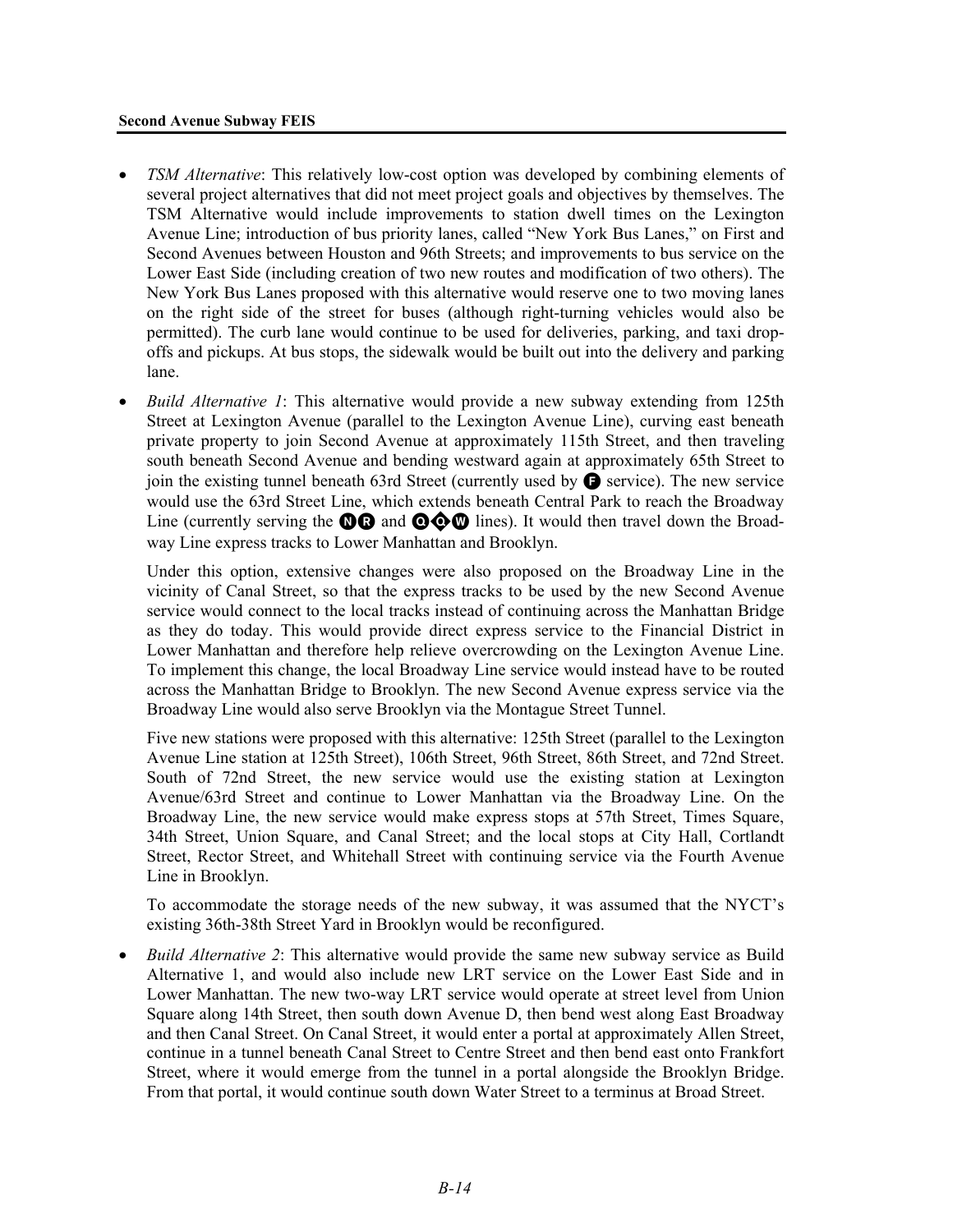The LRT would use articulated vehicles powered by overhead wires and operate as one- or two-vehicle trains. It would stop at designated stations with sheltered platforms at Union Square, Irving Place, First Avenue, and Avenue B on 14th Street; at 13th, 8th, and Houston Streets on Avenue D; at Grand Street on Kazan Street; at Strauss Square (Essex Street) on Canal Street; within the existing Chambers Street Station complex (serving the  $\bigcirc \bigcirc$ routes); and at Fulton, Pine, and Broad Streets on Water Street.

Storage and repairs for the LRT system would be accommodated at an underground facility, which would be on property along the south side of Delancey Street from Essex Street to just east of Clinton Street.

# *EVALUATIONS OF THE MIS/DEIS ALTERNATIVES*

The four finalist alternatives were evaluated at length in the MIS/DEIS, based on full ridership modeling and conceptual engineering work. Table B-4, below, summarizes the evaluations in the MIS/DEIS related to cost and ridership of the Build alternatives evaluated, relative to the No Build Alternative.

|                                                                                                                    |                               |                                                   |                        | <b>Compared to No Action</b>                  |                        |                                                                                               |                        |
|--------------------------------------------------------------------------------------------------------------------|-------------------------------|---------------------------------------------------|------------------------|-----------------------------------------------|------------------------|-----------------------------------------------------------------------------------------------|------------------------|
| <b>Alternative</b>                                                                                                 | Cost<br>(In 1997)<br>Dollars) | <b>Riders Using the</b><br><b>New Alternative</b> |                        | <b>Riders New to</b><br><b>Public Transit</b> |                        | <b>Change to Ridership</b><br>on Southbound<br><b>Lexington Avenue</b><br>Line at 86th Street |                        |
|                                                                                                                    |                               | <b>Daily</b>                                      | <b>AM Peak</b><br>Hour | <b>Daily</b>                                  | <b>AM Peak</b><br>Hour | <b>Daily</b>                                                                                  | <b>AM Peak</b><br>Hour |
| <b>TSM</b>                                                                                                         | \$204 million                 | 82.500                                            | 10.300                 | 1.300                                         | 170                    | $-1.980$                                                                                      | $-220$                 |
| <b>Build 1</b>                                                                                                     | \$3.88 billion                | 308,600                                           | 38.600                 | 7,800                                         | 980                    | -147.900                                                                                      | $-16,430$              |
| <b>Build 2</b>                                                                                                     | \$5.09 billion                | 418.300                                           | 52,300                 | 9,800                                         | 1,230                  | $-163,300$                                                                                    | $-18.140$              |
| Notes:                                                                                                             |                               |                                                   |                        |                                               |                        |                                                                                               |                        |
| This information was predicted for the 1999 MIS/DEIS, based on 1995 ridership information and 1990<br>census data. |                               |                                                   |                        |                                               |                        |                                                                                               |                        |

#### **Table B-4 Comparison of MIS/DEIS Alternatives in Year 2020**

Costs are preliminary estimates developed for the 1999 MIS/DEIS and are in 1997 dollars.

# **D. PUBLIC INVOLVEMENT IN THE DEVELOPMENT OF ALTERNATIVES**

The MIS/DEIS was conducted with an extensive public outreach effort. NYCT and the project team accepted recommendations from other public agencies, a TAC and PAC convened for the MIS/DEIS, members of civic groups, and the general public. At each milestone of the project, meetings were held with the TAC and PAC, MTA's Long-Range Planning Framework working group, Community Boards, elected officials, community and civic groups, and other groups to present results and receive input and feedback. Key milestones at which public input was sought included the following:

- Scoping meeting;
- Development of problem and needs statement;
- Development of goals and objectives;
- Development and evaluation of long list of alternatives;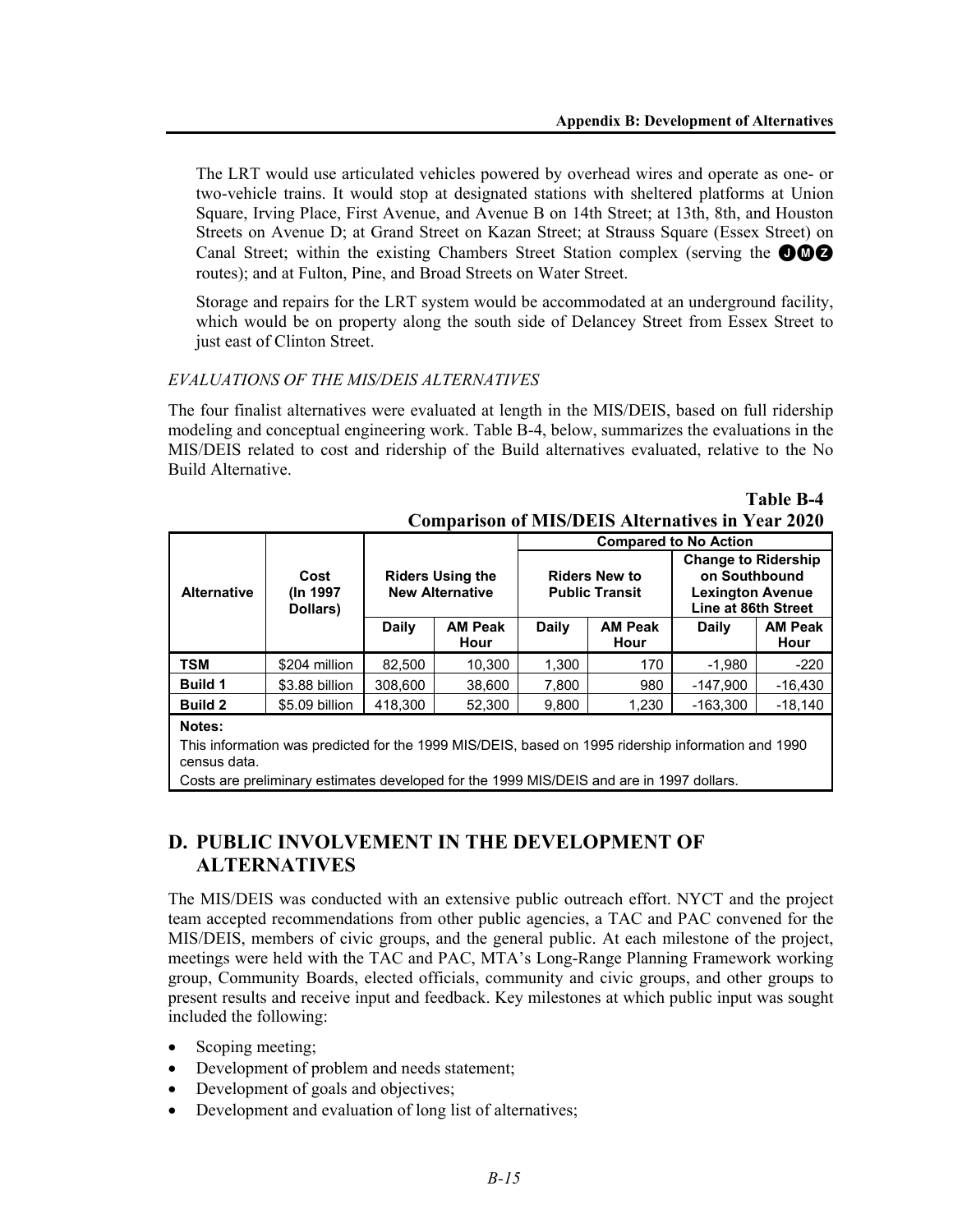#### **Second Avenue Subway FEIS**

- Review of screening of long list and preliminary reduced long list of alternatives;
- Review of reduced long list of alternatives; and
- Review of short list of alternatives.

More than 100 meetings were held throughout the study to keep the community informed and to seek public input as the study progressed. As a result of public input, suggested studies and design alternatives, including new bus routes throughout the study area, were incorporated into the TSM Alternative and Build Alternative 1. Public participation also helped fashion the specific LRT alignment and cross section within Build Alternative 2. It also provided valuable local insights in narrowing the initial set of alternatives to those on the short list. Further, community members suggested that an additional subway stop be included on the new subway line in East Harlem near 116th Street.

NYCT and FTA completed the MESA MIS/DEIS and published a Notice of Availability in the Federal Register in August 1999. A public hearing was conducted in September 1999 to receive comments on the project and the MIS/DEIS. At the hearing, members of the public, community groups, and elected officials voiced their support for a full-length Second Avenue Subway from 125th Street to Lower Manhattan. Of the 45 people who spoke at the public hearing, 40 supported a full-length Second Avenue Subway. During the public comment period, MTA received numerous written comments. Of these, the great majority were in support of a fulllength Second Avenue Subway. The MTA also received more than 24,000 postcards expressing support for a full-length Second Avenue Subway. Appendix O of this FEIS, "Response to Comments Received on the 1999 DEIS," summarizes and responds to comments received during the public comment period for the 1999 MIS/DEIS.

# **E. FURTHER REFINEMENT TO DESIGN**

In November 1997, concurrent with the ongoing MESA Study, the MTA initiated the Lower Manhattan Access Study (LMA) to examine transportation alternatives that would improve access from the New York City suburbs to Lower Manhattan. Although the LMA Study's goals and objectives were different from those of the MESA Study, an extension of MESA's subway build alternative under Second Avenue from 63rd Street to Lower Manhattan was one of the five long-list build alternatives developed by LMA, with the support of its Technical and Public Advisory Committees.

In terms of LMA project goals, the full-length Second Avenue Subway would improve access from New York's suburbs to Lower Manhattan by allowing suburban commuters to make an easier transfer to a less crowded subway line than they have today. Adding a new full-length Second Avenue Subway would reduce crowding on the Lexington Avenue Line and improve travel capacity and reliability to Lower Manhattan.

As part of the LMA Study, engineering, operations, ridership, and cost analyses were performed for the full-length subway, building on those already completed for the segment north of 63rd Street by the MESA Study. The engineering work laid out the mainline route under Second Avenue, the potential station locations south of 63rd Street, and two engineering options south of Houston Street (one via Water Street and the other via the Nassau Street Line). During development of the southern portion of the Second Avenue Subway alignment, several alignment options were also analyzed to identify the most effective Second Avenue route that would minimize construction complexity and costs, and maximize customer benefits and ridership. These key areas were assessed to determine the basic alignment of the route: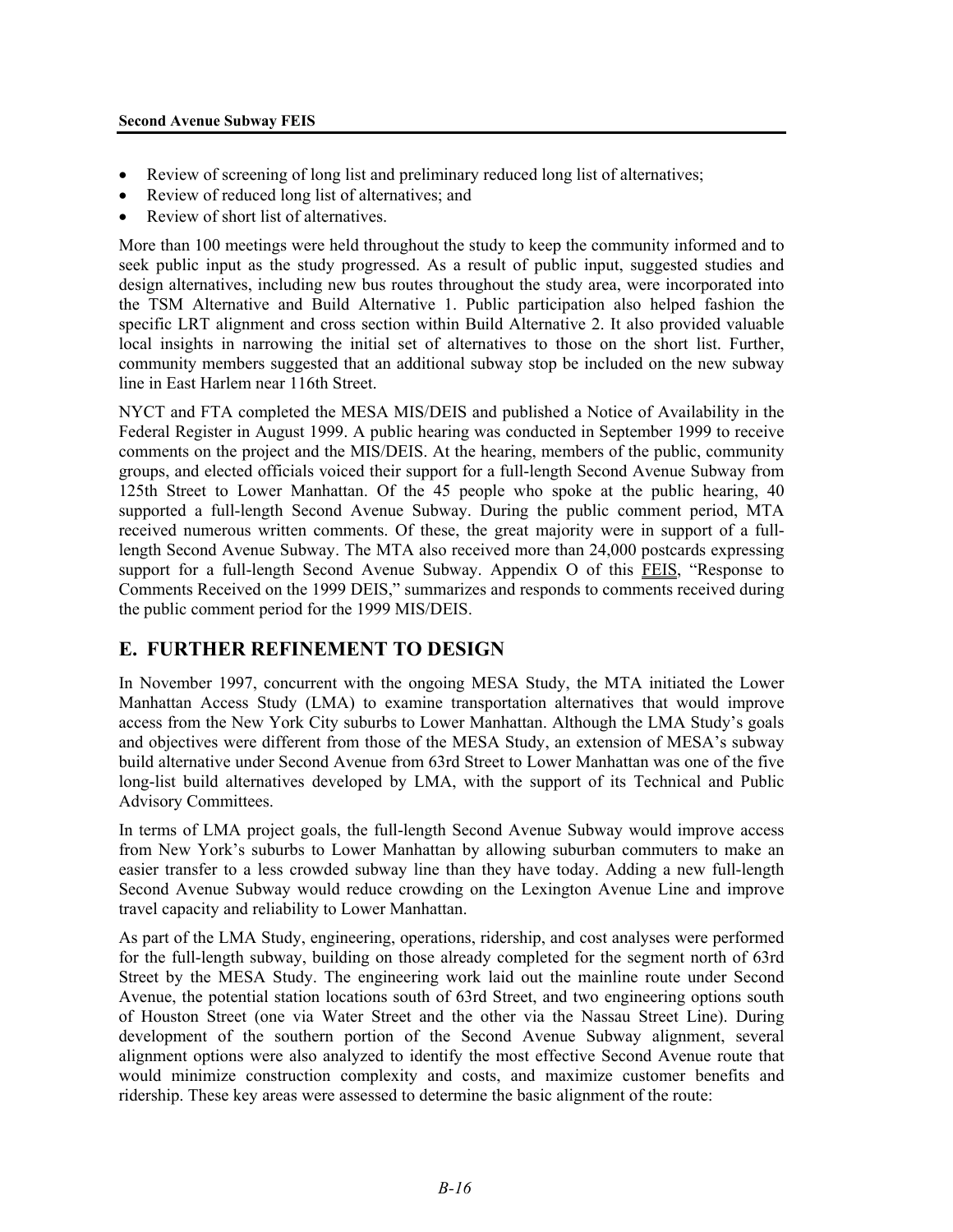- *Second Avenue vs. Third Avenue*: These alignment shift alternatives were examined to investigate the impacts of moving the line closer to the heart of Midtown. Shifting the subway line from Second to Third Avenue in Midtown would have resulted in significant property impacts, increased construction complexity and cost, and increased travel time due to slower operating speeds, crowding, and increased dwell times. Thus, the Third Avenue alignment alternative was eliminated.
- *Second Avenue vs. First Avenue*: A potential alignment was also investigated that shifted the alignment from Second Avenue to First Avenue at 35th/36th Street, continuing south under First Avenue until the connection with the Nassau Street Line. Preliminary ridership estimates showed that shifting the alignment one block did not provide significant improvements when compared with the Second Avenue alignment. The First Avenue alignment attracted slightly more new transit trips but did not perform as well as the Second Avenue alignment in alleviating congestion of the Lexington Avenue express service. The Second Avenue alignment diverted over 100 more peak hour trips from the Lexington Avenue express service at its maximum load point (86th Street). At Grand Central Terminal, the Second Avenue alignment diverted over 700 more peak-hour trips from the Lexington Avenue express. For these reasons, the First Avenue option was eliminated.
- *Grand Central Terminal Spur*: This spur option consisted of a subway shuttle service along 44th Street from the Second Avenue Subway to Grand Central Terminal. This option was examined to assess the benefits of providing direct subway service from Grand Central Terminal to Lower Manhattan via the Second Avenue Subway. Ridership modeling analysis revealed that a shuttle service along a Grand Central Terminal spur could only be effective if it operated frequently enough, with short enough travel time, to be a comparable alternative to the Lexington Avenue express service. However, the ridership analysis demonstrated that riders would continue to use the Lexington Avenue express service from Grand Central Terminal to Lower Manhattan, rather than the new shuttle, because the Lexington Avenue Line could offer more frequent service and shorter travel times.

# **F. ADVANCEMENT OF THE FULL-LENGTH SECOND AVENUE SUBWAY ALTERNATIVE**

# **SELECTION OF FULL-LENGTH SECOND AVENUE SUBWAY**

As the result of the alternatives evaluation process described above, a full-length Second Avenue Subway with several design refinements has advanced into Preliminary Engineering and further analysis required by NEPA. The alternatives analyzed in the 1999 DEIS were not carried forward for further study in the SDEIS (although aspects of Alternatives 1 and 2 are still part of the full-length Second Avenue Subway examined in the SDEIS and FEIS). Figure B-1 summarizes the alternatives evaluation process.

The selection of this full-length subway includes the following commitments and statements of support:

- In April 2000, the MTA Board committed to begin construction of a full-length Second Avenue Subway in the 2000-2004 Capital Program.
- In May 2000, the MTA Capital Program Review Board approved the MTA's 2000-2004 Capital Program, which allocates \$1.05 billion for a full-length Second Avenue Subway.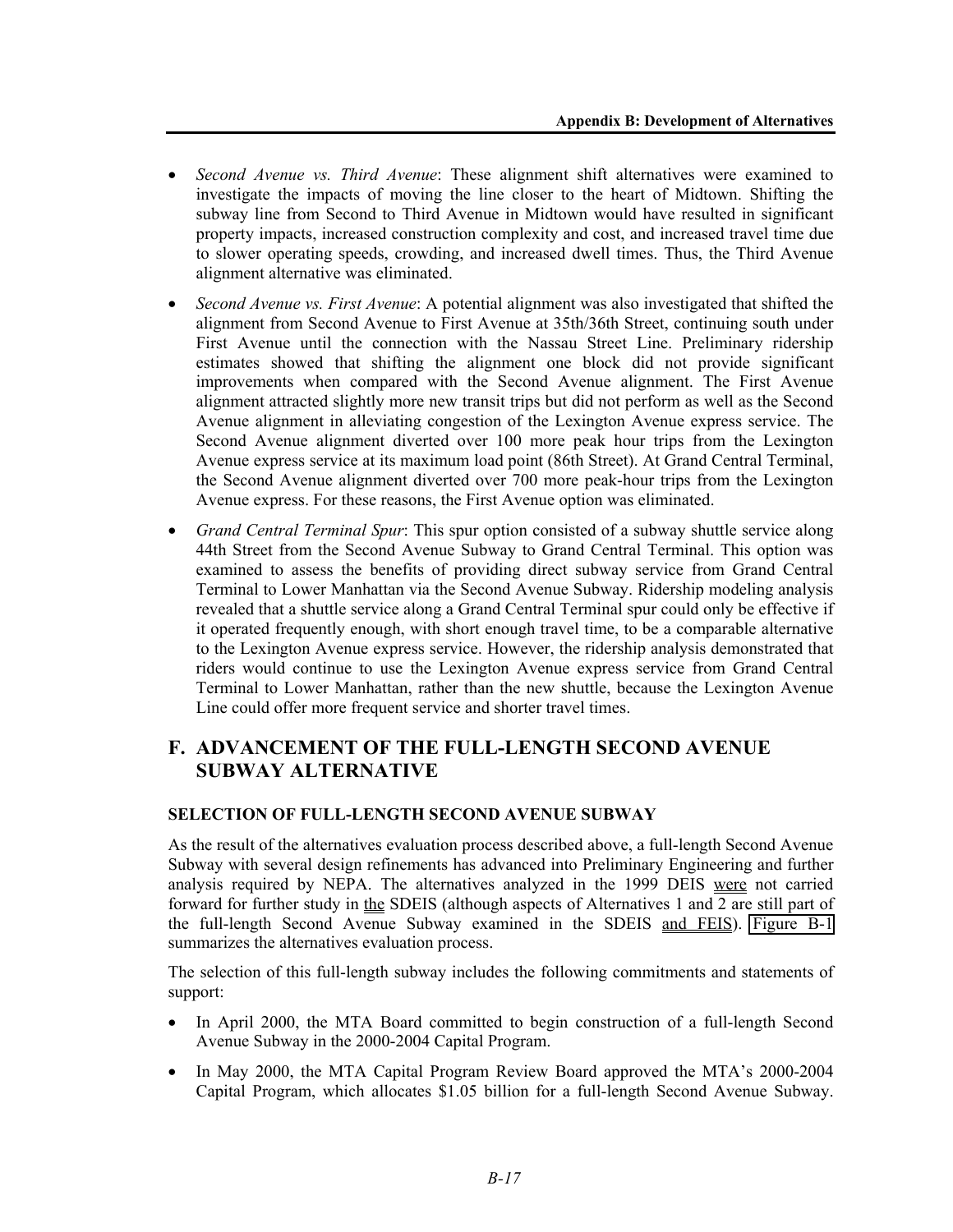This initial funding level provides for environmental studies, design, and the initiation of construction. (Additional funding will be required for continuation of construction to complete the project.)

- On April 19, 2001, NYCT held a public meeting announcing plans to proceed with the fulllength Second Avenue Subway as the selected alternative. At this meeting, NYCT heard comments from elected officials, members of civic groups, and the public on the full-length subway. Speakers at the meeting were overwhelmingly supportive of plans to proceed with a full-length Second Avenue Subway extending from 125th Street to Lower Manhattan.
- On May 17, 2001, NYMTC, the region's Metropolitan Planning Organization, endorsed the advancement of the Preliminary Engineering phase for the full-length Second Avenue Subway.
- The FTA approved the start of Preliminary Engineering on a full-length Second Avenue Subway on December 19, 2001.

Other public meetings and agency coordination held since the start of the SDEIS process in spring 2001 are described later in this document (in Chapter 4, "Public Outreach and Review Process"). The following appendix describes the full-length subway that is analyzed in this FEIS in detail.

After selection of the full-length Second Avenue Subway for continued study, that preferred alternative was further refined through an interactive process involving transportation planning, project design, and community outreach. This process has resulted in design refinements in many areas, including: the design of the northern terminal station at 125th Street; change to the project alignment between 125th Street and 116th Street to reduce the number of easements required under private property and allow for a new 116th Street Station; alignment and station location considerations between 72nd and 42nd Streets, which would permit connections at 63rd Street to and from the 63rd Street Tunnel tracks; development of alignment options between Houston and Canal Streets; and the Lower Manhattan alignment and southern terminal, as described below.

#### **ALIGNMENT DECISIONS AND STATIONS BETWEEN 125TH AND 106TH STREETS**

The subway alternatives analyzed in the 1999 DEIS proposed two stations between 125th and 106th Streets—one at 125th Street, and the other at 106th Street. The 125th Street Station would have been located parallel to the existing 125th Street Station on the Lexington Avenue Line, just east of Lexington Avenue (see Figure B-2). From 125th Street, the alignment would have curved south and east under private property in an S-curve that reached Second Avenue at 115th Street. This alignment was favored because it would permit an eventual extension of the Second Avenue Subway Line to the Bronx via the Pelham Line  $\left( \bigodot \right)$ , while still providing a convenient transfer at 125th Street to the Lexington Avenue Line. No new station was proposed at 116th Street, but the MIS/DEIS indicated that at the request of community members in East Harlem, studies would be completed for MESA's Final Environmental Impact Statement (FEIS) to determine the feasibility of such a station.

Therefore, one of the early design studies conducted for the full-length subway was the feasibility of including a new 116th Street Station as part of the project. The SDEIS evaluated some six different options for locating a station at or near 116th Street. Options studied included various changes to the S-curve under private property to allow the new station to be located either along the curve or on Second Avenue. Because of the large curve radius (i.e., wide curve)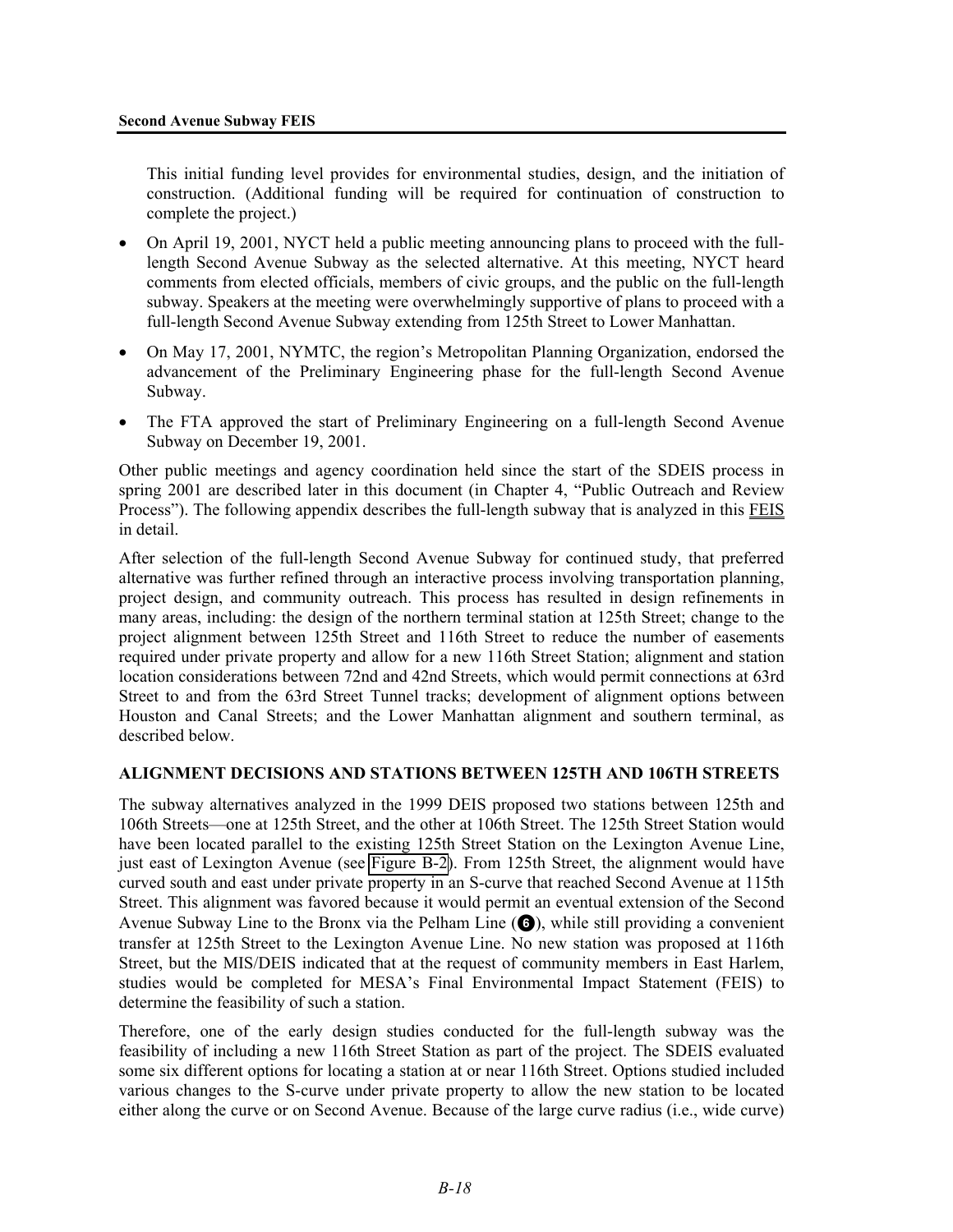required for efficient and speedy subway operation, those S-curve options could not place a new station directly at 116th Street on Second Avenue; instead, the new station would have to be under private property west of Second Avenue or farther south on Second Avenue. These options all presented construction difficulties as well. As a result, the option selected for inclusion in the full-length Second Avenue Subway is a different alignment than that studied in the MIS/DEIS.

As detailed in Chapter 2, the solution proposed for the full-length Second Avenue Subway option is to continue north under Second Avenue to 125th Street, where it would curve under a small number (12) of private properties and continue west under 125th Street. (The number of buildings that would be affected has been reduced since the SDEIS was issued.) This solution eliminates the S-curves between Lexington and Second Avenues under many private properties (see Figure B-3). This is the only alignment that would allow for a station at 116th Street and Second Avenue while still providing for a convenient transfer to the Lexington Avenue Line. This option would allow for a future connection to the Bronx from Second Avenue, rather than from Lexington Avenue. It presents fewer construction difficulties as it would not pass beneath as many buildings as the original MIS/DEIS alignment, and also would not require as many property acquisitions. Among the additional benefits of this option are that it would provide direct vertical transfer connection to the Metro-North Railroad station at 125th Street, it would use more of the existing subway tunnel already constructed under Second Avenue, and it would allow creation of underground storage tracks north of 125th Street under Second Avenue (discussed later in this appendix). Manhattan Community Board 11 in East Harlem reviewed and endorsed the selected alignment and station location plan in a board meeting in September 2001. In addition, the Manhattan Borough President endorsed the selected alignment.

# *OTHER ALIGNMENT OPTIONS CONSIDERED FOR 125TH STREET CURVE*

As mentioned above, numerous other alternatives to the preferred alignment option—which would affect 10 buildings at the southwest corner of Second Avenue and 125th Street—in this area have been examined to ensure that property impacts are minimized to the maximum extent practicable (see Figures B-4 to B-7). This analysis has continued beyond the SDEIS, with the results presented here. However, as presented in more detail below, all of these alignment options were eliminated from further consideration because they would have considerably more disadvantages than the preferred alignment. Any advantages they might have had would have been outweighed by the significant problems they would pose in terms of construction and impacts to the surrounding community.

- *Westerly alignment option*—Compared with the preferred alignment option, this option would have had the advantage of not requiring a tunnel beneath the existing Lexington Avenue Line 125th Street Station or construction along 125th Street east of Park Avenue (see Figure B-4). However, it would have presented serious deficiencies: 1) the 116th Street Station would not have been located on Second Avenue, 2) no connection to the Metro-North station at 125th Street would have been provided, 3) the existing tunnel section already constructed under Second Avenue would not have been used, 4) the absence of rock cover along this alignment would have created major property impacts, and 5) future expansions of the subway line to the east and west would have been extremely difficult. For these reasons, this alternative was eliminated.
- *Easterly alignment option*—Compared with the preferred alignment option, this option would have affected fewer properties at the southwest corner of Second Avenue and 125th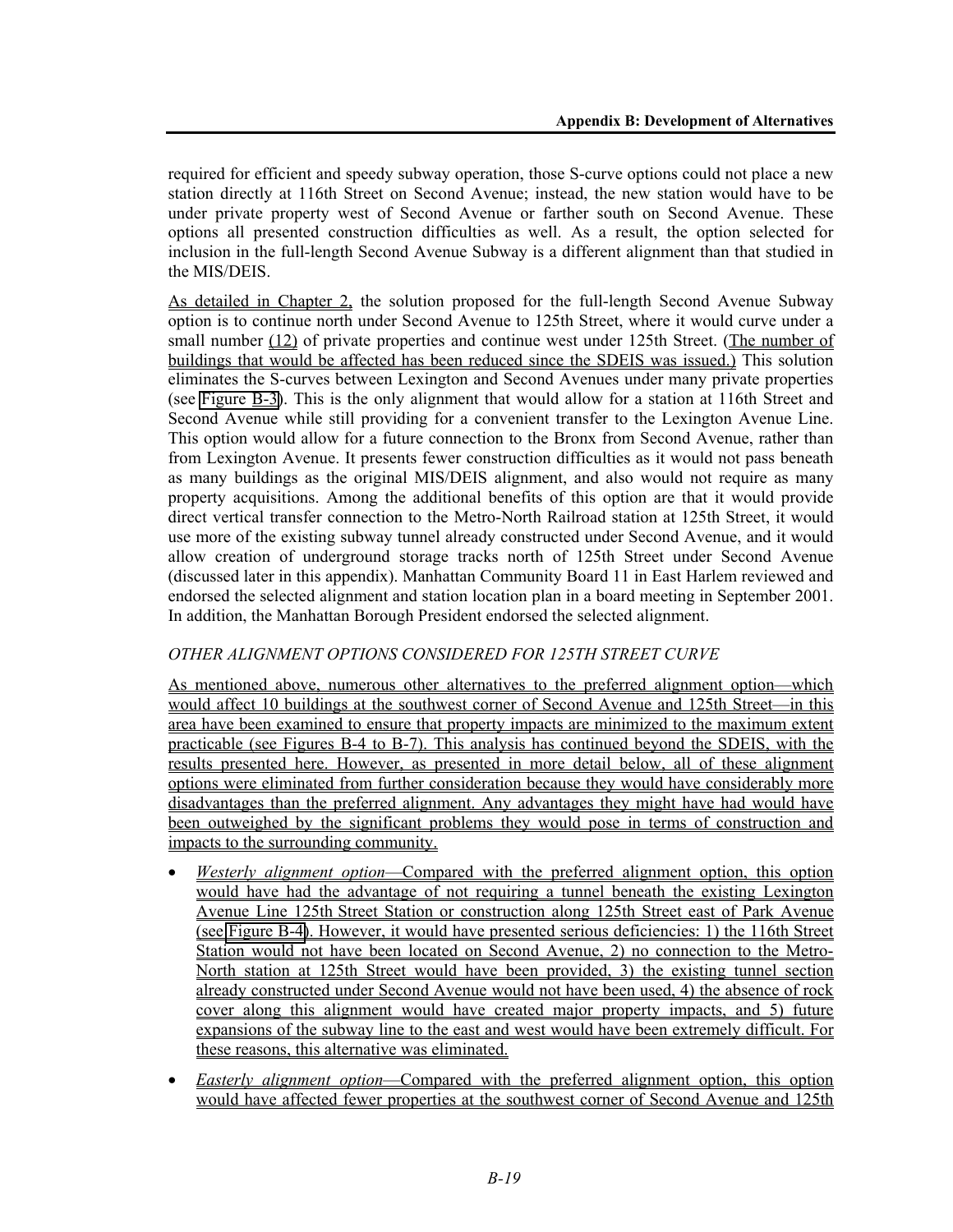<u>.</u>

Street (see Figure B-5). However, it would have affected more buildings overall. In addition to affecting three properties on the southwest corner of Second Avenue and 125th Street, it would also create significant property impacts at 13 properties between 119th and 120th Streets. In addition, 1) the existing tunnel section already constructed under Second Avenue would not have been used in its entirety, 2) tunneling through and under the high-rise Robert F. Wagner Houses would have been necessary, and 3) construction impacts would have resulted to the approaches to the Triboro Bridge, a historic structure. For these reasons, this alternative was eliminated.

- *Northerly alignment option (station and connection)*—This alignment would have had the benefit of avoiding the need to tunnel beneath the southwest corner of 125th Street and the resulting property impacts in that area (see Figure B-6). However, its considerable disadvantages eliminated this option from further consideration: 1) it would have required lengthy connections beneath 125th Street from Second to Lexington Avenues to link the existing Lexington Avenue Line and Metro-North stations, 2) it would have required more costly and disruptive cut-and-cover construction along Second Avenue, 3) it would have made any future extensions of the subway to the west or east extremely difficult, and 4) it would have caused greater impacts to local parks than the preferred alignment.
- *Northerly alignment option (loop track)*—This alignment option would have offered efficient connections to the existing Lexington Avenue Line and Metro-North stations on 125th Street (see Figure B-7). However, it would not satisfy the principal goals of the project because of the significant problems it would have posed: 1) it would have still created property impacts at the southwest corner of Second Avenue and 125th Street while affecting additional nearby properties, 2) it would have resulted in longer travel time to access the Second Avenue Subway, 3) it would have added additional impacts and associated costs for train storage and access, and 4) it would have provided only a two-track station at 125th Street (which could result in shut-downs and delays in service if a problem were to occur on one of the tracks). Consequently, the alignment would have been unable to handle the up to 30 trains per hour required for efficient subway operation.

# **ALIGNMENT DECISIONS AND STATIONS BETWEEN 72ND STREET AND 42ND STREET, INCLUDING 63RD STREET CONNECTIONS**

Plans to run a portion of the proposed Second Avenue Subway service on the Broadway Line to Lower Manhattan have long been part of the Second Avenue Subway concept. The existing four-track 63rd Street Line, constructed in the 1970s and 1980s, includes two pairs of bellmouths<sup>1</sup> that would allow for a connection between a future Second Avenue Line and the existing 63rd Street Line. One pair, located just north of 63rd Street and just east of Third Avenue, was designed so that Broadway Line trains west of Second Avenue could connect with the proposed Second Avenue Line north of 63rd Street. The other pair of bellmouths, located just south of 63rd Street at roughly First Avenue, was designed to permit future subway service between Queens and Lower Manhattan to operate on the proposed Second Avenue Subway south of 63rd Street.

<sup>&</sup>lt;sup>1</sup> Bellmouths are provisions built into the existing structure for future connections with limited impacts on service. They allow for tracks to branch off an existing line and connect to another line.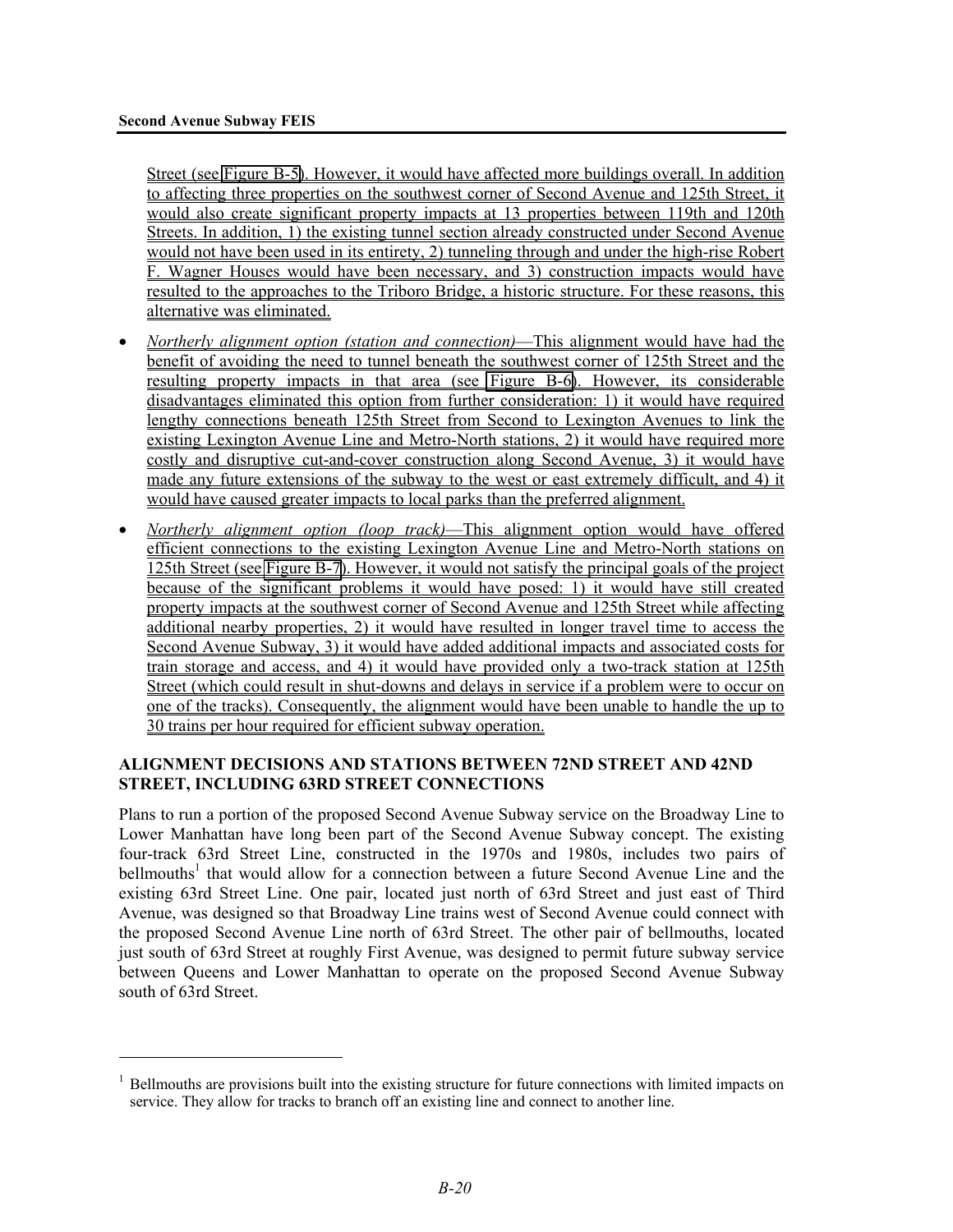Together, the two pairs of bellmouths would facilitate the construction of connections between the Second Avenue and 63rd Street Lines with little disruption to existing 63rd Street Line service and, as such, would be a valuable asset. At the same time, however, only a certain limited range of geometric tunnel and track alignments can satisfy both station location and operational requirements and still use the previously constructed bellmouths to connect the Second Avenue Line with the 63rd Street Line.

Given the complexity of the required terminal and turn-back facilities, connections to the existing tunnels, and proposed station locations in the 63rd Street area, a focused study of this area was undertaken. Several options were examined to address grade and construction complexities at the 63rd Street connection of the potential new route and the existing subway tunnel. In total, nine main options and six variations were reviewed in this area. Eventually, as shown in Figure B-8, an alignment was identified that would allow NYCT to do the following:

- Route trains to and from Queens via the existing 63rd Street Line with minimal inconvenience to passengers. If the capacity of the Queens subway network is increased in the future, or if existing service is reconfigured, this connection, along with the available track capacity on the planned Second Avenue Line south of 63rd Street, would enable additional subway service between Queens, Midtown, and the Financial District to be provided. The connecting tunnel design selected for inclusion in the full-length Second Avenue Subway alternative would be designed to standards that would permit expanded passenger operations in the future. In the near term, this connection would also be used for non-passenger service diversions and reroutes due to disruptions. In the case of a service diversion, such as currently exists due to construction of the Manhattan Bridge, trains may be diverted up the Broadway Line, and capacity north of 63rd Street would be exceeded.
- Terminate or turn around some northbound Broadway Line trains at Second Avenue without interfering with Second Avenue service. Provide a third track through the 72nd Street Station that could be used for Broadway Line service. The third track at 72nd Street allows trains not continuing to 125th Street to reverse without interfering with through service on the Second Avenue Line. The third track would provide operational flexibility accommodating special long-term construction projects and would also be used for nonpassenger moves, train storage, and equipment.
- Locate stations in this area where most appropriate for residents, businesses, and institutions in the corridor at: 72nd Street with an entrance at 69th Street, 57th/56th Street with an entrance at 54th/53rd Street, and 42nd Street with entrances between 44th and 41st Streets. The 72nd Street Station could be positioned to have a second entrance near 69th Street, providing access to major institutional uses nearby. It cannot be shifted farther south because of the curvature of the connecting track to the 63rd Street Line and the required switches in the approach tracks to accommodate reversing Broadway Line trains. The 57th Street Station would also provide for pedestrian connections and entrances to the existing  $\bigcirc$  trains at the 53rd Street Station on Lexington Avenue, which is expected to be an important transfer point to the Second Avenue Subway and would also accommodate eventual passenger service to and from Queens.

# **STATION DECISIONS AT OTHER LOCATIONS**

Most Second Avenue Subway stations would be located at or near major crosstown streets at intervals of approximately 10 blocks. In addition, most would also have street entrances at two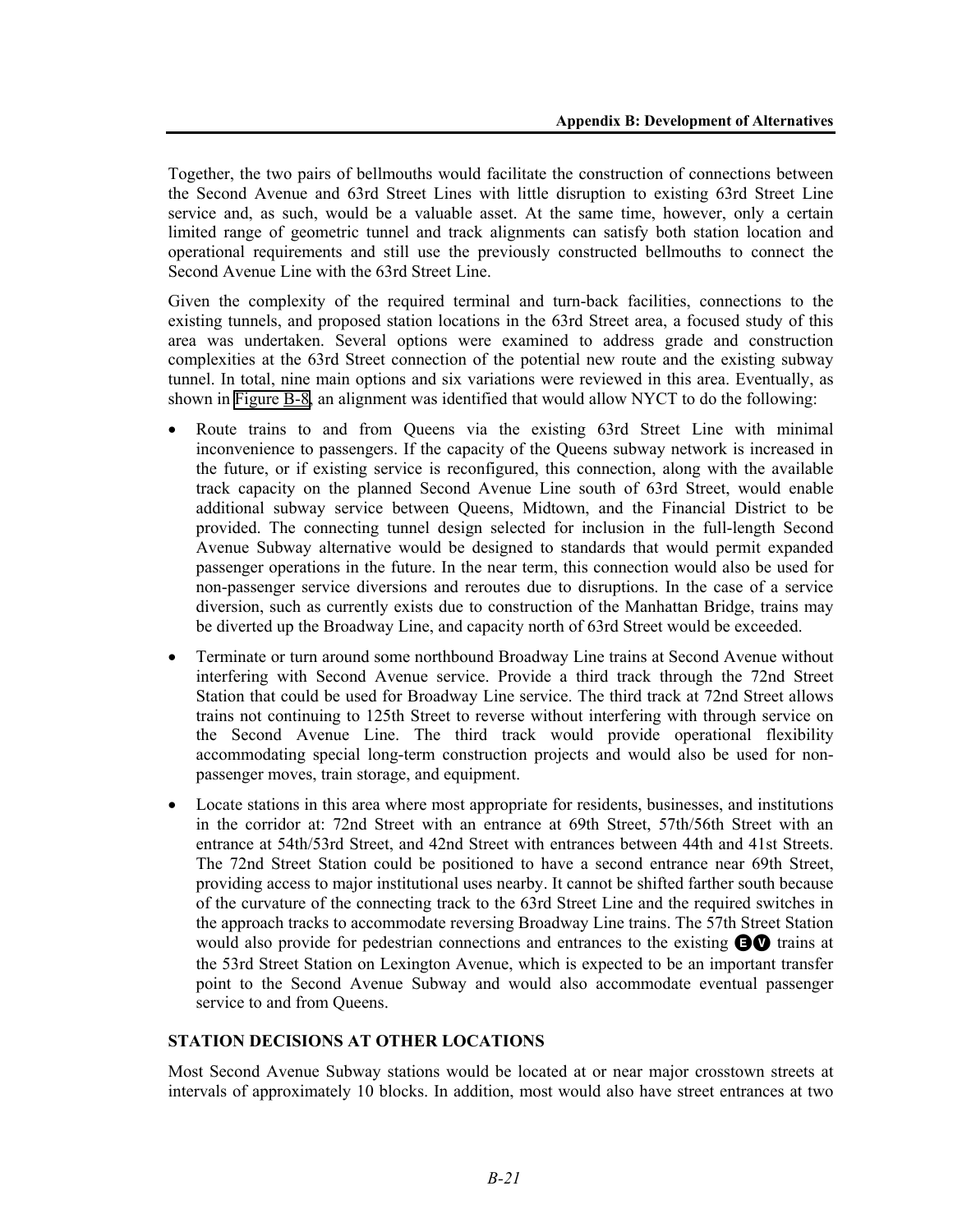distinct locations—one at the major cross street for which the station is named, and a second entrance one or two blocks north or south of the main entrance. In general, the locations of these secondary entrances were determined based on engineering considerations (depth of station, location and size of ventilation and mechanical equipment), land use issues (community input, proximity to major crosstown streets, intermodal connections, transfers to existing subway lines), and passenger safety requirements. In some cases (for example, the stations at 57th Street, Grand Street, and Seaport), the existence of existing tunnels and bellmouths imposed considerable restriction on where stations could be placed, while in others (such as 96th Street, 34th Street, and 14th Street), the existence of fewer engineering and geological constraints allowed MTA/NYCT to consult with the local Community Boards regarding station locations.

# **ELIMINATION OF DEIS "CANAL FLIP" PROPOSAL**

As described above, the 1999 MIS/DEIS proposed new subway operation from 125th Street to 63rd Street via Second Avenue, with service continuing from 63rd Street via the Broadway Line to Lower Manhattan. That proposal did not include any new tunnel construction under Second Avenue south of 63rd Street. All trains would have been routed via the 63rd Street connection described above to the express tracks of the Broadway Line. As noted earlier, the Broadway Line express tracks connect to the Manhattan Bridge and continue on to Brooklyn bypassing Lower Manhattan south of Canal Street. To provide service over the full length of Manhattan, the MESA DEIS subway options proposed a change to Broadway Line service at approximately Canal Street. The change, termed the "Canal Flip," would have "flipped" the Broadway Line express and local tracks at Canal Street. New MESA subway trains would continue south on the Broadway Line, serving Lower Manhattan with the Canal Flip in place. The trains on the Broadway local tracks north of Canal Street would be routed across the Manhattan Bridge.

The Canal Flip would have resulted in substantial passenger and community disturbance during construction and would have been relatively costly in relation to the benefits provided to passengers. Once in place, it would have affected service for riders using the existing local service on the Broadway Line to Lower Manhattan who would have to change trains to continue their journeys to the Financial District.

Ridership models of the full-length Second Avenue Subway showed that the Canal Flip was no longer necessary to meet travel demand for service between the Upper East Side and East Harlem and Lower Manhattan. The Flip had been needed to allow trains to travel from East Harlem the whole way to Lower Manhattan, but now the proposed full-length Second Avenue route would provide that service. Consequently, the full-length Second Avenue Subway does not include the Canal Flip.

### **ALIGNMENT DECISIONS SOUTH OF HOUSTON STREET**

At the beginning of the SDEIS process, the full-length Second Avenue Subway had two possible alignment options south of Houston Street for service to Lower Manhattan—one would create new service via Water Street and the other would connect the service to the existing Nassau Street Line (see Figure B-9).

The Water Street alignment would involve continuation of the route directly south from Houston Street via Chrystie or Forsyth Street (see discussion below), Chatham Square, St. James Place, Pearl Street, and Water Street. This alignment is generally the route proposed for the original 1929 plan for the Second Avenue Subway, as well as the 1970s plan on which construction began. Some variations of this Water Street alignment would use the existing tunnel section that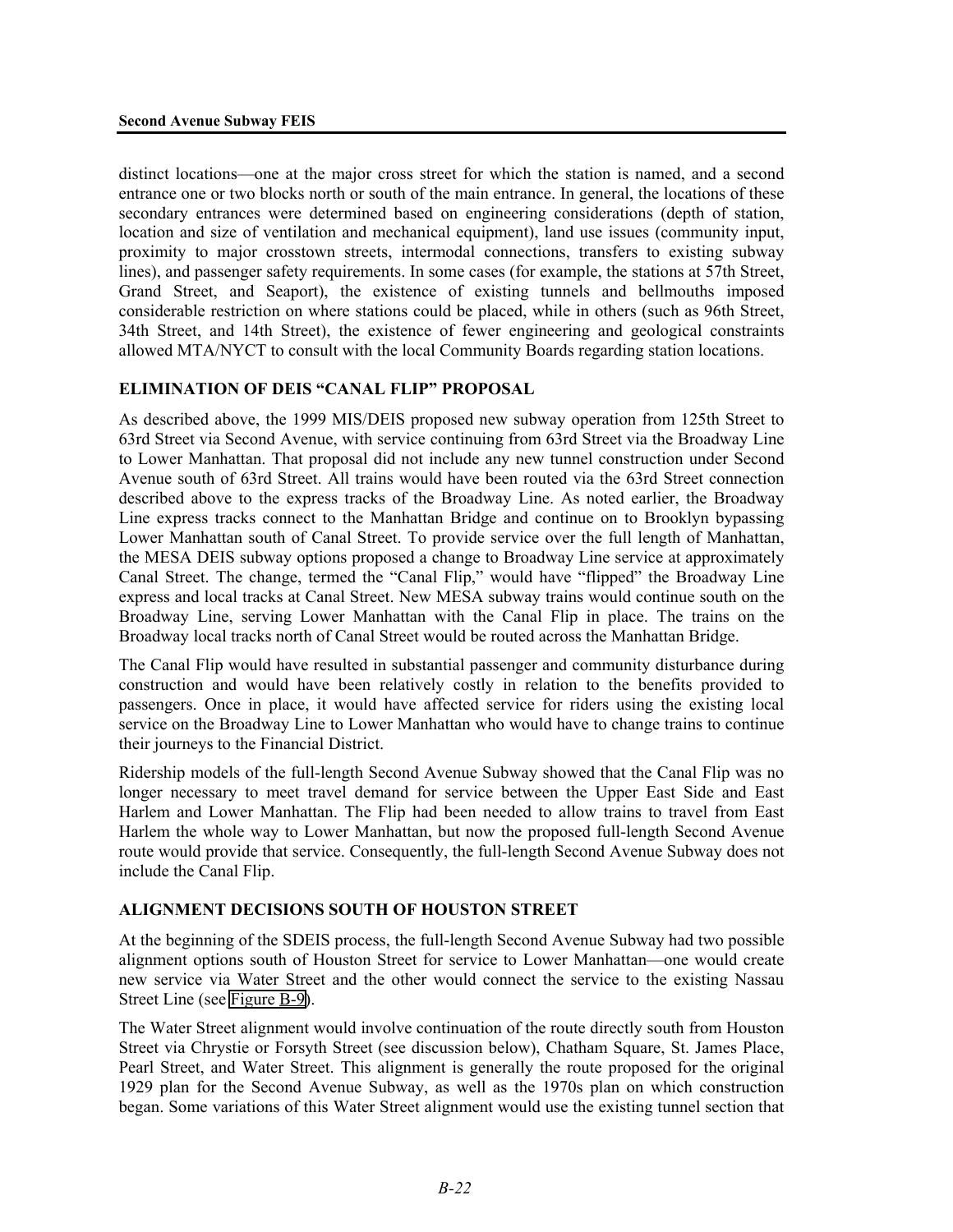was constructed for the new subway in the 1970s near Canal Street. The Water Street alignment option would better serve the Lower East Side and would bring passengers to the eastern part of Lower Manhattan, to an area currently without subway service. This option would not preclude a potential future extension to Brooklyn using a new East River tunnel.

The Nassau Street Line option would connect the Second Avenue Subway to the existing Nassau Line ( $\odot$  $\odot$  $\odot$  service) at Kenmare Street, south of Houston Street. This option was considered in earlier plans for the Second Avenue Subway in the 1940s and 1950s. The Nassau Street Line carries trains into and out of Manhattan from Brooklyn via the Williamsburg Bridge and Montague Street Tunnel; between these points, trains on the Nassau Line travel north-south from roughly Kenmare and Centre Streets to Nassau and Broad Streets, with stops at the Essex Street, Bowery, Canal Street, Chambers Street, Fulton Street-Broadway-Nassau, and Broad Street Stations. With some reconfiguration of tracks, lengthening of platforms in existing stations approximately 120 feet to a length of 615 feet, increasing the passenger circulation capacity at some of the existing stations, and modification of service plans south of Chambers Street, the existing Nassau Street Line could provide sufficient capacity to accommodate the additional trains that Second Avenue Subway service would require. The Nassau Street alignment option would bring new subway service to the heart of the Financial District and allow the new service to continue into Brooklyn with no new construction. However, it would not provide a station in the Grand Street or Chatham Square areas like the Water Street alignment option. With respect to relative station locations south of Canal Street between the two options, the Water Street option's Chatham Square station would be approximately 1,200 feet northeast of the Nassau Line Chambers Street station, the Water Street option's Fulton/Seaport Station would be approximately 1,000 feet east along Fulton Street from the Nassau Line Fulton Station, and the Water Street Hanover Square Station would be approximately 1,000 feet east along Wall Street of the Nassau Line Broad Street Station.

#### *WATER STREET ALIGNMENT*

#### *Alignment Between Houston and Canal Streets*

The area immediately south of the Houston Street Station was a focus of study for both the Water Street and Nassau Street alignments for several reasons. First, there are two existing subway lines in this area that require special consideration during construction of the Second Avenue Subway to avoid creating excessive service disruptions for existing passengers. At the same time, ridership projections indicate that transfers between the Second Avenue service and existing  $\bullet \bullet$  service at Houston Street and  $\bullet \bullet$  service (currently served by  $\bullet$ ) at Grand Street would be heavily used by Brooklyn passengers. Finally, construction in this area poses a number of potential environmental concerns, such as possible impacts to private properties, and businesses that are part of several important commercial districts—the restaurant equipment district, the Bowery lighting district, and Chinatown. These three districts are not only vital business areas but also anchors for the surrounding neighborhood. Construction could also affect Sara D. Roosevelt Park, a large neighborhood park. The early studies, described below, were intended to identify options that would reduce impacts to these residences, businesses, and community facilities, while in the case of the Water Street alignment still creating an efficient transfer between subway routes at Grand Street.

*Shallow Chrystie Option.* Several options were explored that locate the alignment along Chrystie Street. One such option, called the "Shallow Chrystie Option," would construct the Second Avenue Subway alongside the  $\Theta\Theta$  tracks under Chrystie Street and connect into the existing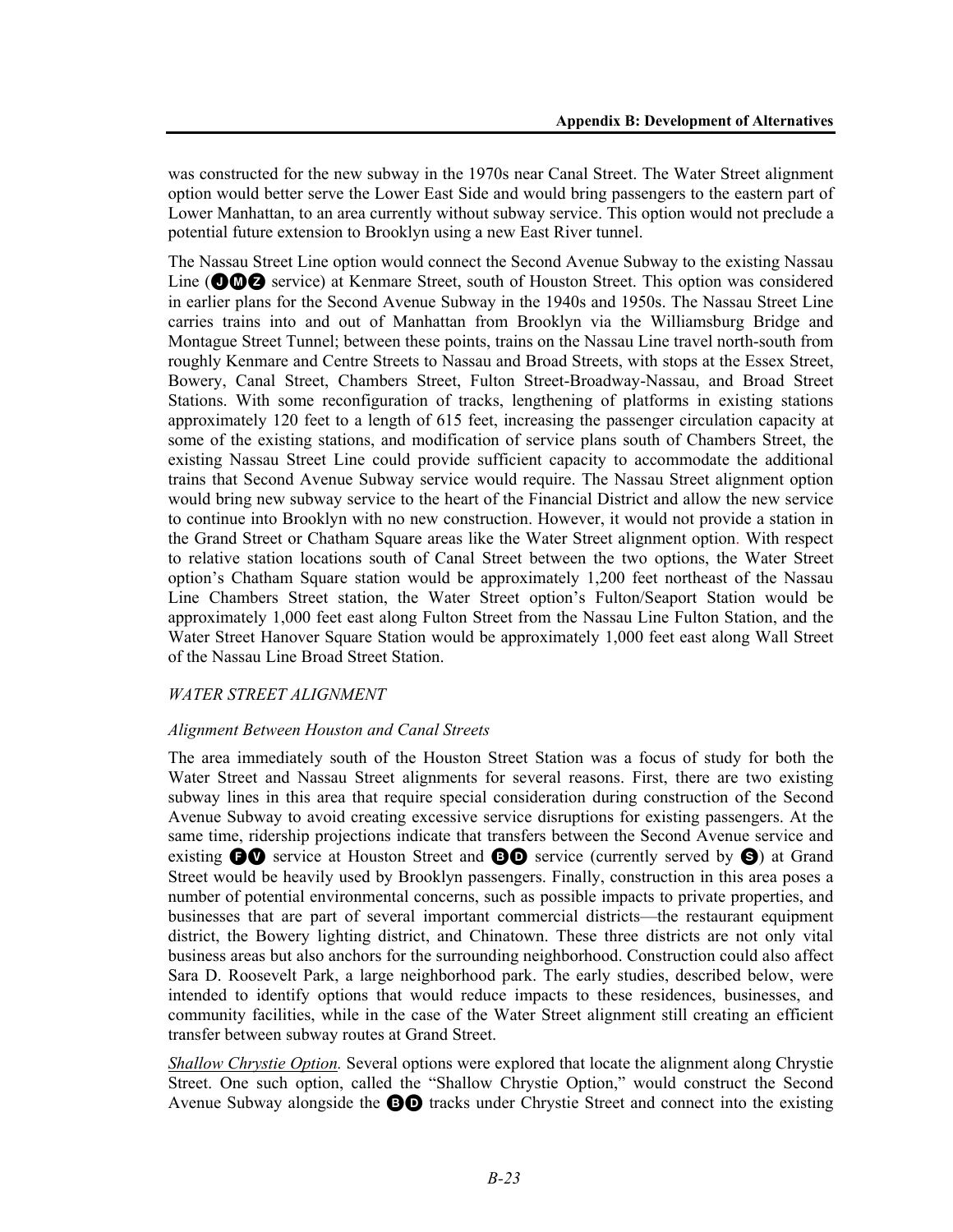tunnel segment beside Confucius Plaza. A cross-platform transfer to Sixth Avenue Line service at the Grand Street Station (the  $\Theta$ O trains, but currently operating with the Grand Street  $\Theta$ ) would also be provided. This option provides the most convenient transfer at Grand Street, which is projected to be heavily used. However, this option, which was included in the 1970s Plan, could result in impacts to the adjacent buildings, which could lose access for a period of up to six months and may require acquisition, and to Sara D. Roosevelt Park, because most or all of the mature trees along the entire western edge of the park would need to be removed during construction, but could potentially be replaced following construction. In addition, some service impacts to the existing BD lines would occur during construction.

*Deep Chrystie Option*. An alternative would place the Second Avenue Subway beneath the Chrystie Street tracks—this option is thus called the "Deep Chrystie Option." The Deep Chrystie Option would reduce property impacts as compared with the Shallow Chrystie Option. The option would result in different construction impacts to the park. Construction would be limited to the five-block area adjacent to the Grand Street Station, as opposed to the entire length of the park, which would occur with the Shallow Chrystie Option. Portions of the park in this area could be closed to public access at times, and trees along both the western perimeter and some of the interior would be removed. The depth of the tunnel with the Deep Chrystie Option would not allow the use of the existing Confucius Plaza Tunnel segment for subway service; however, the tunnel segment may be used instead for ancillary subway facilities. In addition, some service impacts to BD service could result from this option, as it might be necessary to underpin a portion of the existing line during construction. Finally, while a transfer to the **BD** service would be provided, this transfer would require changing platform levels.

*Bowery Option*. Options that took the alignment underneath the Bowery were also developed. These options would require the underpinning or demolition of numerous buildings, including a nine-story residential building. The Bowery options would also require an extensive amount of cut-and-cover construction on the Bowery at Grand Street.

*Forsyth Option*. In an effort to minimize these impacts and impacts to the park, the study effort included development of an alignment option that would travel east of the park underneath Forsyth Street. This option would curve below the park to reach Forsyth Street, and would therefore need to be deeper than the existing tunnel segment at Confucius Plaza. Therefore, as with the Deep Chrystie Option, the Forsyth Street Option may use the existing Confucius Plaza tunnel segment for ancillary subway facilities (such as ventilation plants and electrical power substations), as the track tunnels would pass below this tunnel segment. The Forsyth Street Option would have fewer impacts on adjacent properties than the Shallow Chrystie Option, but could affect a comparable number of properties as the Deep Chrystie Option. As with the Deep Chrystie Option, construction in the park would be limited to the area between Delancey and Hester Streets. Portions of the park would be closed to public access. Trees adjacent to the station excavation area would still need to be removed, because ancillary facilities might need to be placed in the park, and because it would be necessary to reconstruct the existing Grand Street Station in order to accommodate the anticipated passenger movements between the two subway lines. These impacts are more thoroughly discussed in Chapter 7, "Public Open Space." The Forsyth Street Option would also result in a 200-foot-long transfer passageway at Grand Street between the Second Avenue Subway station under Forsyth Street and the existing Grand Street Station, which is under Chrystie Street. This transfer would be less convenient for passengers than the cross-platform transfer possible with the Shallow Chrystie Option or the transfer between the upper and lower levels with the Deep Chrystie Option.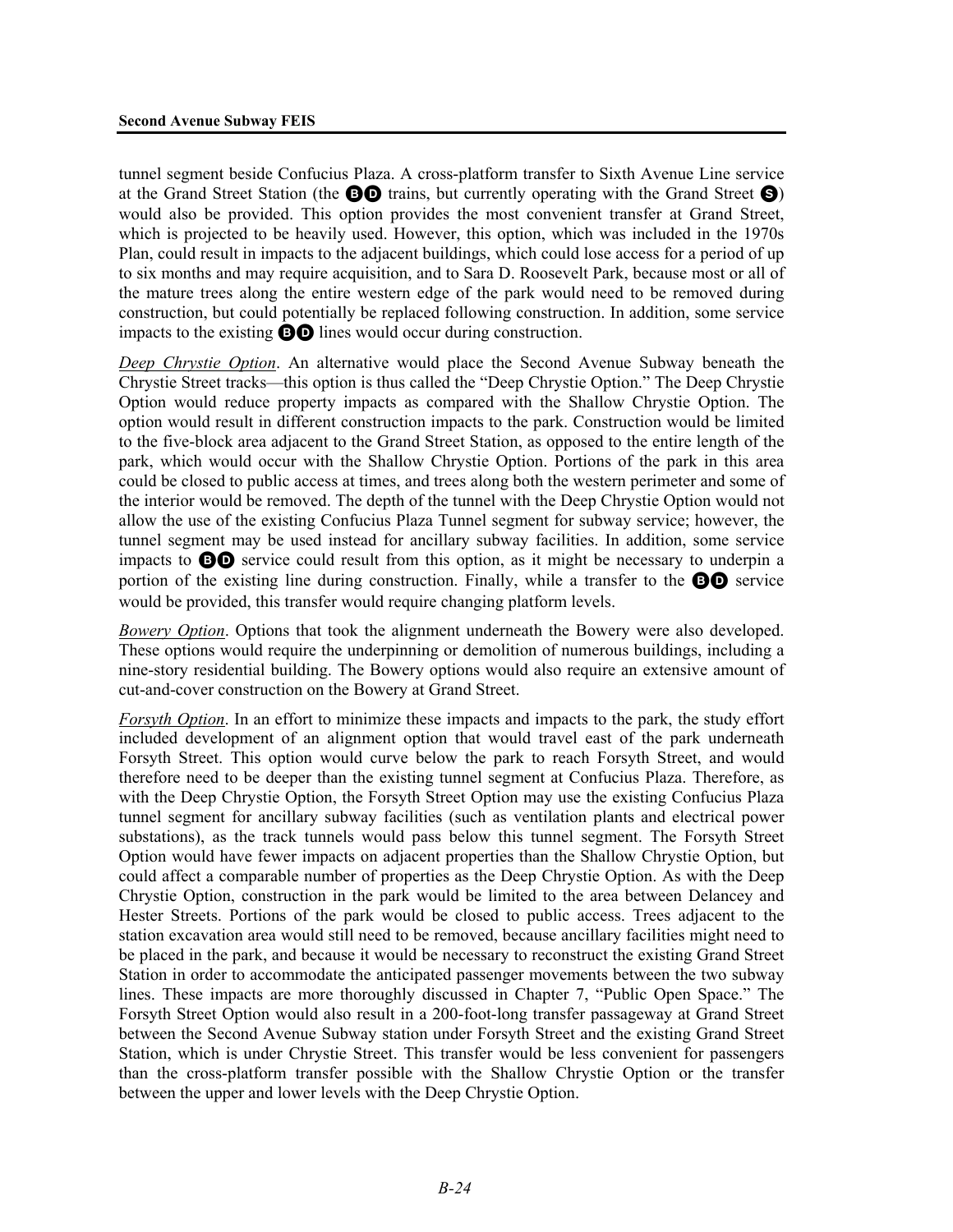*Selection of a Modified Deep Chrystie Option*. As described above, the alternatives evaluation process originally resulted in the selection of three reasonable options for the segment of the Second Avenue Subway between Houston and Canal Streets: the Shallow Chrystie Option, the Deep Chrystie Option, and the Forsyth Street Option. The three alignment options, including their methods of construction and assorted impacts, for the area between Houston and Canal Streets were reviewed in the SDEIS. (See Table B-5 for a summary of the benefits, impacts, and mitigation measures for the three options, and Figures (B-10 through B-12) for an illustrative representation of each option.)

As a result of information gained through the analyses conducted for the SDEIS, the Shallow Chrystie Option was subsequently rejected, as it would have resulted in more significant adverse impacts during construction than the other two options. As described throughout the SDEIS, the Shallow Chrystie Option would have: 1) resulted in more displacement of residential and commercial uses, 2) required more underpinning of adjacent properties, 3) caused more encroachment into and greater impacts to Sara D. Roosevelt Park, 4) generated more dust and noise because cut-and-cover construction would have been required along a longer segment of the proposed alignment, and 5) potentially affected possible burial remains at five former cemeteries. Although no longer under consideration, the Shallow Chrystie Option was nevertheless discussed throughout the SDEIS for comparative purposes.

Since completion of the SDEIS, upon completion of further engineering studies in the area south of Houston Street, a decision was also made to eliminate the Forsyth Street Option from further consideration and to select a refined version of the Deep Chrystie Option for the alignment in this area instead (see Figure B-13). The Forsyth Street Option is no longer being considered because it would have created street-level construction disturbance in a wider area than the Deep Chrystie Option. The Forsyth Street Option would have also attracted fewer transfers between the new Second Avenue Line and the existing **BO** service at the Grand Street Station. (Chapter 2 presents more information on the Deep Chrystie Option's alignment, and Chapter 3 describes its construction methods in greater detail.)

### *Alignment from Canal Street to Lower Manhattan*

A challenging area for construction of the Water Street alignment is along Water Street between the Brooklyn Bridge and Battery Park. In this area of Manhattan, there are many high-rise buildings, five existing transit tunnels crossing beneath Water Street on their way to Brooklyn, the South Ferry Loop of the  $\bigcirc$  trains, the Franklin D. Roosevelt Drive, and the Brooklyn-Battery Tunnel. As a result, there are many restrictions on positioning both the running tunnels and the stations. In most cases, the existing transit tunnels are too shallow for a new tunnel to pass above them, thereby requiring the alignment and stations along the Water Street corridor to be very deep, at 70 feet or more below street level. Additionally, options that allow for a future extension of Second Avenue Subway service to Brooklyn would require a tunnel located deep enough to pass beneath all of these lines and the Brooklyn Battery Tunnel if extended. Several options for the alignment and stations were considered for the Lower Manhattan area, with primary concerns being the distance between stations and depth of stations. Generally, the depth and length of the Second Avenue Subway tunnel would vary depending how far south the alignment goes and the location of its stations. Increasing station depth increases travel time for passengers (who must spend more time exiting from the station), making deep stations less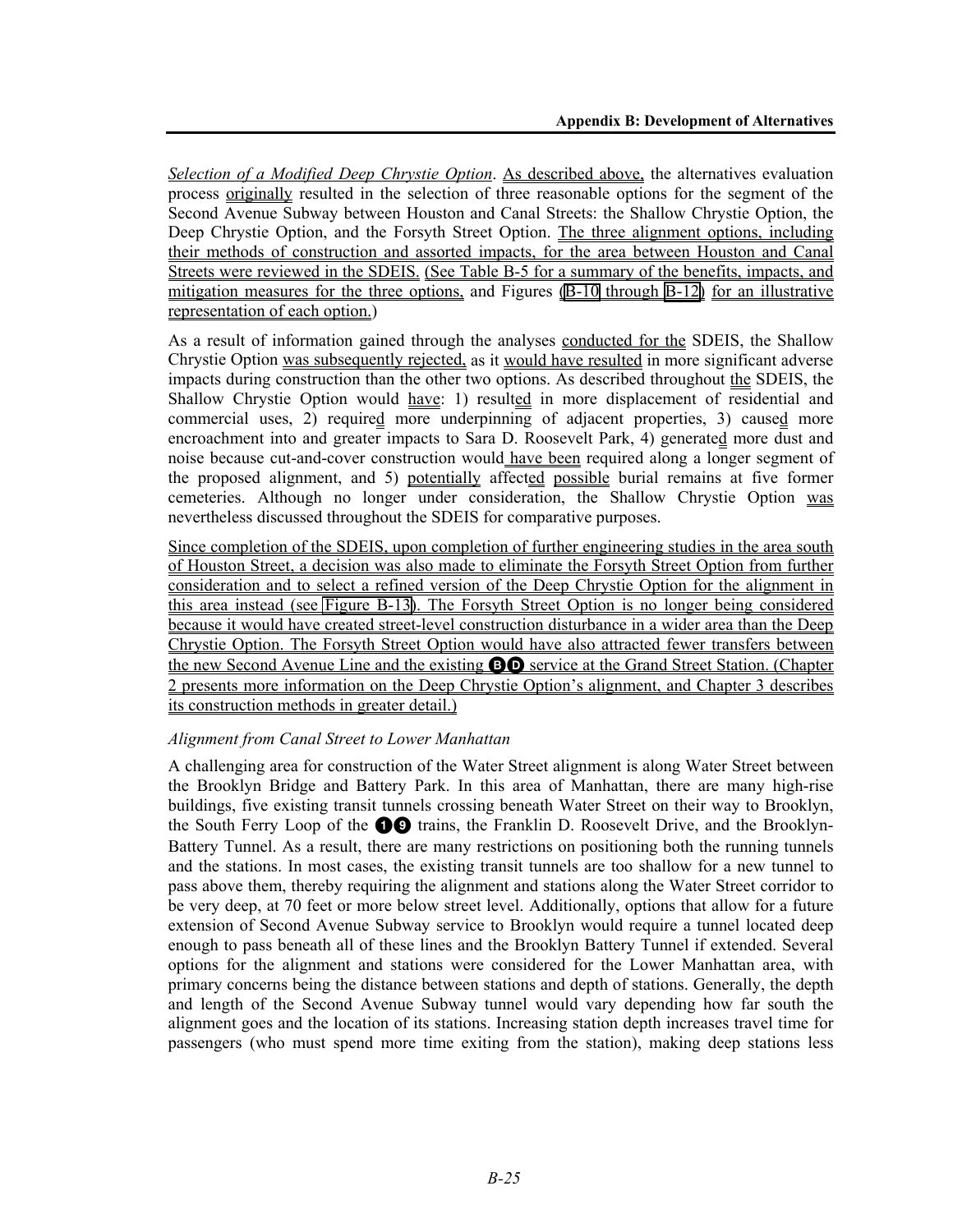# **Table B-5 Summary of Benefits, Impacts, and Mitigation Measures for Alignment Options Along Chrystie Street**

| <b>Environmental</b>                           | <b>Shallow Chrystie Option</b>                                                                                                                                                                                               | <b>Deep Chrystie Option</b>                                                                                                                                                                                                     | <b>Forsyth Street Option</b>                                                                                                                                                                                                                                                                  | <b>Mitigation</b>                                                                                                                                                                                                                                                                                                                               |
|------------------------------------------------|------------------------------------------------------------------------------------------------------------------------------------------------------------------------------------------------------------------------------|---------------------------------------------------------------------------------------------------------------------------------------------------------------------------------------------------------------------------------|-----------------------------------------------------------------------------------------------------------------------------------------------------------------------------------------------------------------------------------------------------------------------------------------------|-------------------------------------------------------------------------------------------------------------------------------------------------------------------------------------------------------------------------------------------------------------------------------------------------------------------------------------------------|
| <b>Subject Area</b>                            | (no longer under consideration)                                                                                                                                                                                              |                                                                                                                                                                                                                                 |                                                                                                                                                                                                                                                                                               |                                                                                                                                                                                                                                                                                                                                                 |
| Design and<br>Transportation<br><b>Benefit</b> | Cross-platform transfer between<br>Second Avenue service and <b>BD</b><br>lines.                                                                                                                                             | Two-level station with vertical<br>transfer (stairs, escalators, elevators)<br>between Second Avenue service and<br><b>BD</b> lines.                                                                                            | 200-foot-long passageway for<br>transfers between Second Avenue<br>service and <b>@@</b> lines.                                                                                                                                                                                               | Not applicable.                                                                                                                                                                                                                                                                                                                                 |
|                                                | Estimated transfer volumes of 9,000<br>passengers during the AM peak<br>hour.                                                                                                                                                | Estimated transfer volumes of 6,300<br>passengers during the AM peak<br>hour.                                                                                                                                                   | Estimated transfer volumes of 3,500<br>passengers during the AM peak<br>hour.                                                                                                                                                                                                                 |                                                                                                                                                                                                                                                                                                                                                 |
| Construction<br>Techniques                     | Cut-and-cover construction for entire<br>alignment from Houston Street to<br>Hanover Square.                                                                                                                                 | Cut-and-cover construction on<br>Chrystie Street at existing Grand<br>Street Station (and at Chatham<br>Square Station and from Seaport to<br>Hanover Square Station). Tunnel<br>boring machine for tunnel between<br>stations. | Cut-and-cover construction on<br>Chrystie Street at existing Grand<br>Street Station and on Forsyth Street<br>between Delancey and Stanton<br>Streets (and at Chatham Square<br>Station and from Seaport to Hanover<br>Square Station). Tunnel boring<br>machine for tunnel between stations. | See below.                                                                                                                                                                                                                                                                                                                                      |
|                                                | Major reconstruction to existing<br>Grand Street Station on <b>@@</b> routes.                                                                                                                                                | Major reconstruction to existing<br>Grand Street Station on <b>@@</b> routes.                                                                                                                                                   | Major reconstruction to existing<br>Grand Street Station on <b>@@</b> routes.                                                                                                                                                                                                                 | See below.                                                                                                                                                                                                                                                                                                                                      |
| Transportation:<br>Subways                     | Track outages on <b>@@</b> service on<br>nights and weekends for 1 to 2 years<br>between Houston and Canal Streets<br>for construction work in existing<br>tunnel structure and modification to<br>the Grand Street Station. | Track outages on nights and<br>weekends for 1 to 2 years on $\mathbf{\odot} \mathbf{\odot}$<br>service between Houston and Canal<br>Streets for construction at the Grand<br>Street Station.                                    | Track outages on selected nights<br>and weekends for 1 to 2 years on<br><b>BO</b> service between Houston and<br>Canal Streets for construction at the<br><b>Grand Street Station.</b>                                                                                                        | Trains rerouted via other<br>lines on nights and week-<br>ends during construction.                                                                                                                                                                                                                                                             |
|                                                | Service on the <b>OO</b> routes<br>suspended on selected nights and<br>weekends over a 2- to 3-year period.                                                                                                                  |                                                                                                                                                                                                                                 |                                                                                                                                                                                                                                                                                               |                                                                                                                                                                                                                                                                                                                                                 |
| Transportation:<br><b>Vehicular Traffic</b>    | Significant traffic impacts along the<br>construction zone on Chrystie Street,<br>St. James Place, Pearl Street, and<br>Water Streets.                                                                                       | Some significant vehicular traffic<br>impacts on Chrystie Street, but less<br>than with the Shallow Chrystie<br>Option.                                                                                                         | Some significant vehicular traffic<br>impacts on Chrystie and Forsyth<br>Streets, but less than with the<br>Shallow Chrystie Option.                                                                                                                                                          | For the Shallow Chrystie<br>Option, narrow construction<br>zone and sidewalk to miti-<br>gate significant impacts at<br>the major cross streets (e.g.,<br>Delancey Street, Canal<br>Street, East Broadway, and<br>Fulton Street).<br>Standard traffic mitigation<br>measures for impacts in the<br>Deep Chrystie and Forsyth<br>Street Options. |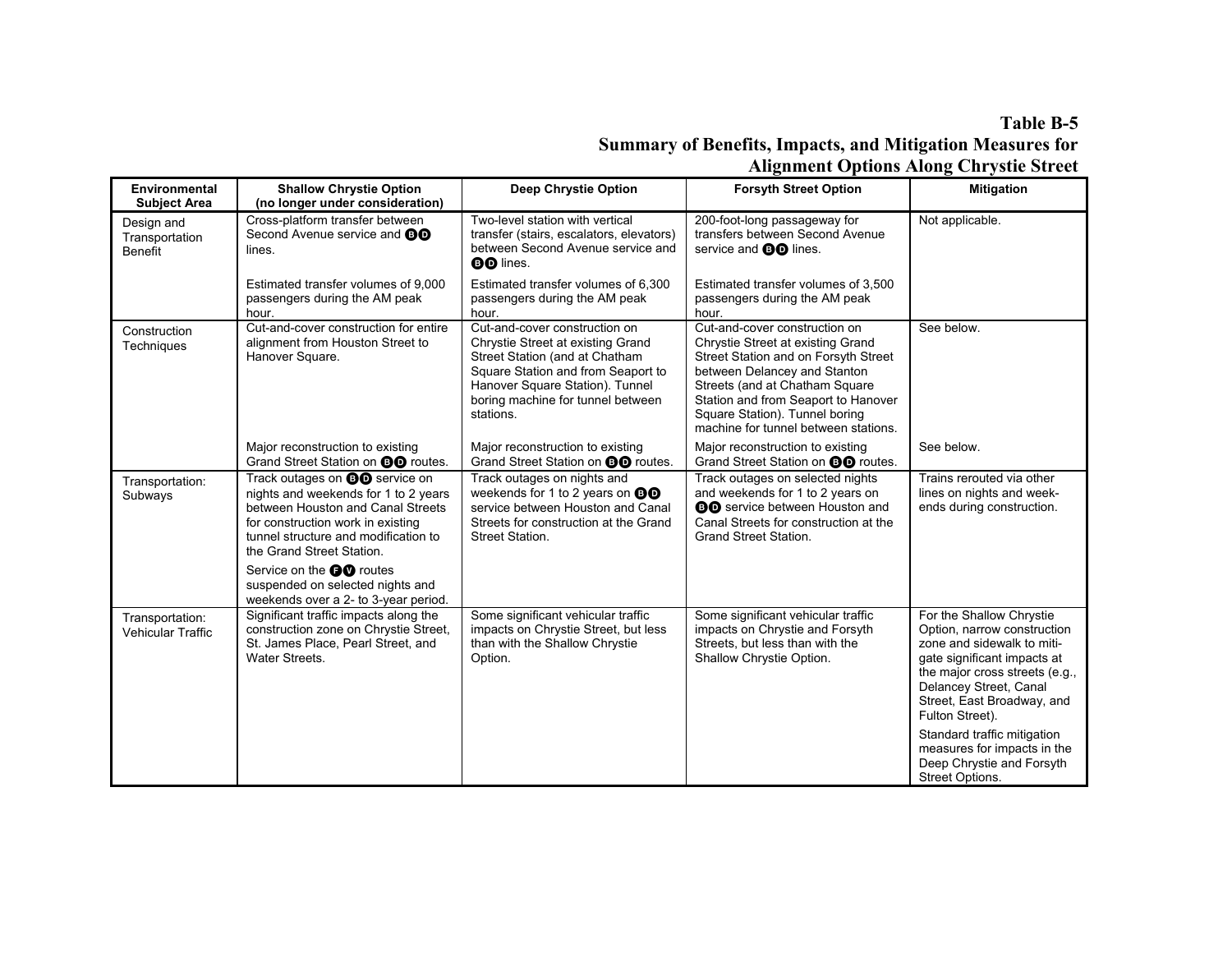# **Table B-5 (cont'd) Summary of Benefits, Impacts, and Mitigation Measures for Alignment Options Along Chrystie Street**

| <b>Environmental</b><br><b>Subject Area</b> | <b>Shallow Chrystie Option</b><br>(no longer under consideration)                                                                                                                                          | <b>Deep Chrystie Option</b>                                                                                                                                                                                                 | <b>Forsyth Street Option</b>                                                                                                                                                                                                         | <b>Mitigation</b>                                                                                                                                                                                                                                                                       |
|---------------------------------------------|------------------------------------------------------------------------------------------------------------------------------------------------------------------------------------------------------------|-----------------------------------------------------------------------------------------------------------------------------------------------------------------------------------------------------------------------------|--------------------------------------------------------------------------------------------------------------------------------------------------------------------------------------------------------------------------------------|-----------------------------------------------------------------------------------------------------------------------------------------------------------------------------------------------------------------------------------------------------------------------------------------|
| Social and<br>Economic<br>Conditions        | Significant adverse impact to<br>neighborhood character from<br>potential long-term displacement in<br>and possible demolition of buildings<br>along Chrystie Street between<br>Houston and Canal Streets. | Disruptions to local businesses on<br>Chrystie Street, but no long-term<br>displacement.                                                                                                                                    | Disruption to local businesses along<br>Chrystie Street near Grand Street<br>Station and on Forsyth Street south<br>of Delancey Street, but no long-term<br>displacement.                                                            | Coordination with busi-<br>nesses to address access/<br>delivery issues and provision<br>of special loading and<br>unloading areas where<br>access in front of buildings<br>must be curtailed.                                                                                          |
|                                             | Significant economic impacts to<br>businesses along Chrystie Street and<br>adverse effects to commercial<br>character of the neighborhood.                                                                 |                                                                                                                                                                                                                             |                                                                                                                                                                                                                                      | Relocation of businesses<br>and residences required for<br>Shallow Chrystie Option.                                                                                                                                                                                                     |
|                                             | Significant adverse impacts to<br>neighborhood character from cut-and-<br>cover construction between Houston<br>Street and Hanover Square.                                                                 | Significant adverse impacts on<br>neighborhood character, economic<br>conditions, and visual character at<br>Grand Street Station area during<br>construction.                                                              | Significant adverse impacts on<br>neighborhood character, economic<br>conditions, and visual character at<br>Grand Street and Forsyth Street<br>Station areas during construction.                                                   | Extensive community<br>outreach program to keep<br>the affected neighborhoods<br>informed about construction:<br>high-quality design of side-<br>walk sheds; traffic main-<br>tenance plans to manage<br>the flow of traffic in constru-<br>ction zones; dust suppres-<br>sion program. |
|                                             | Significant adverse impacts to<br>neighborhood character from removal<br>of large number of trees at Sara D.<br>Roosevelt Park.                                                                            | Significant adverse impacts to<br>neighborhood character from<br>removal of large number of trees at<br>Sara D. Roosevelt Park, but fewer<br>trees than with Shallow Chrystie or<br>Forsyth Option.                         | Significant adverse impacts to<br>neighborhood character from<br>removal of large number of trees at<br>Sara D. Roosevelt Park, but fewer<br>trees than with Shallow Chrystie<br>Option, but more than with Deep<br>Chrystie Option. | Replanting of trees removed<br>and restoration of park<br>areas.                                                                                                                                                                                                                        |
| Public Open<br>Space                        | Removal of two rows of trees<br>(approximately 160 trees) along<br>entire western side of Sara D.<br>Roosevelt Park.                                                                                       | Removal of over 60 trees on the<br>western side of Sara D. Roosevelt<br>Park between Delancey and Hester<br>Streets and additional trees where<br>construction extends to the eastern<br>and interior portions of the park. | Removal of over 120 trees along the<br>edges of Sara D. Roosevelt between<br>Delancey and Hester Streets and<br>additional trees in places where<br>construction extends into the interior<br>of the park.                           | Tree protection plans for<br>trees at edge of construction<br>zones.<br>Replanting of trees in<br>consultation with NYCDPR<br>after construction.                                                                                                                                       |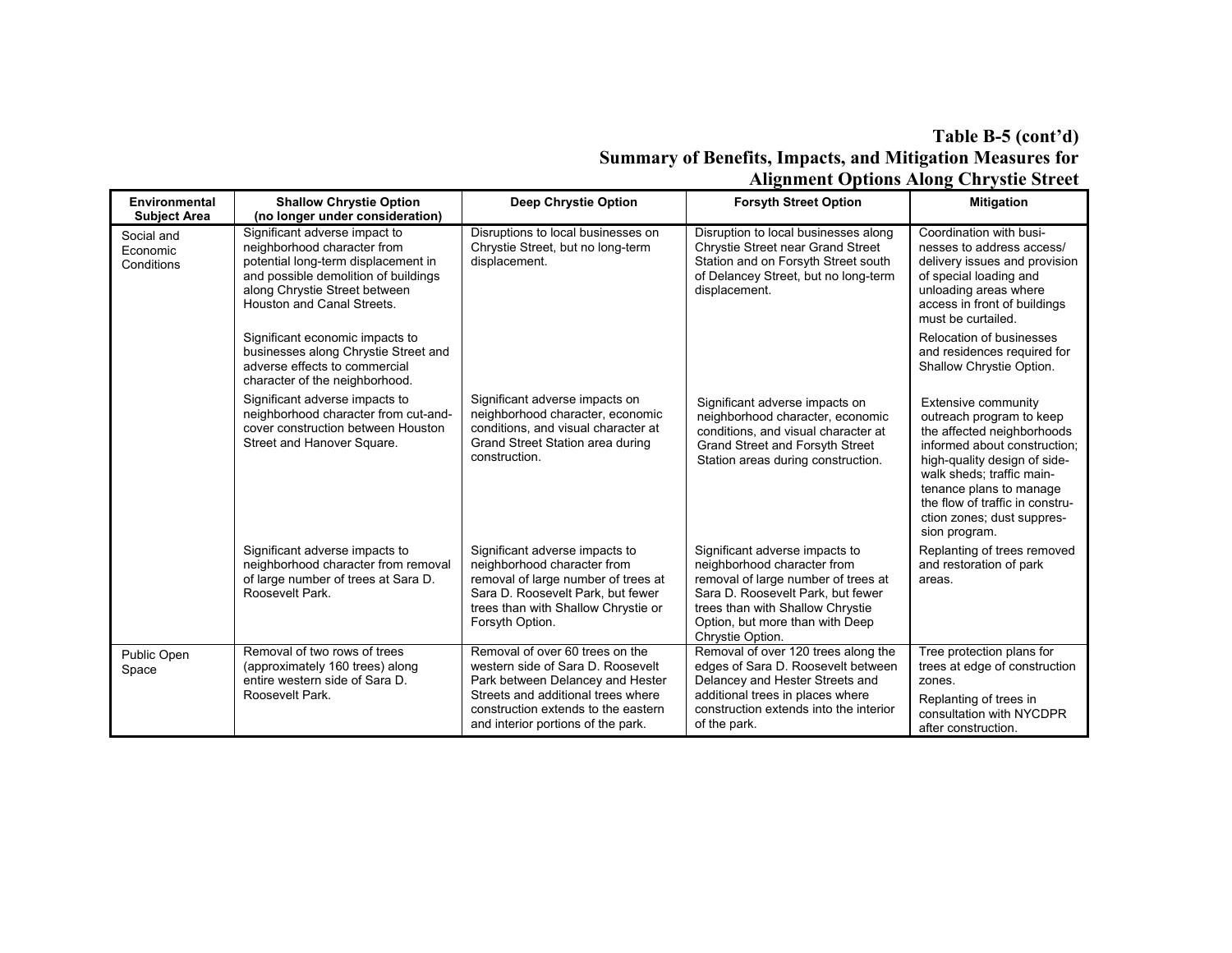# **Table B-5 (cont'd) Summary of Benefits, Impacts, and Mitigation Measures for Alignment Options Along Chrystie Street**

| Environmental<br><b>Subject Area</b> | <b>Shallow Chrystie Option</b><br>(no longer under consideration)                                                                                                                                                                                                                          | Deep Chrystie Option                                                                                                                                                                                                                                                                 | <b>Forsyth Street Option</b>                                                                                                                                                                                                                                                                                                    | <b>Mitigation</b>                                                                                                                                                                                                                                                                                                                                       |
|--------------------------------------|--------------------------------------------------------------------------------------------------------------------------------------------------------------------------------------------------------------------------------------------------------------------------------------------|--------------------------------------------------------------------------------------------------------------------------------------------------------------------------------------------------------------------------------------------------------------------------------------|---------------------------------------------------------------------------------------------------------------------------------------------------------------------------------------------------------------------------------------------------------------------------------------------------------------------------------|---------------------------------------------------------------------------------------------------------------------------------------------------------------------------------------------------------------------------------------------------------------------------------------------------------------------------------------------------------|
| Public Open<br>Space (cont'd)        | Use of narrow portion of entire<br>western edge of Sara D. Roosevelt<br>Park for construction zone.                                                                                                                                                                                        | Use of 30- to 40-foot-wide area along<br>western edge of Sara D. Roosevelt<br>Park between Delancey and Canal<br>Streets and possible use of portion of<br>park extending through to Forsyth<br>Street.                                                                              | Use of 30- to 40-foot-wide area along<br>western edge of Sara D. Roosevelt<br>Park between Delancey and Canal<br>Streets, narrow area along eastern<br>edge of park in same location, and<br>possible use of park in the center,<br>between those two zones.                                                                    | Park construction activities<br>would be staged to limit<br>areas closed simultaneously.<br>Temporary, attractive<br>construction barriers for<br>public safety, to muffle<br>noise, limit dust, and shield<br>light emanating from<br>construction zones. Park<br>would be rebuilt in coordi-<br>nation with NYCDPR.                                   |
| Displacement and<br>Relocation       | Possible loss of access for all<br>buildings on Chrystie Street between<br>Houston and Canal Streets, resulting<br>in temporary displacement for up to<br>four weeks or longer at a time,<br>several times during the construction<br>period. Possible permanent<br>displacement required. | Possible restrictions to access for<br>properties bordering the existing<br><b>Grand Street Station, from Delancey</b><br>Street to Hester Street, for up to four<br>weeks at a time several times during<br>the construction period (but less than<br>with Shallow Chrystie Option) | Possible restrictions to access for<br>properties bordering the existing<br>Grand Street Station (on Chrystie<br>Street) and on Forsyth Street, from<br>Delancey Street to Hester Street, for<br>up to four weeks at a time several<br>times during the construction period<br>(but less than with Shallow Chrystie<br>Option). | Compensations as set forth<br>in New York State's Eminent<br>Domain Procedure Law and<br>the Federal Uniform<br>Relocation Assistance and<br>Real Property Acquisitions<br>Policies Act.                                                                                                                                                                |
|                                      | Possible acquisition of private<br>property for ventilation structure<br>and/or station entrance.                                                                                                                                                                                          | Possible acquisition of private<br>property for ventilation structure<br>and/or station entrance.                                                                                                                                                                                    | Possible acquisition of private<br>property for ventilation structure<br>and/or station entrance.                                                                                                                                                                                                                               | Compensation in<br>accordance with state and<br>federal law.                                                                                                                                                                                                                                                                                            |
| Historic<br>Resources                | No direct effect to historic structures.<br>Properties to be protected against<br>accidental damage during<br>construction include the Manhattan<br>Bridge Arch and Colonnade.                                                                                                             | No direct effect to historic structures<br>and no historic structures adjacent to<br>cut-and-cover work on Chrystie<br>Street.                                                                                                                                                       | No direct effect to historic structures.<br>Seven historic resources on Forsyth<br>Street to be protected against<br>accidental damage.                                                                                                                                                                                         | Construction protection<br>program to protect historic<br>resources, as set forth in the<br>project's Programmatic<br>Agreement.                                                                                                                                                                                                                        |
| Archaeological<br>Resources          | Potential impacts to precontact and<br>historic-period archeological<br>resources between Houston Street<br>and Fulton Street (south of Fulton<br>Street, all three options would have<br>the same impact).                                                                                | Potential impacts to precontact and<br>historic-period archaeological<br>resources between Delancey and<br>Hester Streets and at Chatham<br>Square Station (south of Fulton<br>Street, all three options would have<br>the same impact).                                             | Potential impacts to precontact and<br>historic-period archaeological<br>resources on Chrystie Street and<br>Forsyth Street between Delancey<br>and Hester Streets and at Chatham<br>Square Station (south of Fulton<br>Street, all three options would have<br>the same impact).                                               | Ongoing study in coordi-<br>nation with the SHPO (as set<br>forth in the project's Pro-<br>grammatic Agreement) to<br>confirm the presence of<br>significant archaeological<br>resources that would be<br>adversely affected and seek<br>avoidance or develop and<br>implement mitigation (such<br>as excavation) where avoid-<br>ance is not possible. |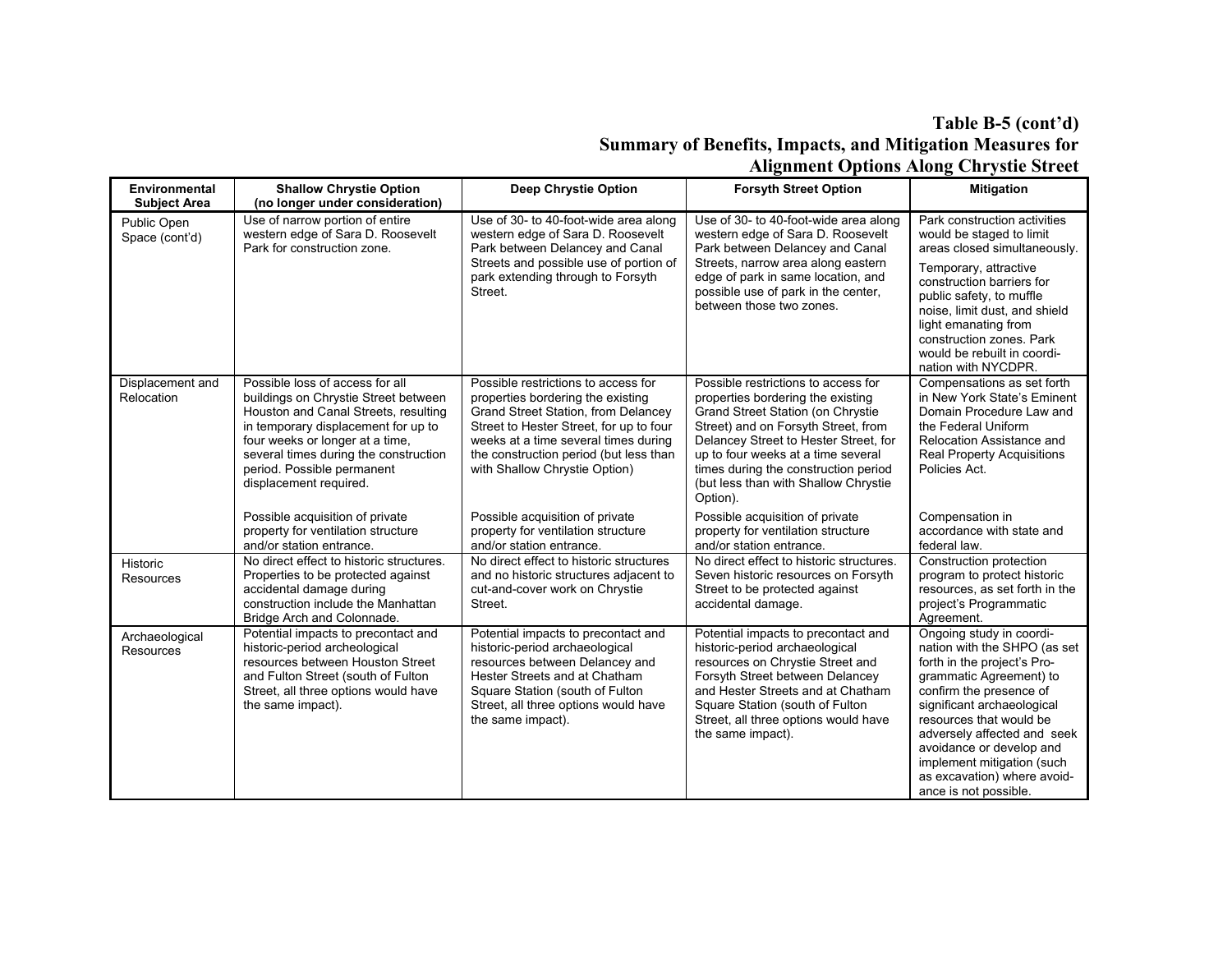# **Table B-5 (cont'd) Summary of Benefits, Impacts, and Mitigation Measures for Alignment Options Along Chrystie Street**

| Environmental                           | <b>Shallow Chrystie Option</b>                                                                                                                                                                                                                                                                                                                                                                                                           | Deep Chrystie Option                                                                                                                                                                                                                     | <b>Forsyth Street Option</b>                                                                                                                                                                                                                                                      | ---- <del>-</del> ----,-----<br><b>Mitigation</b>                                                                                                                                                                                                                                                                                                          |
|-----------------------------------------|------------------------------------------------------------------------------------------------------------------------------------------------------------------------------------------------------------------------------------------------------------------------------------------------------------------------------------------------------------------------------------------------------------------------------------------|------------------------------------------------------------------------------------------------------------------------------------------------------------------------------------------------------------------------------------------|-----------------------------------------------------------------------------------------------------------------------------------------------------------------------------------------------------------------------------------------------------------------------------------|------------------------------------------------------------------------------------------------------------------------------------------------------------------------------------------------------------------------------------------------------------------------------------------------------------------------------------------------------------|
| <b>Subject Area</b>                     | (no longer under consideration)                                                                                                                                                                                                                                                                                                                                                                                                          |                                                                                                                                                                                                                                          |                                                                                                                                                                                                                                                                                   |                                                                                                                                                                                                                                                                                                                                                            |
| Archaeological<br>Resources<br>(cont'd) | Potential impacts to precontact and<br>historic-period archeological<br>resources between Houston Street<br>and Fulton Street (south of Fulton<br>Street, all three options would have<br>the same impact).                                                                                                                                                                                                                              | Potential impacts to precontact and<br>historic-period archaeological<br>resources between Delancey and<br>Hester Streets and at Chatham<br>Square Station (south of Fulton<br>Street, all three options would have<br>the same impact). | Potential impacts to precontact and<br>historic-period archaeological<br>resources on Chrystie Street and<br>Forsyth Street between Delancey<br>and Hester Streets and at Chatham<br>Square Station (south of Fulton<br>Street, all three options would have<br>the same impact). | Ongoing study in coordi-<br>nation with the SHPO (as set<br>forth in the project's Pro-<br>grammatic Agreement) to<br>confirm the presence of<br>significant archaeological<br>resources that would be<br>adversely affected and then<br>seek avoidance or develop<br>and implement mitigation<br>(such as excavation) where<br>avoidance is not possible. |
|                                         | If these archaeological resources are<br>present, impacts to historic burials at<br>four former locations of cemeteries:<br>the Presbyterian Cemetery in<br>northern end of Sara D. Roosevelt<br>Park and adjacent sidewalks, the<br>Negro burying ground on Chrystie<br>Street between Stanton and<br>Rivington Streets, St. Stephen's<br>Church at Chrystie and Broome<br>Streets, and Shearith Israel Cemetery<br>on St. James Place. | If resources are present, impacts to<br>burials at former location of St.<br>Stephen's Church at Chrystie and<br>Broome Streets, and at former<br>location of Shearith Israel Cemetery<br>within the street at St. James Place.          | If resources are present, impacts to<br>burials at former location of St.<br>Stephen's Church at Chrystie and<br>Broome Streets and at former<br>location of Shearith Israel Cemetery<br>within the street on St. James Place.                                                    | Avoidance of burials<br>wherever possible. Where<br>they cannot be avoided, a<br>testing and excavation plan<br>will be developed in consul-<br>tation with the SHPO                                                                                                                                                                                       |
| Air Quality                             | Greater potential for release of<br>particulate matter because of<br>extensive cut-and-cover excavation<br>from Houston Street to Hanover<br>Square.                                                                                                                                                                                                                                                                                     | Less particulate matter than with<br>Shallow Chrystie Option, because<br>smaller excavation area.                                                                                                                                        | Less particulate matter than with<br>Shallow Chrystie Option, because<br>smaller excavation area.                                                                                                                                                                                 | Dust suppression programs,<br>mandatory use of ultra-low<br>sulfur diesel fuel, and<br>requirements for diesel<br>particle filters for all heavy<br>equipment.                                                                                                                                                                                             |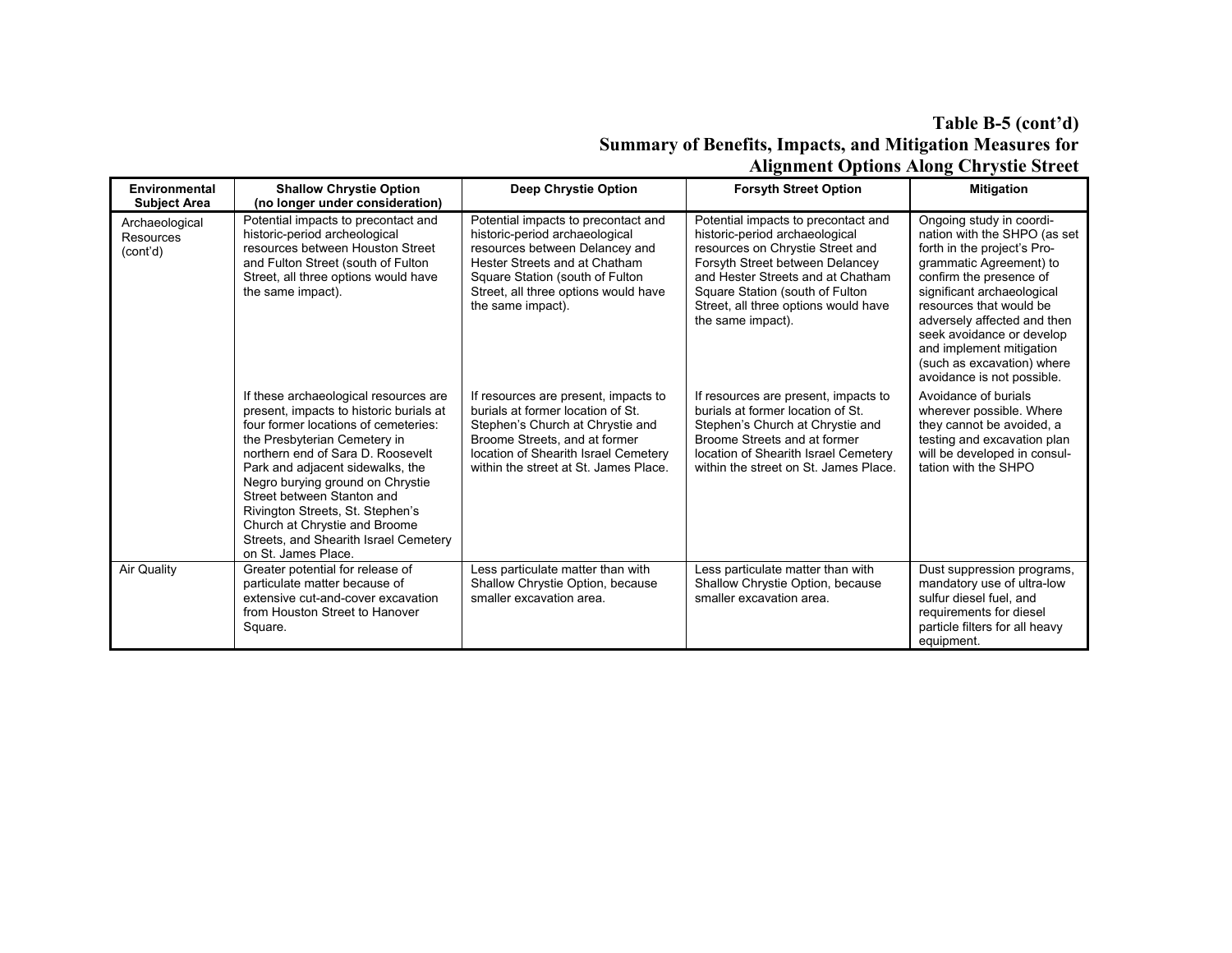attractive to riders. Goals in this area were to provide two stations in Lower Manhattan south of the Brooklyn Bridge, while minimizing the depth of the stations, environmental impacts, and allowing for future connections to Brooklyn. In addition, the southernmost station on the new route must operate as a terminal station, allowing as many as 30 trips per hour (tph) to reverse. As described below, five alternatives were evaluated for this section of the alignment**.**

The first two alternatives considered would provide service as far south as Whitehall Street and allow for transfer passageways to the  $\mathbf{\odot} \mathbf{\odot}$  service and to the  $\mathbf{\odot} \mathbf{\odot}$  routes. These options would have two stations south of the Brooklyn Bridge: one at either Wall Street or Maiden Lane, and the other at Whitehall Street. In both options, the tunnel and station would be very deep (85 feet or more below the surface) to allow the route to pass safely beneath existing tunnels, resulting in long travel times for passengers exiting the station. Only one of these, the option with the Maiden Lane station, would permit future connections to Brooklyn. These alternatives were eliminated in part because they did not attract enough riders, given the Whitehall Street Station's distance to large office buildings and depth, to offset their higher cost in relation to the other options. In addition, these options would have resulted in impacts to Battery Park and Peter Minuit Plaza. They would most likely involve construction activities required for the terminal below and for possible vent structures, emergency exits, and/or station entrances into or near one or both of the parks.

The next two options examined had one station south of the Brooklyn Bridge, a southern terminal station at approximately Wall Street. These two options would have a relatively shallow station—25 to 30 feet below the street—but as a result neither would allow trains to continue all the way south to the Battery (the shallow tunnel would not be able to pass beneath the other, existing tunnels). Even though passengers would have to walk a greater distance to reach the NR trains and ferries at the Battery, ridership forecasts predicted that these options would attract a significant number of riders, because their stations would be centrally located and shallower. These two options would locate the station in the same place, but one would have a lower level tunnel, extending below the main route beginning at about the Brooklyn Bridge, for possible future connection to Brooklyn. In the interim, the additional tunnel could be used for train storage, possibly for four trains. The single-level option would not have provision for a future connection to Brooklyn. After analysis, both of these options were eliminated because they would only allow for one station south of the Brooklyn Bridge in a less than optimal location. The fifth alternative considered had two stations south of the Brooklyn Bridge, with one near the South Street Seaport at Fulton Street and the southern terminus just south of Wall Street at Hanover Square. With this option, the Hanover Square Station would be approximately 75 feet deep, and thus would be deep enough to permit eventual extension of the Second Avenue Subway to Brooklyn. This option was selected for inclusion in the full-length subway because it would provide two stations south of the Brooklyn Bridge and would minimize the depth of the stations to the extent possible while still permitting a future connection to Brooklyn, yet avoid construction within Battery Park and Peter Minuit Plaza, and the underpinning of four subway tunnels.

### *NASSAU STREET ALIGNMENT*

### *Alignment Between Houston and Canal Streets*

Along with the Water Street alignment, the Nassau Street alignment also considered several options for the area between Houston and Canal Streets.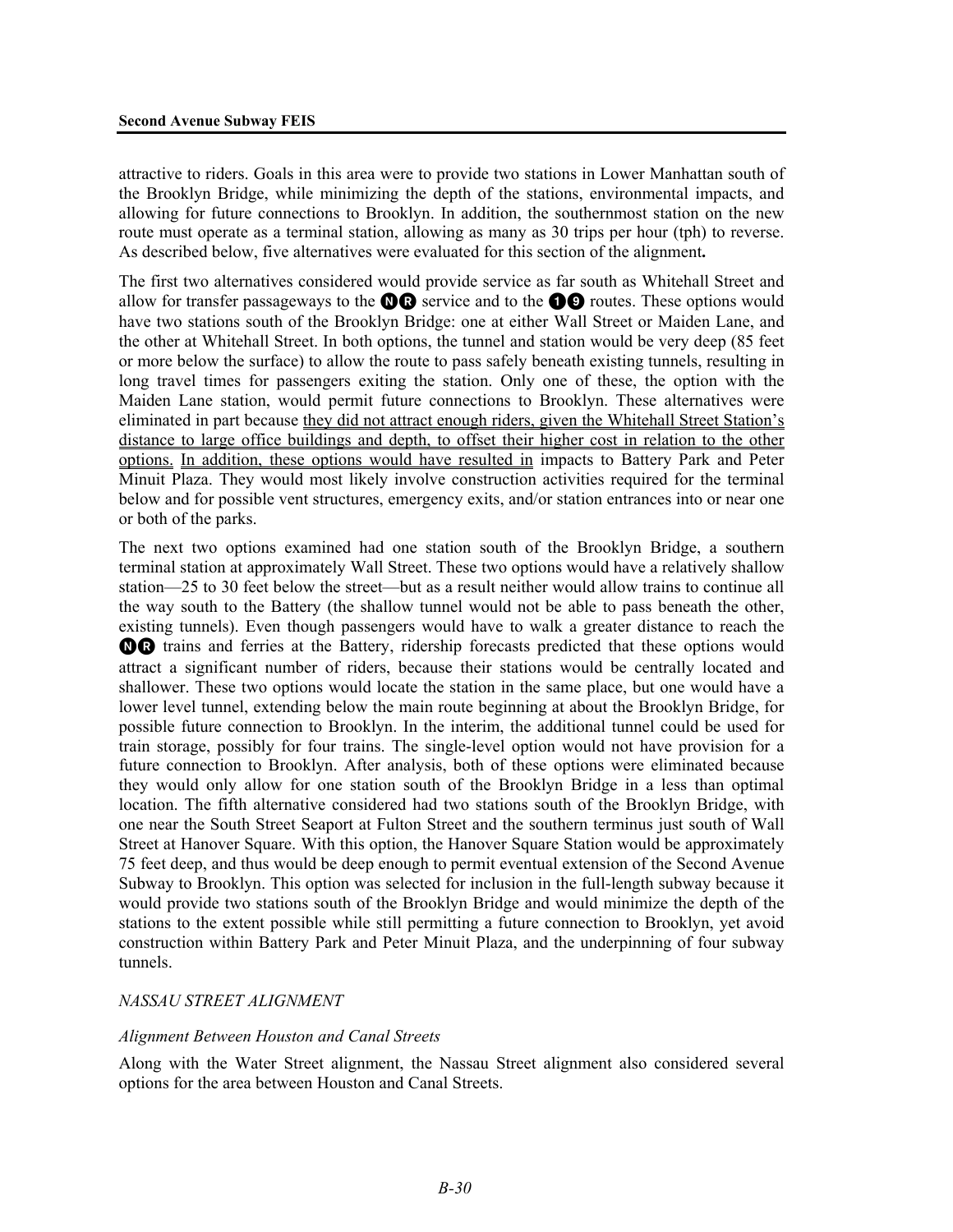During the LMA Study, four Nassau Street options were developed to minimize impacts to Sara D. Roosevelt Park. As with the Water Street alignment, those options aimed at avoiding physical changes within the park boundaries. They were also developed with the intent of minimizing property impacts, especially in the area where the Second Avenue and Nassau Street Lines would be linked; reducing construction along the existing Nassau Street Line; and improving coordination with NYCT's planned Nassau Line reconfiguration, which affects service to and between the Chambers Street Station and Essex Street Station.

Following the LMA work, the Second Avenue Subway project team conducted further study of the potential Nassau Street alignment connections to identify options that would reduce the permanent impacts to private properties and businesses along the route. Similar to one of the alternatives developed for the Water Street alignment discussed above, a new alternative was developed that would connect the Second Avenue Subway to the Nassau Street Line through a new tunnel that first turns to the east to align under Forsyth Street before turning west and joining the Nassau Street Line along Kenmare/Delancey Street. As with the Forsyth Street Option for the Water Street alignment, this option for the Nassau Street alignment would pass relatively deep beneath Sara D. Roosevelt Park, minimizing surface disruption. By aligning with Kenmare/Delancey Street before crossing Chrystie Street, it is unlikely that this alternative would require any demolition of buildings, while the LMA design would require the demolition of approximately 15 buildings. This alignment would also limit the extent of temporary surface impacts to the park. Based on these improvements, the Forsyth Street Option was selected as the Nassau Street alignment for evaluation.

# *Alignment from Canal Street to Lower Manhattan*

As described above, with the Nassau Street alignment, the Second Avenue Subway would join the existing Nassau Street Line on Kenmare Street, immediately west of the Bowery Station, and then travel south along that route either to Brooklyn via the Montague Street Tunnel or to a terminus at Broad Street. With Second Avenue Subway service, some  $\blacksquare$  trains, which currently all go to Brooklyn, would have to terminate at Broad Street as well, or at Chambers Street. The **DZ** service would have to terminate at Chambers Street rather than at Broad Street, forcing some customers to transfer to reach the Financial District. No new stations would be constructed in Lower Manhattan; service would instead be provided from the four existing Nassau Street Line stations: Canal Street, Chambers Street, Fulton Street, and Broad Street. To accommodate the new Second Avenue Subway trains, however, the platforms would need to be lengthened by approximately 120 feet to a length of 615 feet, as would the Broad Street tail tracks, and changes to track geometry would be required. In addition, particularly at the Canal Street Station, station entrances/exits and transfer passageways would need to be expanded to accommodate new Second Avenue Subway riders. While some construction could occur within existing stations, considerable excavation at street level would also be required, and substantial underpinning and ground improvements would also be needed (see Chapter 3, "Description of Construction Methods and Activities," for a description of these techniques).

Selection of Water Street Alignment as the Preferred OptionThe following discussion summarizes the reasons for selecting Water Street as the preferred alignment for the Second Avenue Subway south of Houston Street. While each alignment would provide significant benefits and would generate adverse impacts during construction, the Water Street alignment would better meet the goals and objectives of the project in terms of reducing crowding on the Lexington Avenue Line and improving subway access to the far East Side of Manhattan. The Water Street alignment would also create a new subway service where none currently exists, and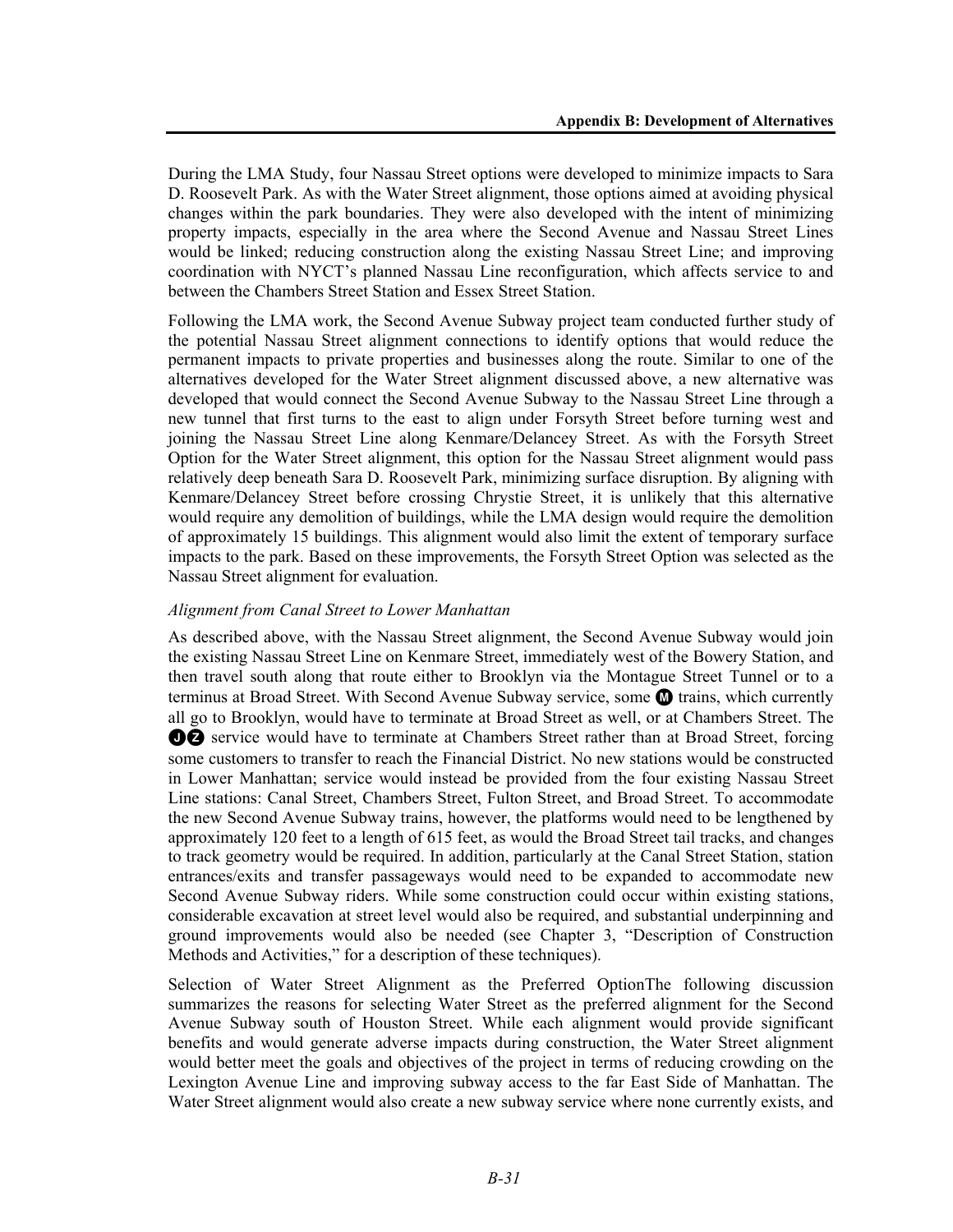would expand transit access eastward in the Lower East Side and the Financial District. Although the Water Street alignment would cost \$360 million more than the Nassau Street alignment, the added benefits associated with Water Street offset the additional expenditures.

Following is a more detailed comparison of the Water and Nassau Street Alignment Options, focusing first on transportation-related issues, and then on other concerns.

#### *Comparison of Key Transportation-Related Issues*

*Subway System.* As with the Water Street Option, the Nassau Street Option would relieve crowding on the Lexington Avenue Line, but it would leave 1,700 more riders in the AM peak hour on the crowded southbound Lexington Avenue  $\bullet$  express services and would not bring crowding levels on the 45 express trains below NYCT's passenger loading guidelines at Grand Central Station, compared with the Water Street Option. On the other hand, the Nassau Street Option would establish increased subway service to the center of the Financial District and would provide extended service to Brooklyn. As a result, it would carry 1,500 more southbound riders and 3,200 more northbound riders in the AM peak hour than would the Water Street Option.

When complete, the Nassau Street Option would result in major changes in  $\bigcirc \bigcirc \bigcirc$  train service. Under the preliminary operating plan,  $\bf{O}$  trains would be suspended between Broad Street and Bay Parkway, Brooklyn, and  $\bullet$  and  $\bullet$  trains would terminate at Chambers Street rather than at Broad Street. While some Second Avenue trains would provide service to Bay Parkway, commuters entering Manhattan from the Williamsburg Bridge would have to transfer trains for access destinations in other parts of Brooklyn. Furthermore, increased traffic on the Nassau Line may cause delays, particularly during peak periods. The Water Street Option would not require changes to existing transit service in this area.

Construction on the Nassau Line would require the suspension of service on  $\bigcirc \mathbb{Q} \bigcirc$  trains during late night and/or weekend hours over a two- to three-year period, which would be more severe than any of the disruptions required with the Water Street Option. Like the Water Street Option, the Nassau Street Option would also require disruption of **BO** trains. The communities directly affected by these disruptions contain significant populations of minority and low-income residents, which may constitute a significant environmental justice impact. Chinatown and the Lower East Side are currently without **BO** service due to rehabilitation work on the Manhattan Bridge, and  $\bigcirc$   $\bigcirc$  service via the Williamsburg Bridge was only recently restored following a year-long outage.

Although the Nassau Street Option could provide sufficient capacity for basic Second Avenue Subway service (12 trains per hour between 63rd Street and the Financial District), it could not handle the future growth that could be provided with the Water Street Option, unless there was a corresponding reduction in **OMZ** service. The Water Street option would also have sufficient capacity to allow for a future Queens service via the 63rd Street connection, while the Nassau Street Option would not since additional trains could not operate on the Nassau Street Line without a reduction in existing service to Brooklyn. In addition, the Nassau Street Option would not meet the project's goal of providing new service to areas east of existing subways, including South Street Seaport, Chatham Square, and along the densely developed Water Street corridor.

The estimated construction costs for the Nassau Street Option are lower in part because the existing stations would not be renovated to the same standards as the new stations proposed for the Water Street Option. For example, while they would be ADA-compliant for altered stations,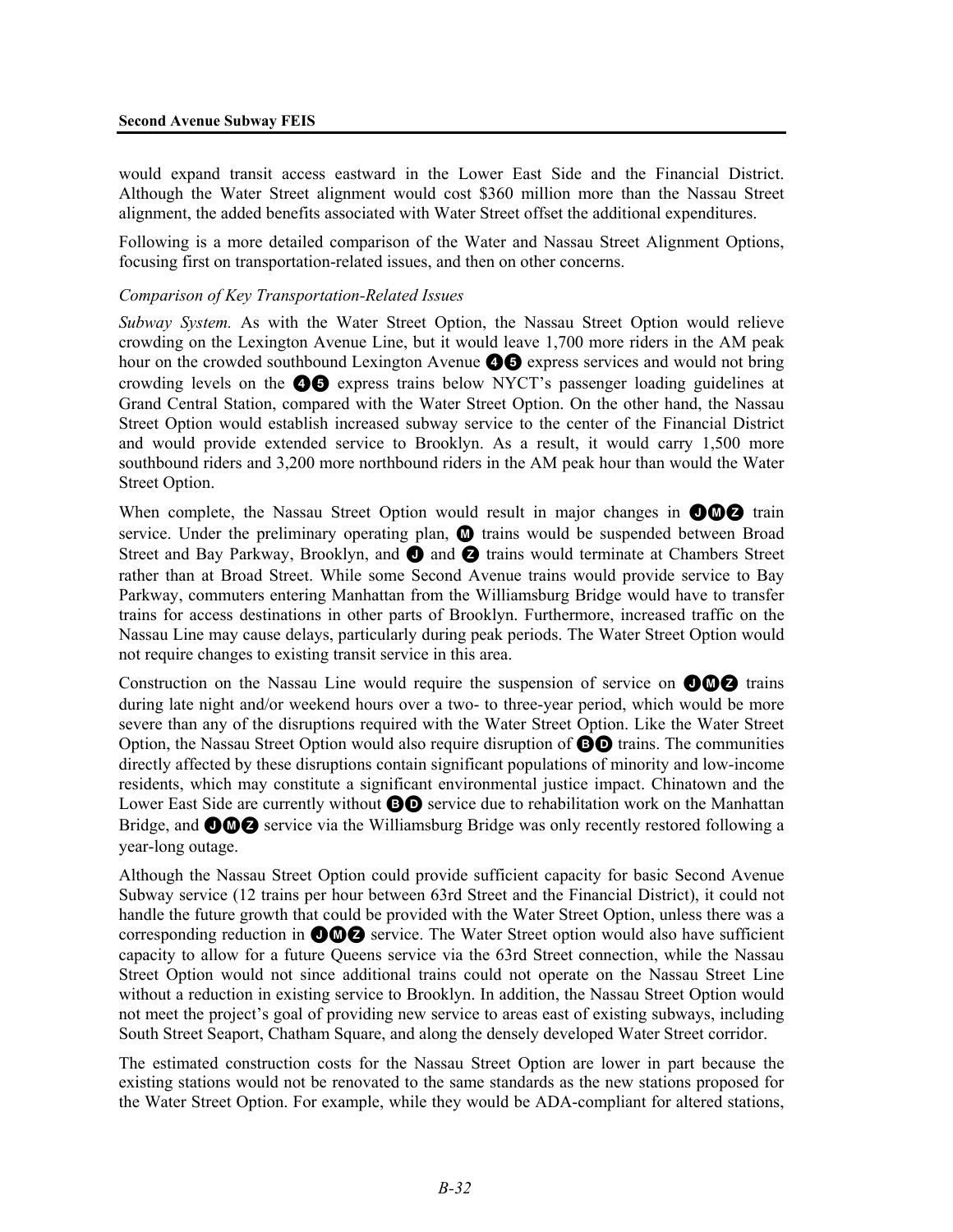they would not meet the accessibility standards for new construction as would the new Water Street stations because of the constraints of the existing infrastructure. To renovate the stations to these standards would require additional surface and underground construction, resulting in greater impacts and a considerable increase in associated costs. Further, it may not be feasible to expand the existing Nassau Street Stations, especially the Canal Street Station, to accommodate the significant increase in users of these stations that would result from the addition of Second Avenue Subway riders.

# *Comparison of Key Environmental-Related Issues*

While the Nassau Street Option would involve fewer and smaller construction zones, and would avoid some of the disruptions to Sara D. Roosevelt Park, construction activities would be very disruptive and would often occur in more sensitive areas than with the Water Street Option. Potential physical impacts to historic resources from ground-borne construction vibration, changes in ground or groundwater conditions, or damage by heavy machinery are a significant consideration, as is potential displacement in the areas of Kenmare, Delancey, and Centre Streets. Construction required for the Nassau Street Option would be adjacent to a greater number of historic and visual resources that greatly contribute to the character of Lower Manhattan, which may be adversely affected by ground-borne construction vibration, changes in ground or groundwater conditions, or damage from heavy machinery. Such impacts are of particular concern at Foley Square, which was recently renovated by the New York City Department of Parks and Recreation (NYCDPR), and at the intersection of Wall and Nassau Streets. Physical improvements at the Chambers Street Station around and beneath Foley Square could impact the sensitive, subterranean portions of this historic station. Furthermore, this construction zone would be within the boundaries of the African Burial Ground and The Commons Historic District, and could permanently impact potential below-grade resources in this area. There is a significant risk that the construction of the subway would require complete cessation if intact skeletal remains were uncovered.

The four buildings at the intersection of Wall and Nassau Streets—the New York Stock Exchange, the Bankers Trust Building, the J.P. Morgan & Company Building, and Federal Hall National Memorial—are significant historic and visual resources that would be visually and, potentially, structurally affected by the reconstruction of the Broad Street Station with the Nassau Street Option. Federal Hall National Memorial in particular would require special protection, as it has recently been identified by the National Parks Conservation Association as one of "America's Ten Most Endangered National Parks."

Although fewer buildings would be underpinned with the Nassau Street Option than with the Shallow Chrystie Option, some of the related construction activities would be very complex, resulting in a longer period of displacement. Although it is unlikely that any buildings would require demolition with the Nassau Street Option, significant underpinning and other ground improvement techniques would be required. These activities would result in temporary displacement. Some of the affected buildings are occupied by tenants that are part of the cluster of wholesale supply merchants, which are characteristic of the area. Displacement of these businesses could have a significant adverse economic effect on individual businesses as well as the overall character of the neighborhood. In addition, the Nassau Street Option would be expected to generate fewer jobs and secondary economic activity than would the Water Street Option.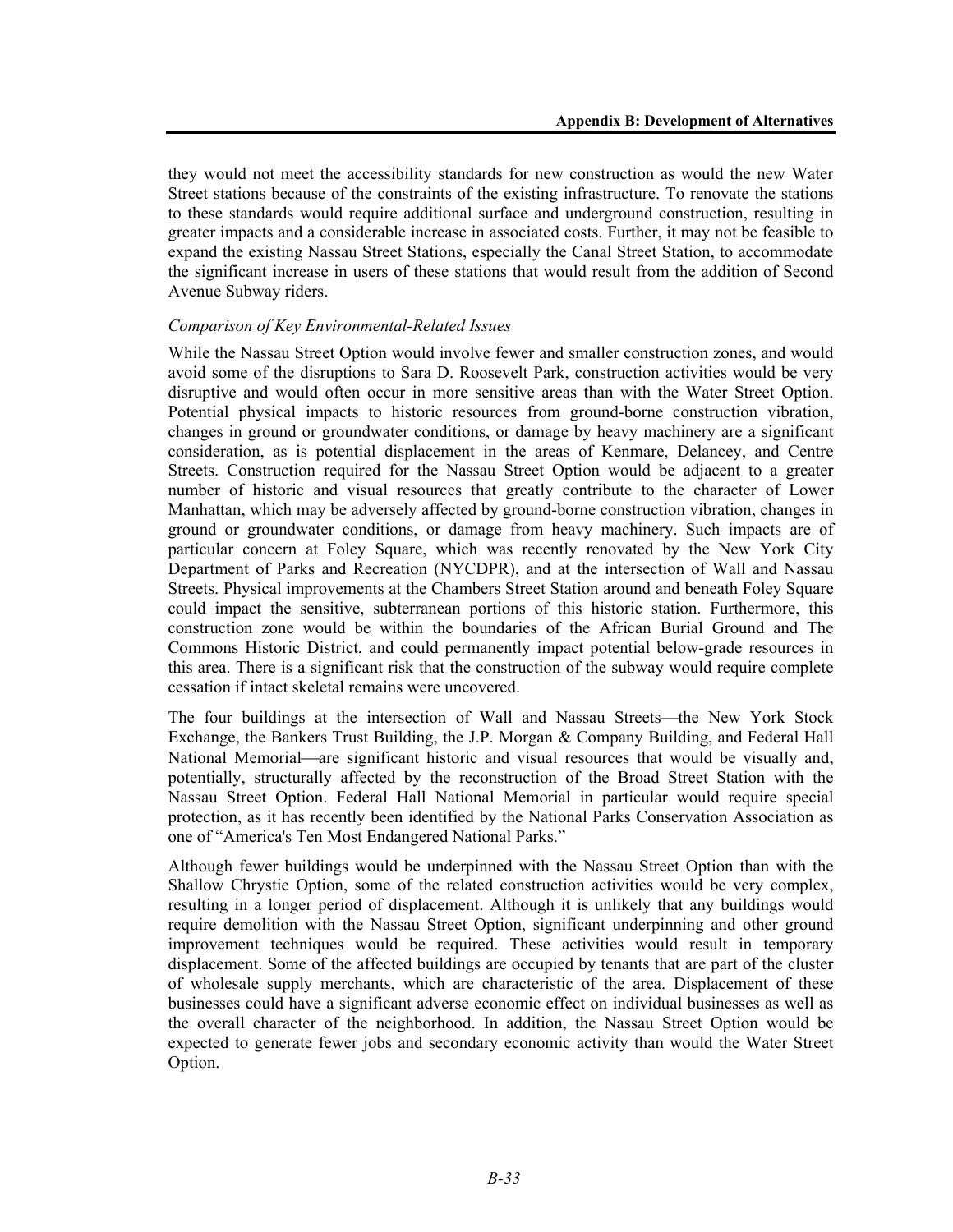#### *Summary*

In conclusion, the Nassau Street Option would not meet the goals and objectives of the project as well as the Water Street Option. It would not reduce crowding levels on the Lexington Avenue Line to the same degree as the Water Street Option. With the Nassau Street Option, crowding levels on the Lexington Avenue  $\bigcirc$  express routes would continue to exceed NYCT's loading guidelines at Grand Central Station. The Nassau Street Option would also not improve subway access to the Lower East Side and the easternmost areas of Lower Manhattan as well as the Water Street Option. Three new station areas—Chatham Square, South Street Seaport, and Hanover Square—would be served by the Water Street Option. Also, access to a new northsouth subway service would be provided at Grand Street with the Water Street Option. Under the Nassau Street Option, it would not be possible to accommodate future growth by adding trains without an equivalent reduction in  $\bigcirc$   $\bigcirc$   $\bigcirc$  service over the Williamsburg Bridge. The estimated costs for the Nassau Street Option could rise considerably if the existing stations were fully expanded and upgraded to accommodate the additional riders (and it may not be completely feasible to do so), eliminating one of the major advantages of this Option. The Nassau Street Option also has the potential to create significant adverse impacts to historic, visual, and archaeological resources, as the areas of construction would be very disruptive and are often in more sensitive areas than the Water Street Option. Finally, with the Nassau Street Option, there would be significant construction-period and permanent impacts to existing Nassau Line (JMZ) service, a potential significant environmental justice issue as well as a transit impact.

From a community outreach standpoint, consultation with Community Board 1 and local interest groups—the South Street Seaport and South Street Seaport Museum, The Downtown Alliance, and Regional Plan Association (RPA)—indicates that these groups prefer the Water Street alignment, as it provides new service in the eastern portion of Lower Manhattan and has provisions for future growth, benefits not provided by the Nassau Street Option. In consideration of the engineering, economic, environmental, transportation, and planning considerations presented in the foregoing, NYCT has selected the Water Street Option as the preferred option for the Second Avenue Subway. Therefore, unless otherwise stated, all analyses in the remainder of this FEIS assess the Water Street Option.

### **CHOOSING POTENTIAL STORAGE AND MAINTENANCE FACILITY SITES**

The Second Avenue Subway would require the addition of new trains to the NYCT subway fleet. These trains must be stored during the off-peak periods (and particularly at night), inspected at regular intervals, and maintained, repaired, and overhauled periodically. Thus, NYCT's existing storage facilities would need to be improved or expanded to accommodate the new subway line. Without the Second Avenue Subway, such activities would not be required. The facilities and operations required to meet these needs represent important investments of resources that could be addressed by several configurations of new and existing facilities.

### *STORAGE FACILITIES*

NYCT currently operates 13 yards on the B Division where trains are stored during the midday and overnight. Additional storage is provided on-line throughout the system and in terminals. After accounting for projected purchase of additional cars, no extra capacity will exist under no build conditions in the B Division for storing the additional trains required for the Second Avenue Subway. Consequently, one of the early studies for the full-length Second Avenue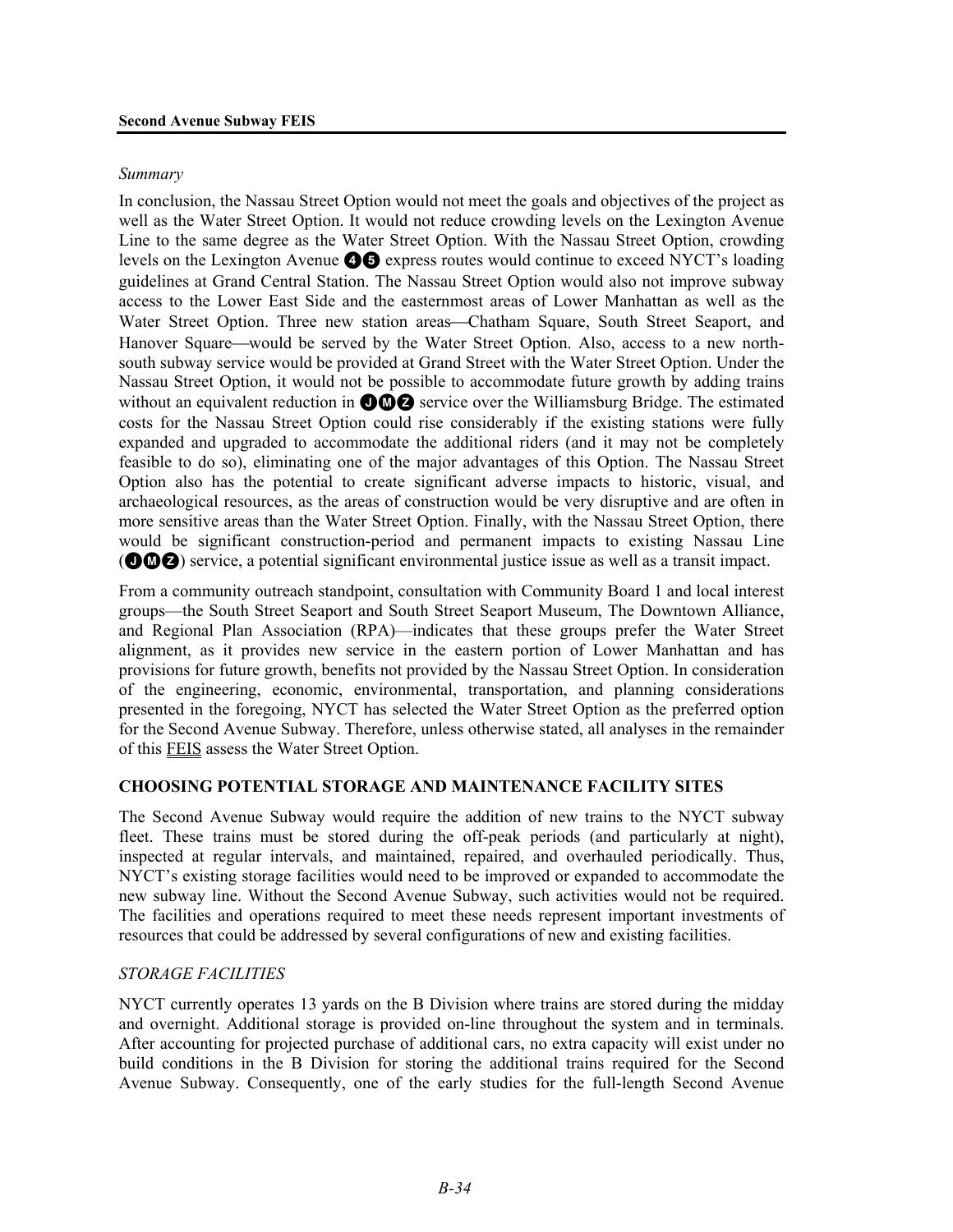Subway was an analysis of potential sites for new storage tracks, either at reconfigured existing facilities or completely new facilities.

NYCT has determined that the typical Second Avenue Subway service would require 330 additional cars ( 33 10-car trains) including necessary spares. This constitutes an increase in NYCT's total number of cars requiring storage. Based on the following assumptions regarding the peak (overnight) storage period, the proposed system would require overnight storage capacity for 25 trains, each 600 feet long. (Of the 33 trains in Second Avenue service, five are assumed to operate overnight between 125th Street and Hanover Square, and one is assumed to be in a shop for overhaul. Two would be stored on the Broadway Line north of 57th Street.) To store the balance of 25 trains, a study of potential storage locations throughout the NYCT subway system was conducted. As a result of this study, a number of existing yards were rejected for various reasons including the distance of these yards from the start of Second Avenue Subway service (requiring long distances of operation without passengers—called "deadheading"—to begin service in the morning), operational conflicts with other services, and location at the middle of the line's route, rather than at the end. Yards considered but rejected for one or more of these reasons included Westchester Yard, Jamaica Yard, East New York Yard, Canarsie Yard, Fresh Pond Yard, and Pitkin Yard.

At the Westchester Yard, no workable access to the yard for B Division trains would be possible without advancing the Pelham Line connection and reconfiguring it for B Division service. Jamaica Yard was rejected because the connection to the Second Avenue Subway through 63rd Street would be long and unsuitable for midday lay-ups, the yard is full, and planned expansion is already dedicated to other services. No space will be available after the currently planned expansions are complete. The East New York Yard, Canarsie Yard, and Fresh Pond Yards were dismissed from consideration because no space will be available after currently planned expansions to meet the needs of other services are completed and the yards would have to be reconfigured to accommodate 600-foot trains rather than the 480-foot trains for which they are designed. The Pitkin Yard was eliminated because its use for Second Avenue Subway service would involve a connection via the 63rd Street Line to the Sixth Avenue Line, or construction of a new 7,000-foot tunnel to connect the Second Avenue Line to the Rutgers Street Tunnel across Houston Street. One additional yard was considered and rejected—Sunnyside Yard, where NYCT is considering building a new subway yard and shop. Because of the difficulty of getting to the Second Avenue Line from Sunnyside and the uncertainty of construction of the new yard, Sunnyside was rejected as a potential storage location for the Second Avenue Line.

The two potential sites identified for overnight storage of Second Avenue trains in the SDEIS are the existing 36th-38th Street Yard between Fifth and Ninth Avenues in Brooklyn, which is currently used for NYCT work trains and limited revenue (passenger) train storage; and a possible expansion of the existing Coney Island Yard on a vacant site owned by KeySpan adjacent to the yard. As described in Chapter 2, the Coney Island Yard concept has since been eliminated, as it would be more expensive and less reliable to operate trains from there than the other storage solutions under consideration. Another possibility examined in the SDEIS and FEIS is use of new underground tracks beneath Second Avenue north of 125th Street that would be built specifically for the Second Avenue Line. Underground tail tracks connecting to the 125th Street and Hanover Square Stations and alongside the main alignment between approximately 21st and 9th Streets are also assessed. A decision about which of these tracks to use would be made during ongoing engineering.